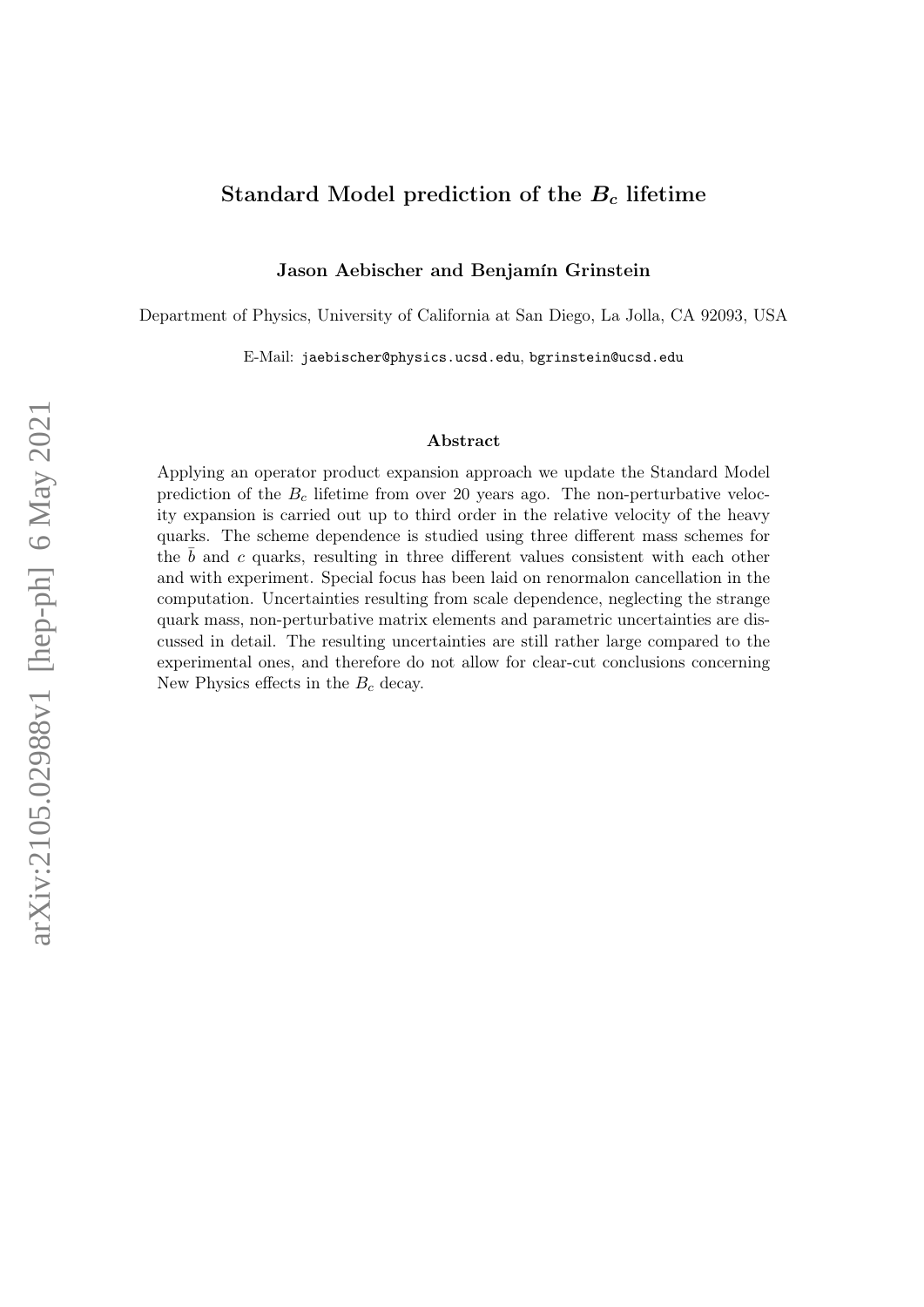# Contents

| $\mathbf{1}$   | Introduction                                                                                                                                                                                                                                   | $\overline{2}$                               |
|----------------|------------------------------------------------------------------------------------------------------------------------------------------------------------------------------------------------------------------------------------------------|----------------------------------------------|
| $\overline{2}$ | Mass schemes<br>2.1<br>The Upsilon scheme $\ldots \ldots \ldots \ldots \ldots \ldots \ldots \ldots \ldots \ldots$<br>2.2<br>2.3<br>2.4<br>2.5<br>Comparison of schemes $\ldots \ldots \ldots \ldots \ldots \ldots \ldots \ldots \ldots$<br>2.6 | $\boldsymbol{4}$<br>5<br>$\overline{7}$<br>8 |
| 3              | <b>Effective Hamiltonian</b>                                                                                                                                                                                                                   | 10                                           |
| 4              | Non-Relativistic QCD                                                                                                                                                                                                                           | 12                                           |
| 5              | Operator product expansion<br>5.1<br>5.2<br>5.3<br>5.4<br>5.5<br>5.6<br>Weak annihilation $\ldots$ , $\ldots$ , $\ldots$ , $\ldots$ , $\ldots$ , $\ldots$ , $\ldots$ , $\ldots$ , $\ldots$ , $\ldots$                                          | 16<br>23                                     |
| 6              | Matrix elements                                                                                                                                                                                                                                | 24                                           |
| 7              | <b>Numerical Analysis</b><br>7.1<br>7.2                                                                                                                                                                                                        | 26<br>27<br>29                               |
| 8              | Conclusions                                                                                                                                                                                                                                    | 34                                           |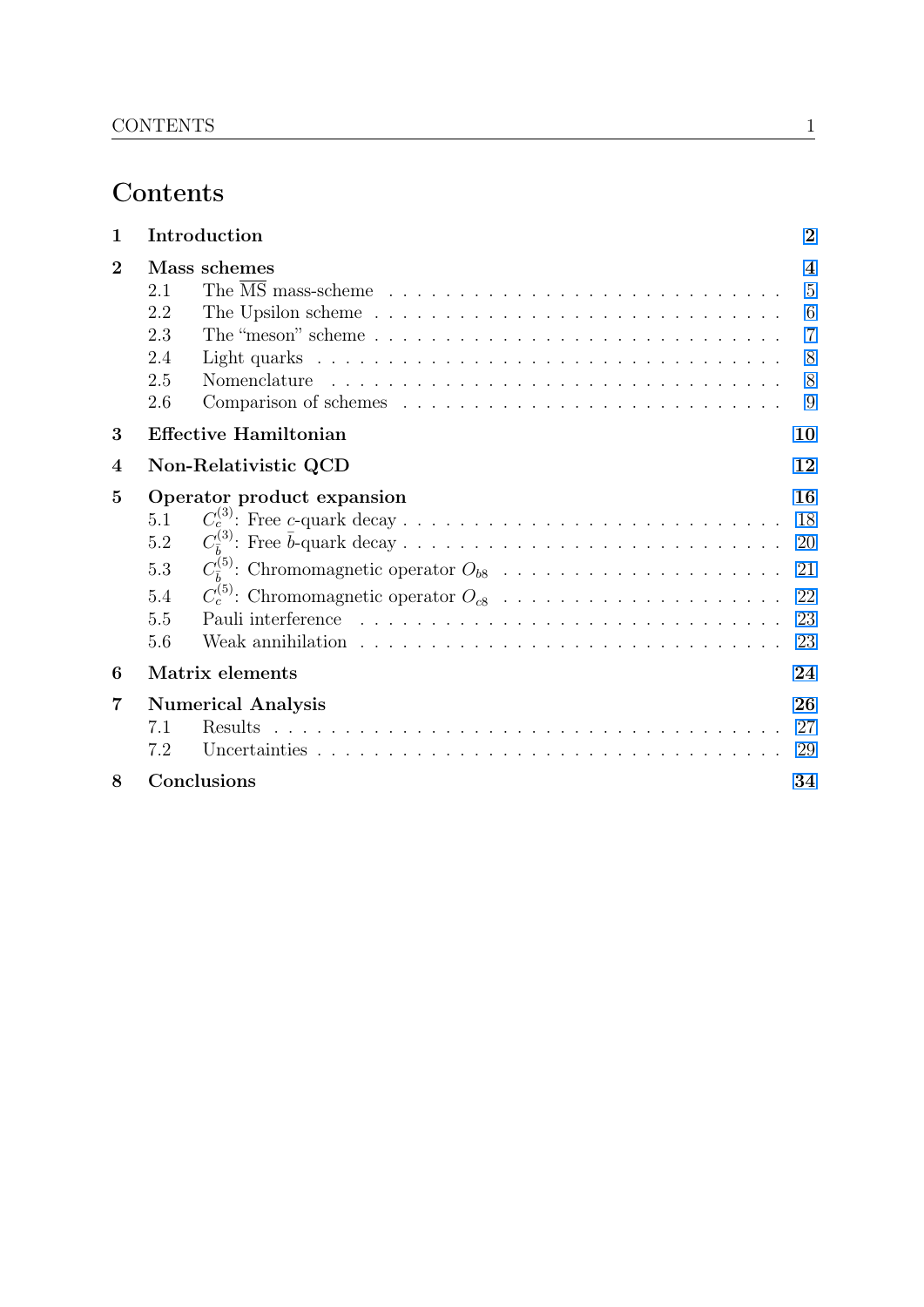## <span id="page-2-0"></span>1 Introduction

The  $B_c$  meson is the lightest state with both "naked" beauty and charm. As such it is stable against both strong and electromagnetic decay. Its weak decay can proceed through three distinct mechanisms: either b-quark decay, c-quark decay or  $b$ -c annihilation. Experimentally, the  $B_c$  lifetime has been measured by LHCb [\[1,](#page-36-0) [2\]](#page-37-0) and CMS [\[3\]](#page-37-1) with a world average of [\[4\]](#page-37-2):

<span id="page-2-2"></span>
$$
\tau_{B_c}^{\text{exp}} = 0.510(9) \text{ ps},\tag{1}
$$

which corresponds to a decay width

$$
\Gamma_{B_c}^{\text{exp}} = 1.961(35) \text{ ps}^{-1}.
$$
 (2)

Since both valence quarks in the  $B<sub>c</sub>$  meson are heavy, the state is similar in structure to it's quarkonium cousins, the  $\eta_c$  and  $\eta_b$  pseudoscalar mesons, the lightest members of the  $J/\psi$  and  $\Upsilon$  towers of states. This circumstance allows for an effective treatment in terms of Non-Relativistic QCD (NRQCD), where (much as in the case of heavy quarkonium) the anti-quark corresponding to the valence quark, or the quark corresponding to the valence anti-quark, is integrated out at the respective scale. This method has been used to estimate the lifetime of the  $B_c$  meson in the Standard Model (SM) [\[5–](#page-37-3)[7\]](#page-37-4).

The most precise value has been obtained in [\[6\]](#page-37-5) to be  $\tau_{B_c} = 0.52 \text{ ps}$ , with an uncer-tainty from varying the input charm quark<sup>[1](#page-2-1)</sup> mass that results in  $0.4 \text{ ps} < \tau_{B_c} < 0.7 \text{ ps}$ , corresponding to

<span id="page-2-3"></span>
$$
\Gamma_{B_c} = 1.92^{+0.58}_{-0.49} \text{ ps}^{-1},\tag{3}
$$

exclusive of other sources of uncertainty that include, among others,  $\pm 22\%$  from scale uncertainty in the perturbative calculation.

Similar results were found in other OPE calculations [\[5,](#page-37-3) [7\]](#page-37-4) as well as using QCD sum rules [\[8\]](#page-37-6) or potential models [\[9\]](#page-37-7). A comparison of the different predictions can be found in [\[10\]](#page-37-8).

The experimental measurement in Eq. [\(1\)](#page-2-2) has a much smaller uncertainty than the theory prediction in Eq. [\(3\)](#page-2-3). This motivates a reinvestigation of the SM prediction from over 20 years ago with the goal of improving the theoretical precision, and the eventual hope of a precision comparable to the experimental one.

Renewed interest in the  $B_c$  lifetime has arisen because it is susceptible to New Physics (NP) effects. Consequently a more precise SM prediction allows to place stronger constrains on NP models. In particular, experimentally measured deviations from SM expectations in the semileptonic decays  $B \to D\tau\nu$ ,  $B \to D^*\tau\nu$  and  $B_c \to \psi\tau\nu$  suggest NP contributions to the quark level process  $b \to c\tau\nu$  [\[11–](#page-37-9)[17\]](#page-38-0). These so-called  $R(D)$ ,  $R(D^*)$ and  $R(B<sub>c</sub>)$  anomalies can be accounted for by several extensions of the SM. If the NP is realized as an effective pseudoscalar interaction, that is, a four-fermion interaction involving a pseudoscalar hadronic bilinear times a leptonic  $S-P$  bilinear, then the  $B<sub>c</sub>$  lifetime is especially effective in placing constraints on its strength [\[18,](#page-38-1)[19\]](#page-38-2). This type of interaction is often found in models of NP proposed in the interpretation of the  $R(D<sup>(*)</sup>)$  anomalies, such as the two-Higgs-doublet model (2HDM) and leptoquarks. The  $B<sub>c</sub>$  lifetime constraint

<span id="page-2-1"></span><sup>&</sup>lt;sup>1</sup>More precisely, Ref. [\[6\]](#page-37-5) varies the charm mass in the range  $1.4 \text{ GeV} < m_c < 1.6 \text{ GeV}$ , and then fixes the b-quark mass by the requirement that the  $B_d$  lifetime is reproduced.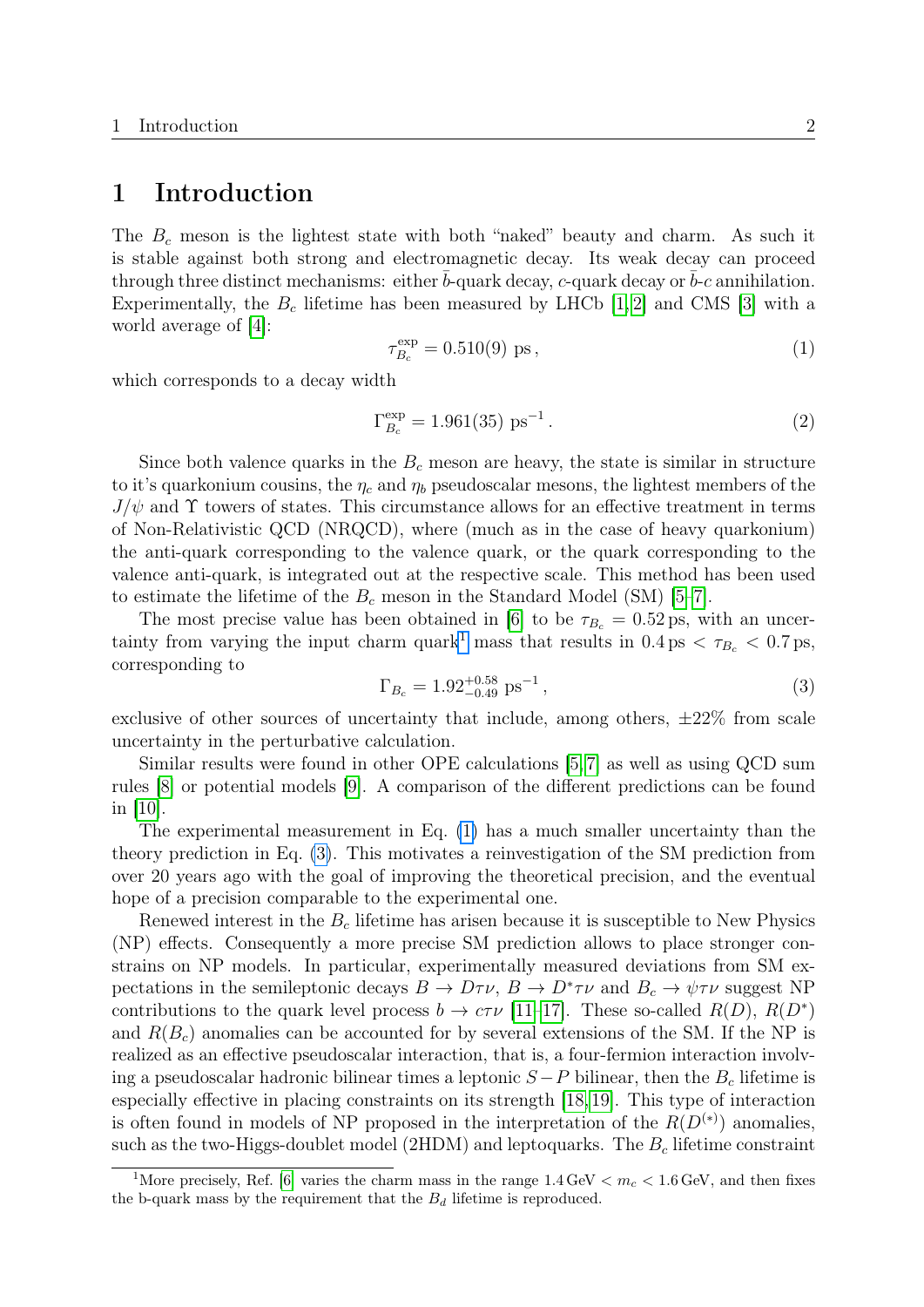rules out any of the 2HDM interpretations of  $R(D^*)$ , including the type III versions of the model that contain general Yukawa couplings to the different fermions [\[20\]](#page-38-3), which can explain simultaneously  $R(D)$  and  $R(D^*)$ , [\[21](#page-38-4)[–26\]](#page-38-5), going beyond the more restricted set of models [\[27–](#page-38-6)[30\]](#page-39-0) on which BaBar [\[11,](#page-37-9) [12\]](#page-37-10) and Belle [\[14\]](#page-37-11) place constraints. Leptoquark models have also been proposed to explain these anomalies and they are susceptible to these bounds when they generate sizable pseudo-scalar operators [\[18,](#page-38-1) [31\]](#page-39-1).

In this work we follow the OPE methodology of Ref. [\[6\]](#page-37-5) (henceforth "BB"). There are several ways in which we can improve the result of that work. First and foremost, we use and compare three mass schemes to eliminate pole (or "on-shell") masses in favor of well defined masses and therefore eliminate renormalon ambiguities that arise in the on-shell scheme. The largest source of uncertainty in the calculation of the width is from the pole masses, since the width scales as the fifth power of these. BB use ad hoc values for b and c pole masses. We perform the calculation in the MS mass scheme, the "Upsilon" scheme [\[32,](#page-39-2) [33\]](#page-39-3), and a "meson" scheme that incorporates some aspects of the Upsilon scheme. We will expand on these below but for now we point out that the Upsilon scheme organizes the perturbative expansion in a manner that not only eliminates renormalon ambiguities from the expression for the decay width but in addition is empirically seen to have better convergence than other schemes. Moreover, the masses of the  $\Upsilon$  and  $J/\psi$ particles, used as inputs, are determined accurately. Second, for the one-loop calculation of the subprocess  $b \to c\bar{c}s$  BB uses the result of Bagan *et al* [\[34](#page-39-4)[,35\]](#page-39-5). Later, Krinner, Lenz and Rauh (henceforth KLR) inferred the presence of typos in the analytic expressions of Bagan et al [\[36\]](#page-39-6), because those expressions do not produce the numerical results and graphs they present. KLR compute the 1-loop corrections anew and agree with the numerical results of Bagan et al, inferring thus the presence of typos. We have used, and verified partially, the results of KLR. Third, BB neglect, and we include, the contribution of penguin operators, that are formally of the same order as other contributions retained in the calculation albeit numerically small. Fourth, we use better determined input parameters, such as the strong coupling constant  $\alpha_s(M_Z)$ , the CKM matrix elements, and the non-perturbative  $B_c$  decay constant,  $f_{B_c}$ , for which there is now a lattice calculation [\[37\]](#page-39-7), among others. Fifth, we use spin symmetry to relate some of the non-perturbative matrix elements appearing in the calculation.

In addition to updating and improving on the BB result, we have tried to clarify several issues in their presentation. Among these we clarify below the need to go up to fourth order in velocity in the NREFT, the role of spin symmetry in the calculation of matrix elements, the relative (un)importance of various corrections, the distinction between quarks and anti-quarks in the NREFT as well as the interpretation and precise value of the momenta  $p_b \pm p_c$  that enter the operators in the OPE for weak annihilation (WA) and Pauli interference (PI) diagrams.

The rest of the paper is organized as follows: In Sec. [2](#page-4-0) the different mass schemes used for the calculation are discussed. In Sec. [3](#page-10-0) we outline the Effective Field Theory approach used at the electroweak (EW) scale involving the effective Hamiltonian. The matching onto NRQCD is performed in Sec. [4.](#page-12-0) The Operator Product Expansion (OPE) is discussed in Sec. [5.](#page-16-0) Section [6](#page-24-0) describes the computation of relevant matrix elements and in Sec. [7](#page-26-0) the numerical computation and analysis of the uncertainties for the SM prediction is performed before we summarize our results and offer some observations in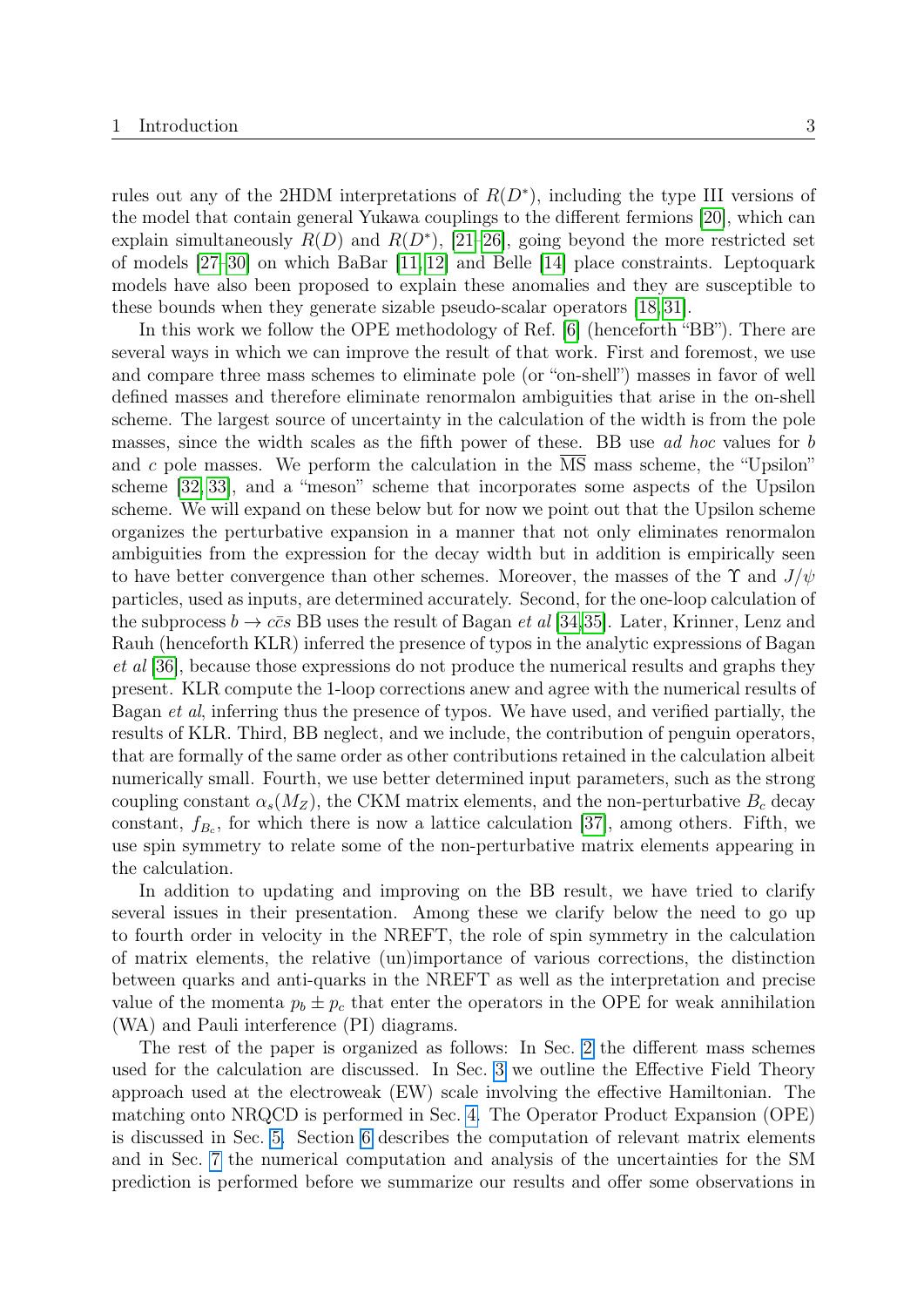the conclusions, in Sec. [8.](#page-34-0)

## <span id="page-4-0"></span>2 Mass schemes

The largest source of uncertainty in the calculation of the inclusive rate of the  $B<sub>c</sub>$  decay is in the value of the pole mass. As we will review below, the calculation of the rate,  $\Gamma_{B_c}$ , is based on an OPE of the two point function of the effective Hamiltonian, cf Eqs. [\(33\)](#page-16-1) and [\(34\)](#page-16-2). The leading term in the calculation corresponds to  $\Gamma_b + \Gamma_c$ , the sum of decay rates of b and c quarks computed perturbatively as if the quarks were not bound to the  $B_c$  meson. The rate  $\Gamma_q$  is given in terms of the pole mass,  $m_q$ , as an expansion in powers of  $\alpha_s$ 

<span id="page-4-2"></span>
$$
\Gamma_q = \kappa m_q^5 (f_0(x) + \epsilon \alpha_s f_1(x) + \epsilon^2 \alpha_s^2 f_2(x) + \cdots), \tag{4}
$$

where  $\kappa$  is a constant independent of  $m_q$ , x and  $\alpha_s$  chosen so that the tree-level rate has  $f_0(0) = 1$ . For reasons that will be explained momentarily, we have introduced the power counting parameter  $\epsilon = 1$  that is set to unity at the end of the calculation. The coefficients of the expansion,  $f_i(x)$  are functions of the ratios of final state pole masses,  $m_{q'}$ , to the mass of the decaying quark,  $x = m_{q'}/m_q$ . Pole masses are convenient for the perturbative calculations, but are beset by both computational and conceptual difficulties: their perturbative expansion is poorly convergent and suffers from a renormalon ambiguity. Moreover, the roots of the implicit equation that relates them to short distance (Lagrangian) masses are complex for the light quarks.

When expressed in terms of the pole mass, the perturbative rate also suffers from a renormalon ambiguity. Remarkably, eliminating the pole mass in favour of well defined (e.g., short distance) masses, gives a perturbative expansion of the rate that is free of renormalon ambiguities [\[38](#page-39-8)[–41\]](#page-39-9). For each choice of well defined mass the manner in which renormalon ambiguities cancel in the rate suggests how to organize the perturbative expansion. We refer to any one choice of mass and of reorganization of the perturbative series as a "mass-scheme". When the well defined quark masses are chosen as the modified minimally subtracted masses,  $\overline{m}_q$ , the expansion of the pole mass takes the form

<span id="page-4-1"></span>
$$
m_q = \overline{m}_q \left( 1 + \epsilon \alpha_s d_q^{(1)} + \epsilon^2 \alpha_s^2 d_q^{(2)} + \cdots \right),\tag{5}
$$

so that the renormalon free expansion for the rate for the flavour transition  $q \to q'$  takes the form

$$
\Gamma_{q \to q'} = \kappa \overline{m}_q^5 \left[ f_0(\bar{x}) + \epsilon \alpha_s \left( 5d_q^{(1)} f_0(\bar{x}) + (d_{q'}^{(1)} - d_q^{(1)}) \bar{x} \frac{df_0(\bar{x})}{d\bar{x}} + f_1(\bar{x}) \right) + \mathcal{O}(\epsilon^2) \right], \quad (6)
$$

where  $\bar{x} = \overline{m}_{q'}/\overline{m}_{q}$ . As we see, in this "MS scheme" the expansion in  $\epsilon$  is equivalent to the perturbative expansion in powers of  $\alpha_s$ .

By contrast, in the "Upsilon scheme" the power counting in  $\epsilon$  does not correspond to powers of  $\alpha_s$ . Up to small non-perturbative corrections the q pole mass is given in terms of that of the mass  $M_{\bar{q}q}$  of some quarkonium  $\bar{q}q$  state by

<span id="page-4-3"></span>
$$
m_q = \frac{1}{2} M_{\bar{q}q} (1 + \epsilon \alpha_s^2 D_q^{(1)} + \epsilon^2 \alpha_s^3 D_q^{(2)} + \cdots).
$$
 (7)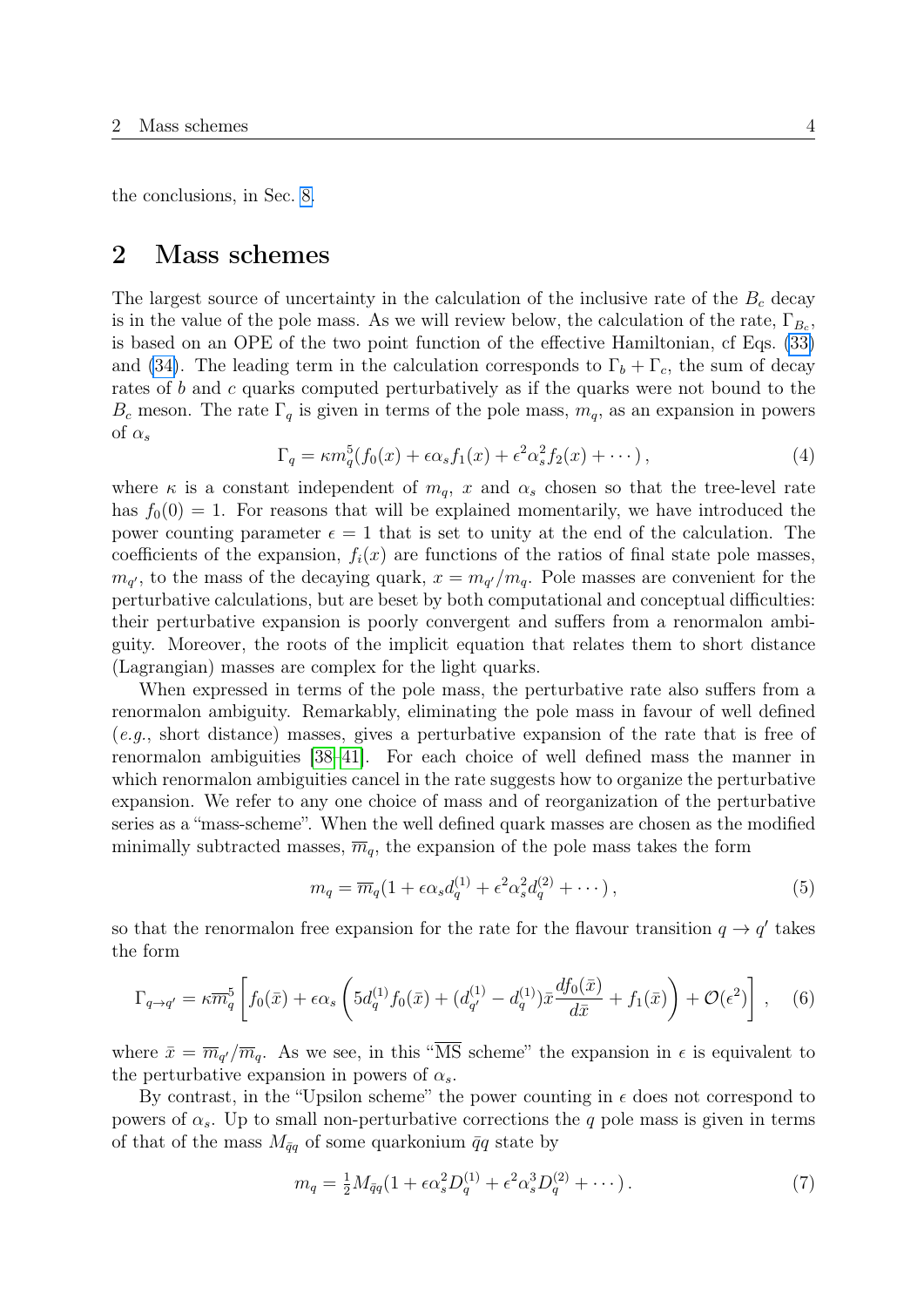For example, if in  $\Gamma_{b\to cud}$  we neglect the light quark masses and use this scheme for both  $b$  and  $c$  quarks, then

<span id="page-5-1"></span>
$$
\Gamma_{b \to cud} = \kappa \left( \frac{M_{\bar{b}b}}{2} \right)^5 \left\{ f_0(X) + \epsilon \left[ \alpha_s^2 \left( 5D_b^{(1)} f_0(X) + (D_c^{(1)} - D_b^{(1)}) X \frac{df_0(X)}{dX} \right) + \alpha_s f_1(X) \right] + \mathcal{O}(\epsilon^2) \right\}, \quad (8)
$$

where now  $X = M_{\bar{c}c} / M_{\bar{b}b}$ .

While any good choice of well defined masses yields a well behaved perturbative expansion in the sense that it is free of renormalon ambiguities, different mass-schemes may differ in how rapidly the expansion converges (in the asymptotic expansion sense). Were we able to compute to high order, all mass-schemes would give the same numerical value for the rate (up to a small higher order term). But computations of rates are available only to low orders in perturbation theory, often only including 1-loop corrections to the leading, tree level term. In practical term it is best to choose a scheme that converges most rapidly. In the sub-sections below we present and compare the three schemes in which we perform calculations.

As stated above, the leading term in the OPE for the decay width of  $B<sub>c</sub>$  mesons is the perturbative  $\Gamma_b + \Gamma_c$ . The corrections to those are expressed as products of nonperturbative matrix elements and Wilson coefficients. The latter are perturbatively computed as functions of pole masses. In the calculations below we use the same scheme choice for these sub-leading terms as for the leading ones.

## <span id="page-5-0"></span>2.1 The  $\overline{\text{MS}}$  mass-scheme

This scheme uses the running renormalized Lagrangian masses  $\overline{m}_b(\mu)$  and  $\overline{m}_c(\mu)$  evaluated at a sufficiently high renormalization scale  $\mu$ . In this scheme the expansion parameter  $\epsilon$ simply counts powers of  $\alpha_s$ , making its use particularly simple. The expansion of  $m_{b,c}$  in terms of the MS masses is known to third order in  $\alpha_s$  [\[42,](#page-39-10)[43\]](#page-39-11), but we only need it to first order:

<span id="page-5-2"></span>
$$
m_q = \overline{m}_q(\mu) \left[ 1 + \epsilon \frac{\alpha_s(\mu)}{\pi} \left( \frac{4}{3} - \ln \left( \frac{\overline{m}_q(\mu)^2}{\mu^2} \right) \right) \right] + \mathcal{O}(\alpha_s^2), \tag{9}
$$

where we have retained explicitly the power of  $\epsilon$  used in organizing the perturbative expansion, corresponding to Eq.  $(5)$ . It is convenient to cast the c-quark decay rate in terms of the running mass evaluated at itself,  $\overline{m}_c(\overline{m}_c)$ , and the b-quark decay rate in terms of both quark masses evaluated at the shorter distance scale,  $\overline{m}_b(\overline{m}_b)$  and  $\overline{m}_c(\overline{m}_b)$ . The value of the masses,  $\overline{m}_b(\overline{m}_b)$  and  $\overline{m}_c(\overline{m}_c)$ , is reported by the PDG with 1%-2% accuracy. Because the rates scale as the fifth power of the mass, this results in an uncertainty of 5%-10%. In addition, as discussed below, the convergence of the perturbative series is slow in the case of semileptonic b and c decays, and there is no reason to suspect it is any better for non-leptonic decays.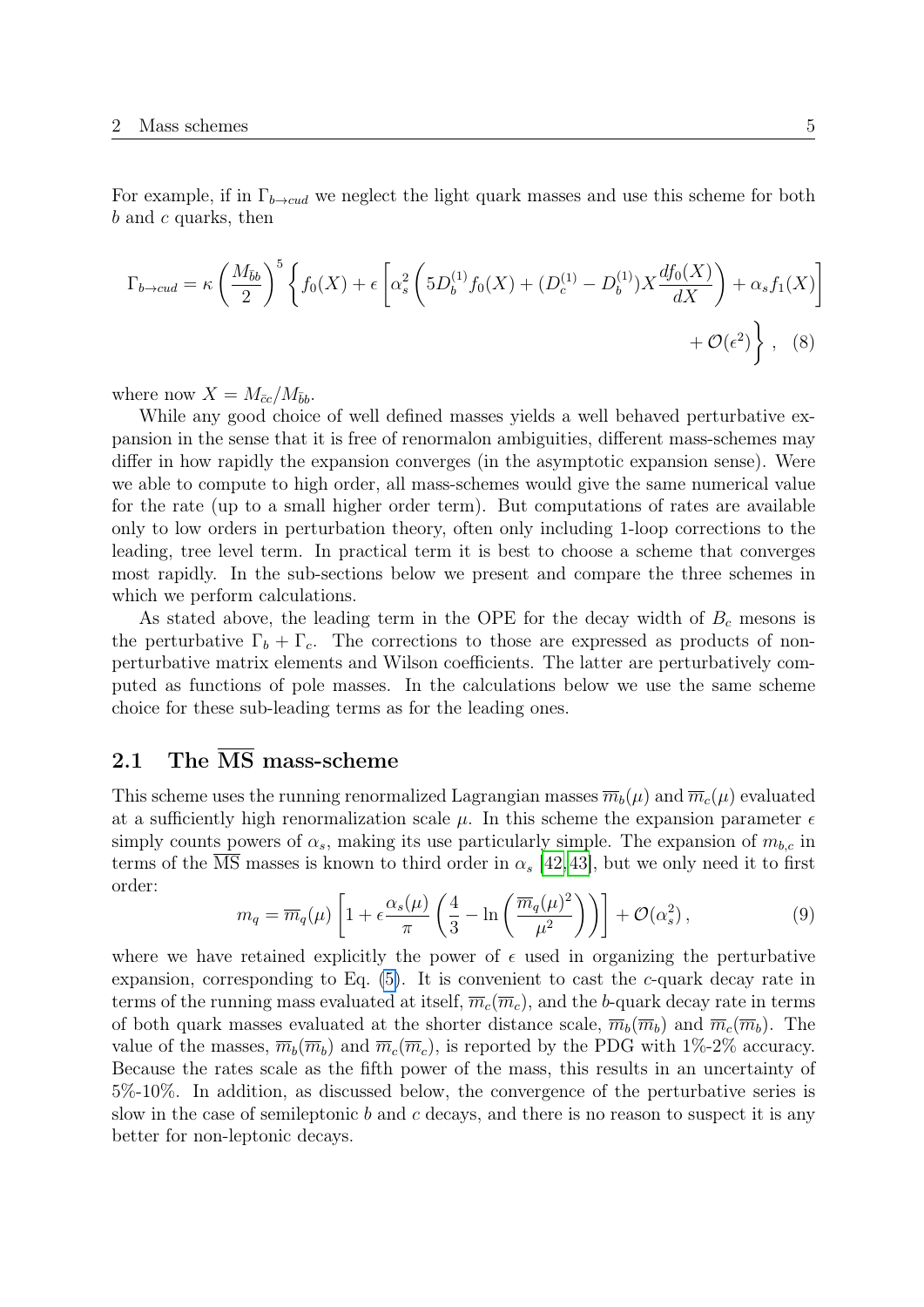## <span id="page-6-0"></span>2.2 The Upsilon scheme

The Upsilon expansion was introduced by Hoang, Ligeti and Manohar in Refs. [\[32,](#page-39-2) [33\]](#page-39-3) (henceforth "HLM") to address the largest source of uncertainty in the calculation of the inclusive rate of semileptonic  $B$  and  $D$  meson decays. The calculation of the rate for semileptonic B decays is based on an operator product expansion of the two-point function of hadronic charged currents

$$
i \int d^4x \, e^{iq \cdot x} \langle B|T(j^{\mu}(x)j^{\nu \dagger}(0))|B\rangle
$$

in terms of operators in the Heavy Quark Effective Theory (HQET) [\[44\]](#page-40-0). The expansion is naturally given in inverse powers of the pole mass of the decaying heavy quark, and the resulting rate is proportional to the fifth power of the pole mass. In the Upsilon scheme the masses are chosen to be the well measured 1S masses,<sup>[2](#page-6-1)</sup>  $M_{\bar{b}b} = m_{\Upsilon}$  and  $M_{\bar{c}c} = m_{J/\psi}$ , resulting in a negligible uncertainty in the decay rate from the value of these masses. The expansion of the pole masses in terms of  $m<sub>\Upsilon</sub>$  and  $m<sub>J/\psi</sub>$  has been determined to fourth order in  $\alpha_s$ , with corrections that start at order  $\alpha_s^2$  [\[45,](#page-40-1)46]:

$$
\frac{\frac{1}{2}m_{\Upsilon}}{m_b} = 1 - \frac{(\alpha_s C_F)^2}{8} \left\{ 1\epsilon + \frac{\alpha_s}{\pi} \left[ \left( \ln \left( \frac{\mu}{\alpha_s C_F m_b} \right) + \frac{11}{6} \right) \beta_0 - 4 \right] \epsilon^2 + \cdots \right\},\qquad(10)
$$

where  $\beta_0 = 11 - \frac{2}{3}$  $\frac{2}{3}n_f$  is the coefficient of the first term in the QCD  $\beta$ -function,  $C_F =$  $(N_c^2 - 1)/2N_c = 4/3$ , and we have omitted the known term of order  $\alpha_s^4$ . For quarkonium systems the quark potential suffers from a renormalon ambiguity, as does the pole mass, but the resulting quarkonium state energy is free from ambiguities and hence the onium mass is a good candidate for an unambiguous, well defined mass [\[47,](#page-40-3) [48\]](#page-40-4).

The organization of the expansion is unusual. The parameter  $\epsilon = 1$  is inserted to indicate the order in the expansion. For the expansion of the rate in Eq. [\(4\)](#page-4-2) the power of  $\epsilon$  matches that of  $\alpha_s$ . But, as seen above, the parameter  $\epsilon$  in Eq. [\(7\)](#page-4-3) carries one additional power of  $\alpha_s$ , *i.e.*,  $\epsilon^n \alpha_s^{n+1}$ . As seen in Eq. [\(8\)](#page-5-1) the leading correction to the rate includes order  $\alpha_s$  terms from the perturbative corrections to the rate, and order  $\alpha_s^2$  from the perturbative expansion of the masses. This is dictated by the requirement that the renormalons cancel in the expression for the rate.

In the implementation of this scheme for non-leptonic decays HLM expand the Wilson coefficients of the electroweak effective Hamiltonian in powers of  $\alpha_s \ln(m_W / m_b)$  and truncate in the power of  $\alpha_s$  to which they perform the calculation of the rate. We do not adopt this prescription and instead retain the full resummed values of the Wilson coefficients. The reason is that this series does not contribute to the cancellation of renormalons, as can be seen from the fact that  $M_W$  is an arbitrary parameter. This is the case for the other mass schemes as well.

<span id="page-6-1"></span><sup>2</sup>The masses of other quarkonium states can be used instead.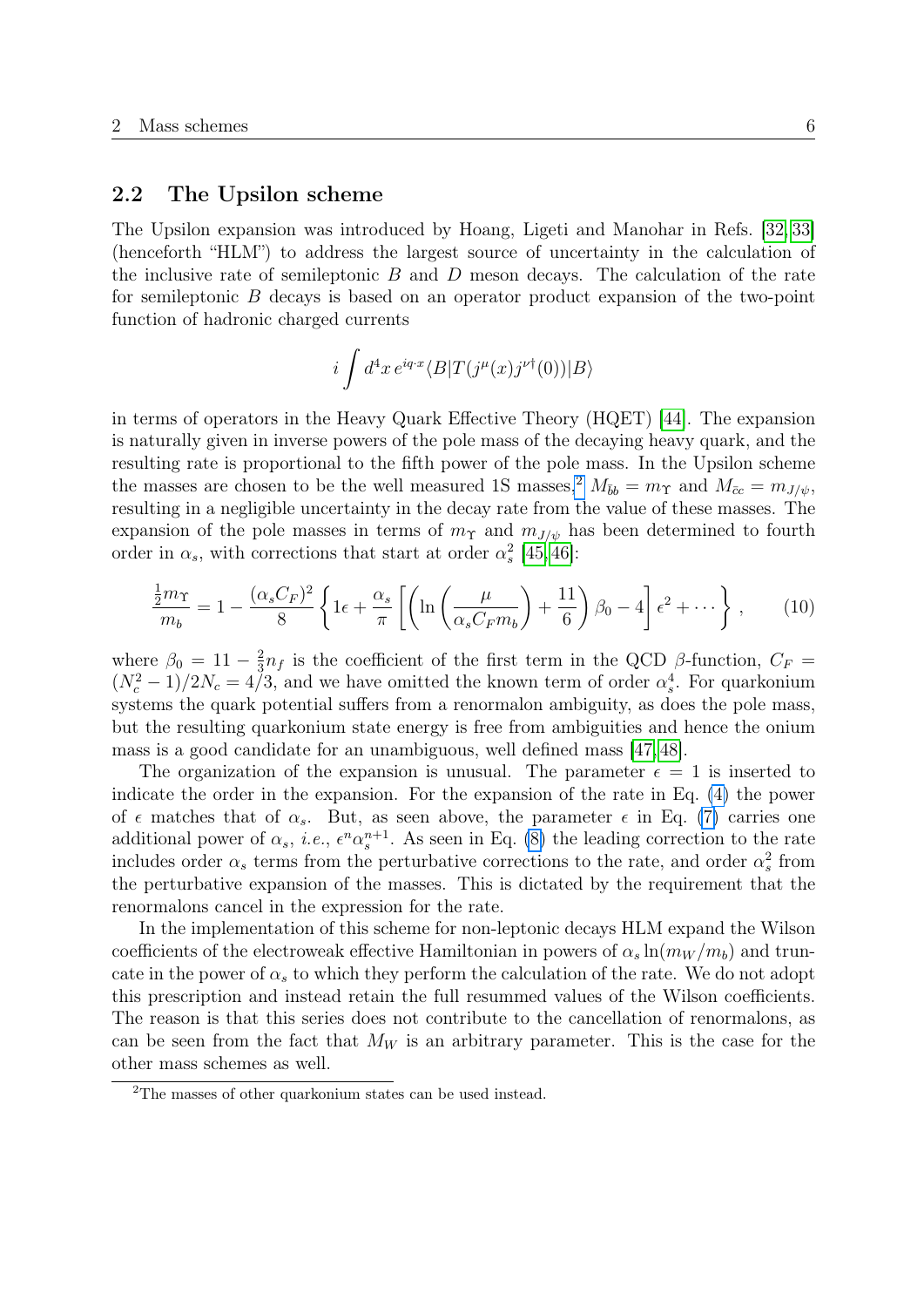### <span id="page-7-0"></span>2.3 The "meson" scheme

The HQET gives the heavy baryon masses as an expansion in inverse powers of the pole masses. To second order in the heavy quark expansion one has

<span id="page-7-1"></span>
$$
m_b - m_c = \overline{m}_B - \overline{m}_D + \frac{1}{2}\lambda_1 \left(\frac{1}{m_b} - \frac{1}{m_c}\right) + \cdots
$$
 (11)

This is written in terms of the spin- and isospin-averaged masses  $\overline{m}_B = \frac{1}{4}$  $\frac{1}{4}(3m_{B^*} +$  $(m_B)$  and  $\overline{m}_D = \frac{1}{4}$  $\frac{1}{4}(3m_{D^*} + m_D)$ , and the non-perturbative HQET parameter  $\lambda_1 =$  $-\frac{1}{2}$  $\frac{1}{2} \langle H^Q | \bar{Q}_v D_\perp^2 Q_v | \vec{H}^Q \rangle$ , where  $Q_v$  is a heavy quark with 4-velocity v and  $H^Q$  stands for the heavy-light meson in the HQET; for details see, e.g. Ref. [\[49\]](#page-40-5). Using the spin average mass eliminates dependence on the second non-perturbative parameter that enters at this order,  $\lambda_2$ , that is responsible for the mass splitting of the  $B - B^*$  and  $D - D^*$  heavy quark spin multiplets. In the meson scheme one eliminates the charm mass  $m_c$  in favour of  $m_b$ , the very well measured physical meson masses and non-perturbative parameters of the heavy quark expansion. For  $m_b$  one may then choose one of the previous schemes; for our work we take  $m_b$  from  $m_{\Upsilon}$  as in the Upsilon scheme above.

Notably, the leading correction to the relation between pole and meson masses, given by the non-perturbative parameter  $\bar{\Lambda}$ , cancels out in the mass difference in Eq. [\(11\)](#page-7-1), improving the precision and eliminating the renormalon in  $\overline{\Lambda}$ . Another important advantage of this scheme is that the "phase space" functions  $f_i(x)$  incorporate the dependence on the mass difference which is now fixed accurately.

If one chooses, as we do, to give  $m_b$  in terms of  $m_{\Upsilon}$  then the organization of the expansion in the meson scheme is analogous to that of the Upsilon scheme. Instead of Eq. $(7)$  we now have

$$
m_c = m_c^{(0)} + \epsilon \alpha_s^2 m_c^{(1)} + \cdots
$$
  
=  $\frac{m_{\Upsilon}}{2} - \overline{m}_B + \overline{m}_D - \frac{1}{2} \lambda_1 \left( \frac{2}{m_{\Upsilon}} - \frac{2}{m_{\Upsilon} - 2(\overline{m}_B - \overline{m}_D)} \right)$   
+  $\epsilon \alpha_s^2 C_b^{(1)} \frac{m_{\Upsilon}}{2} \left[ 1 + 2 \lambda_1 \left( \frac{1}{m_{\Upsilon}^2} - \frac{1}{(m_{\Upsilon} - 2(\overline{m}_B - \overline{m}_D))^2} \right) \right] + \cdots$  (12)

and the rate expansion takes a form similar to that of Eq. [\(8\)](#page-5-1)

$$
\Gamma_{b\to cud} = \kappa \left(\frac{m_{\Upsilon}}{2}\right)^5 \left\{ f_0(X) + \epsilon \left[ \alpha_s^2 \left( 5C_b^{(1)} f_0(X) + 2 \left( \frac{m_c^{(1)}}{m_{\Upsilon}} - C_b^{(1)} \frac{m_c^{(0)}}{m_{\Upsilon}} \right) \frac{df_0(X)}{dX} \right) + \alpha_s f_1(X) \right] + \mathcal{O}(\epsilon^2) \right\}. \tag{13}
$$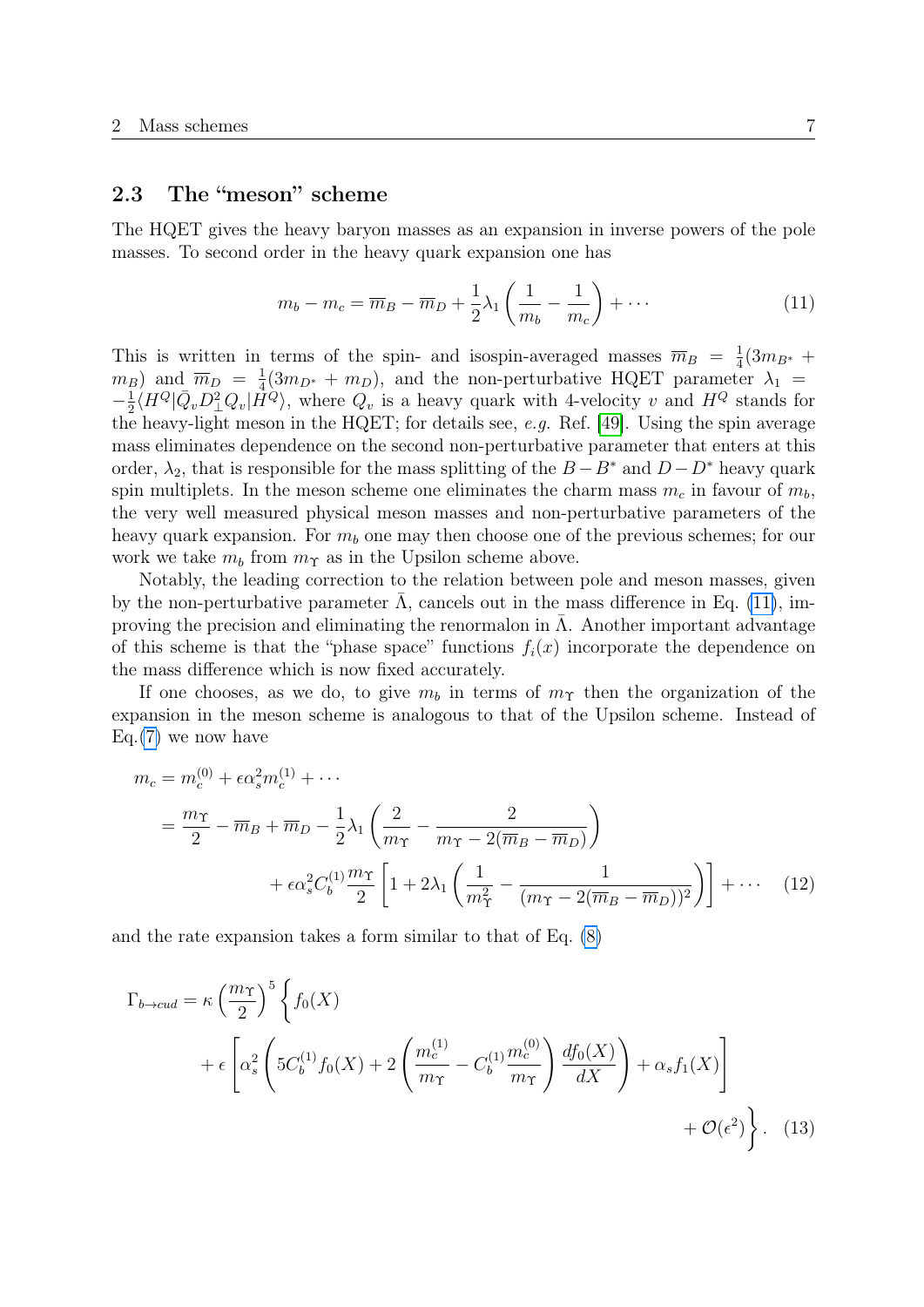## <span id="page-8-0"></span>2.4 Light quarks

The available 1-loop calculations give decay rates in terms of pole masses. At L-loops the pole mass  $m_q$  is determined implicitly, as a root of the equation

<span id="page-8-3"></span>
$$
\frac{m_q}{\overline{m}_q(m_q)} = 1 + \sum_{n=1}^{L} d_n \left(\frac{\alpha_s(m_q)}{4\pi}\right)^n,
$$
\n(14)

where the  $\overline{\text{MS}}$ -mass,  $\overline{m}_q(\mu)$ , and the running coupling,  $\alpha_s(\mu)$ , are computed at L-loops [\[42\]](#page-39-10).<sup>[3](#page-8-2)</sup> Beyond 1-loop this relation has only complex roots for small input MS-mass; that is, the relation involves necessarily  $\ln(\ln(m_q/\Lambda_{\rm QCD}))$  which is complex for the light quarks,  $q = u, d, s$ . The effect of including the light quark masses is expected to be small, so one may get around this difficulty by working in the massless limit; chiral symmetry guarantees, perturbatively, the vanishing of the pole mass. Yet, the strange quark is sufficiently heavy as to have a significant effect on charm decays. Therefore, in principle Eq.  $(14)$  has to be solved iteratively in order to give  $m_q$  in terms of  $\overline{m}_q(\mu)$  at a sufficiently high scale  $\mu$ , where perturbation theory is still valid. In this work however we only use the 1-loop result given in Eq. [\(9\)](#page-5-2) together with the results from Monte Carlo simulations of QCD on the lattice that reliably determine  $\overline{m}_q(\mu)$  at  $\mu = 2$  GeV. For the expansion in  $\epsilon$  we use the power counting indicated in Eq. [\(9\)](#page-5-2), regardless of the scheme used for the heavy quarks.

The numerical impact of the non-zero strange quark mass will be discussed below. We use a non-zero strange mass for charm decays and neglect  $m_s$  in b-decays as well as in WA and PI. Clearly the non-vanishing mass tends to decrease rates as it restricts, if only marginally, the phase space available to the decay products. But this effect is very small in decays of the heavier b quark and even smaller in WA. Because we do not consistently include a non-zero strange quark mass in all  $B<sub>c</sub>$  decay channels, we give our results using a vanishing strange quark mass in all  $B<sub>c</sub>$  decay channels, and then, in addition, we list the results of decay channels from charm decay anew with non-zero strange quark mass.

### <span id="page-8-1"></span>2.5 Nomenclature

For clarity we summarize our definitions of "schemes" as applied to the computation of the  $B_c$  lifetime in the rest of this work:

- **MS** For all partial rates we use  $m_b$  and  $m_c$  given in terms of  $\overline{m}_b(\mu_b)$  and  $\overline{m}_c(\mu_c)$  respectively.
- **Meson** For all partial rates we use Eq. [\(11\)](#page-7-1) to give  $m_c$  in terms of  $m_b$  and  $\overline{m}_B \overline{m}_D$ , and we use the Upsilon expansion to give  $m_b$  in terms of  $m_{\Upsilon}$ .
- **Upsilon** The contributions to the total width that arise from  $\bar{b}$  decays, WA and PI are computed as in the meson scheme, but for those from  $c$  decays the  $c$ -quark pole mass is given by the Upsilon expansion in terms of  $m_{J/\psi}$ .

The contributions to the total width arising from  $\bar{b}$  decays, WA and PI are computed with  $\mu_b = \mu_c = \overline{m}_b(\overline{m}_b)$ , while for c decays we use  $\mu_c = \overline{m}_c(\overline{m}_c)$ . These choices are motivated by

<span id="page-8-2"></span><sup>3</sup>A compendium of useful formulae for on-shell masses can be found in Ref. [\[50\]](#page-40-6).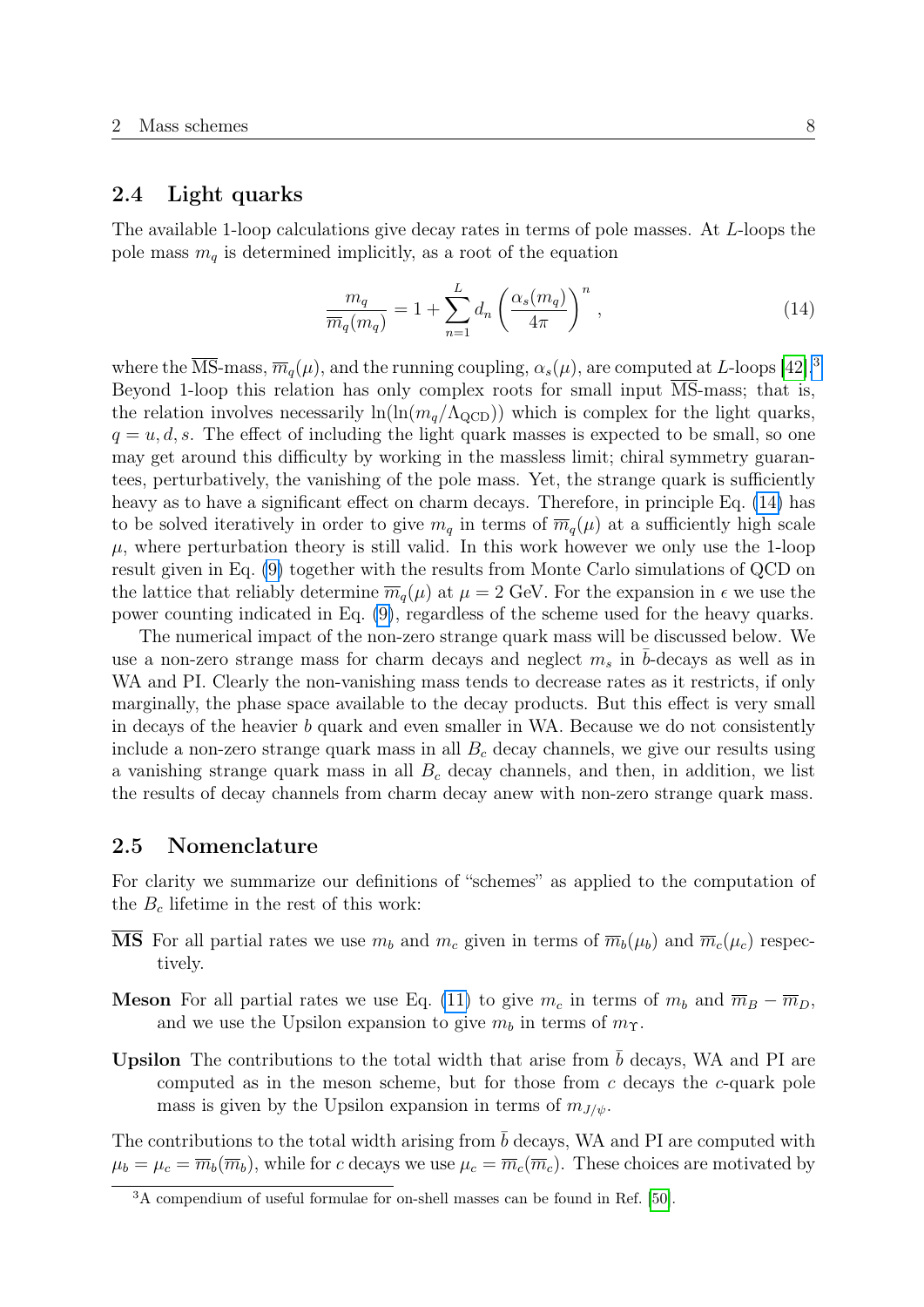the typical total energy released in each of these processes. In all three schemes the light quarks,  $q = u, d, s$  are assumed to be massless, except for the strange quark for which we use  $m_s$  in terms of  $\overline{m}_s(\mu_c)$  when computing partial  $B_c$  decay widths from c-quark decays.

## <span id="page-9-0"></span>2.6 Comparison of schemes

We have already indicated that both the Upsilon and the meson schemes have the advantage that the input masses are extremely well known. This gives them a clear advantage over the MS scheme. However, one should keep in mind that the relation giving the pole mass in terms of the 1S mass is subject to poorly known non-perturbative corrections. The authors of HLM estimate the non-perturbative mass shift  $\delta m$  as  $\delta m \sim a^3 \Lambda_{\text{QCD}}^4$ , where a is the Bohr radius of the 1S. For the Upsilon state they estimate this correction as  $\delta m \sim 15$  MeV for  $\Lambda_{\text{QCD}} = 350$  MeV  $(\delta m \sim 60$  MeV for  $\Lambda_{\text{QCD}} = 500$  MeV). The leading contribution to the mass shift is from the gluon condensate  $\langle \alpha_s G_{\mu\nu}^2 \rangle$ , and has been calculated in Refs. [\[51,](#page-40-7) [52\]](#page-40-8):

$$
\delta m = 1.41 m_b \frac{\pi \langle \alpha_s G_{\mu\nu}^2 \rangle}{(m_b C_F \alpha_s (a^{-1}))^4}.
$$

This is estimated as  $\delta m \approx 60$  MeV in Ref. [\[45\]](#page-40-1). HLM uses  $\delta m \sim 100$  MeV as a conservative estimate of the error in the pole mass relation. This seems to result from an abundance of caution. We do not include the condensate correction in our calculations. Were we to include it in the calculations in the Upsilon scheme the uncertainty in the charm quark mass would render it useless. Instead we assume it can be neglected. This can be checked a posteriori, and much like the implicit assumption that quark-hadron duality can be used for the implementation of the OPE method we view this as an assumption that can be validated either by further theoretical progress or by experimental results.

Turning to the nature of the expansions, we present calculations of semileptonic decay rates of B and D mesons to compare some of the schemes. Using  $\epsilon = 1$  to indicate orders of the expansion, the rate for  $B \to X_u e \nu$  in the Upsilon scheme behaves as<sup>[4](#page-9-1)</sup>

$$
1 - 0.115\epsilon - 0.030\epsilon^2 + \cdots
$$

while for the  $\overline{\text{MS}}$  scheme

$$
1 + 0.30\epsilon + 0.20\epsilon^2 + \cdots
$$

For the numerical estimate we have used  $\alpha_s = 0.223$ , corresponding to the running coupling evaluated at  $\mu = \overline{m}_b(\overline{m}_b)$ . The ellipses stand for higher orders of  $\epsilon$  as well as non-perturbative corrections. These estimates seem to indicate more rapid convergence of the Upsilon scheme than for the MS scheme. For comparison we also give the expansion for the rate in terms of the pole mass:

$$
1 - 0.17\epsilon - 0.11\epsilon^2 + \cdots
$$

<span id="page-9-1"></span><sup>&</sup>lt;sup>4</sup>HLM only include the BLM part of the  $\epsilon^2$  term. Since the publication of HLM the full 2-loop correction has become available [\[53,](#page-40-9)[54\]](#page-40-10). For some semileptonic decays HLM compare the Upsilon scheme to the pole mass expansions. We always include the more relevant comparison to the  $\overline{\text{MS}}$  scheme.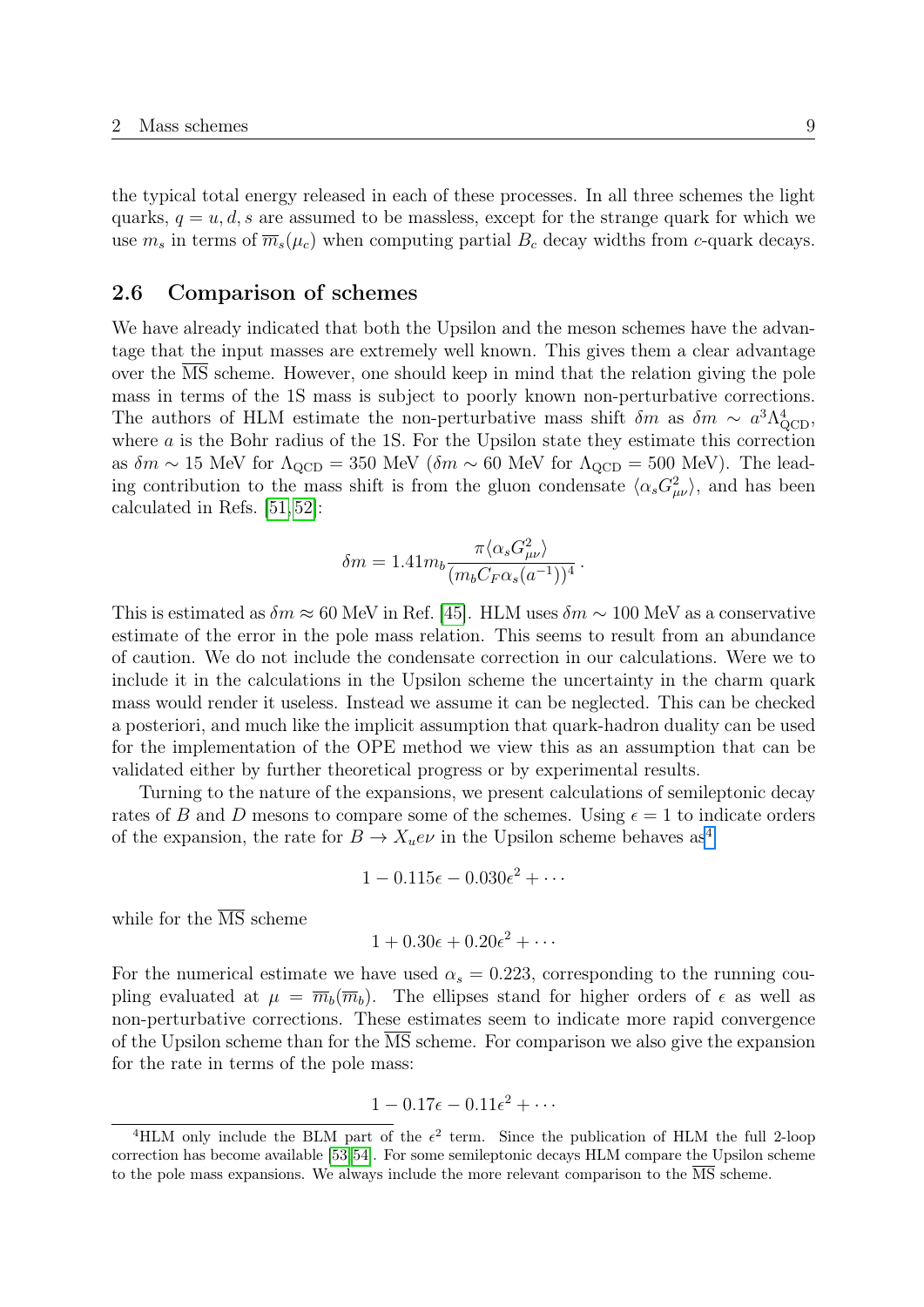The expansion in the Upsilon scheme seems to be approaching a limit quickly, as each term in the expansion is an order of magnitude smaller than the previous. By contrast the expansion in the MS scheme displays much slower convergence. One expects of course that after a sufficient number of terms are included, both Upsilon and MS scheme expansions will give equivalent rates. But in practice only a small number of terms in the series can be computed and it is most practical to use the scheme that converges fastest. We note that the convergence in terms of the pole mass is similar to that of the MS scheme. This should not suggest to use the pole mass as a scheme: as mentioned above, both the mass and rate expansion are ambiguous.

For  $B \to X_c e\nu$  we find the following expansions

| $1 - 0.10\epsilon - 0.03\epsilon^2 + \cdots$ | $(meson/Upsilon$ scheme) |
|----------------------------------------------|--------------------------|
| $1+0.27\epsilon+0.09\epsilon^2+\cdots$       | (MS scheme)              |
| $1 - 0.20\epsilon - 0.20\epsilon^2 + \cdots$ | (pole mass)              |

and, using  $\alpha_s = 0.373$  corresponding to evaluating the running coupling constant at  $\mu = \overline{m}_c(\overline{m}_c)$ , we find for  $D \to X_{s+d}e\nu$  the expansions

| $1 - 0.13\epsilon + 0.02\epsilon^2 + \cdots$ | (Upsilon scheme)                        |
|----------------------------------------------|-----------------------------------------|
| $1+0.51\epsilon+0.64\epsilon^2+\cdots$       | $(\overline{\text{MS}} \text{ scheme})$ |
| $1 - 0.29\epsilon - 0.30\epsilon^2 + \cdots$ | (pole mass)                             |

In addition, the reader may find in HLM similar estimates for  $B \to X_{u,c} \tau \nu$ , and  $B \to$  $X_{c(\bar{s}+\bar{d})}$  (that only retain the BLM part of the  $\epsilon^2$  term). In all cases it is apparent that the expansion in the Upsilon scheme converges faster than in the  $\overline{\text{MS}}$  scheme and faster than for the (a priori ill defined) rate in terms of pole masses.

## <span id="page-10-0"></span>3 Effective Hamiltonian

We employ the standard Effective Field Theory approach where the heavy SM particles (top quark, Higgs and EW gauge bosons) are integrated out at the EW scale and matched onto the following effective Hamiltonian [\[55,](#page-40-11) [56\]](#page-40-12):<sup>[5](#page-10-1)</sup>

<span id="page-10-2"></span>
$$
\mathcal{H}_{eff} = \frac{4G_F}{\sqrt{2}} V_{cb} V_{cs}^* \sum_{i=1}^6 C_i Q_i + \text{h.c.} \,, \tag{15}
$$

with the current-current operators

$$
Q_1 = (\bar{s}\gamma_\mu P_L b)(\bar{c}\gamma^\mu P_L c), \qquad Q_2 = (\bar{s}^\alpha \gamma_\mu P_L b^\beta)(\bar{c}^\beta \gamma^\mu P_L c^\alpha), \qquad (16)
$$

<span id="page-10-1"></span><sup>&</sup>lt;sup>5</sup>At one loop-order the electroweak penguin operators  $Q_7 - Q_{10}$  are generated as well. We neglect their contributions, since they correspond to higher order corrections in our expansion.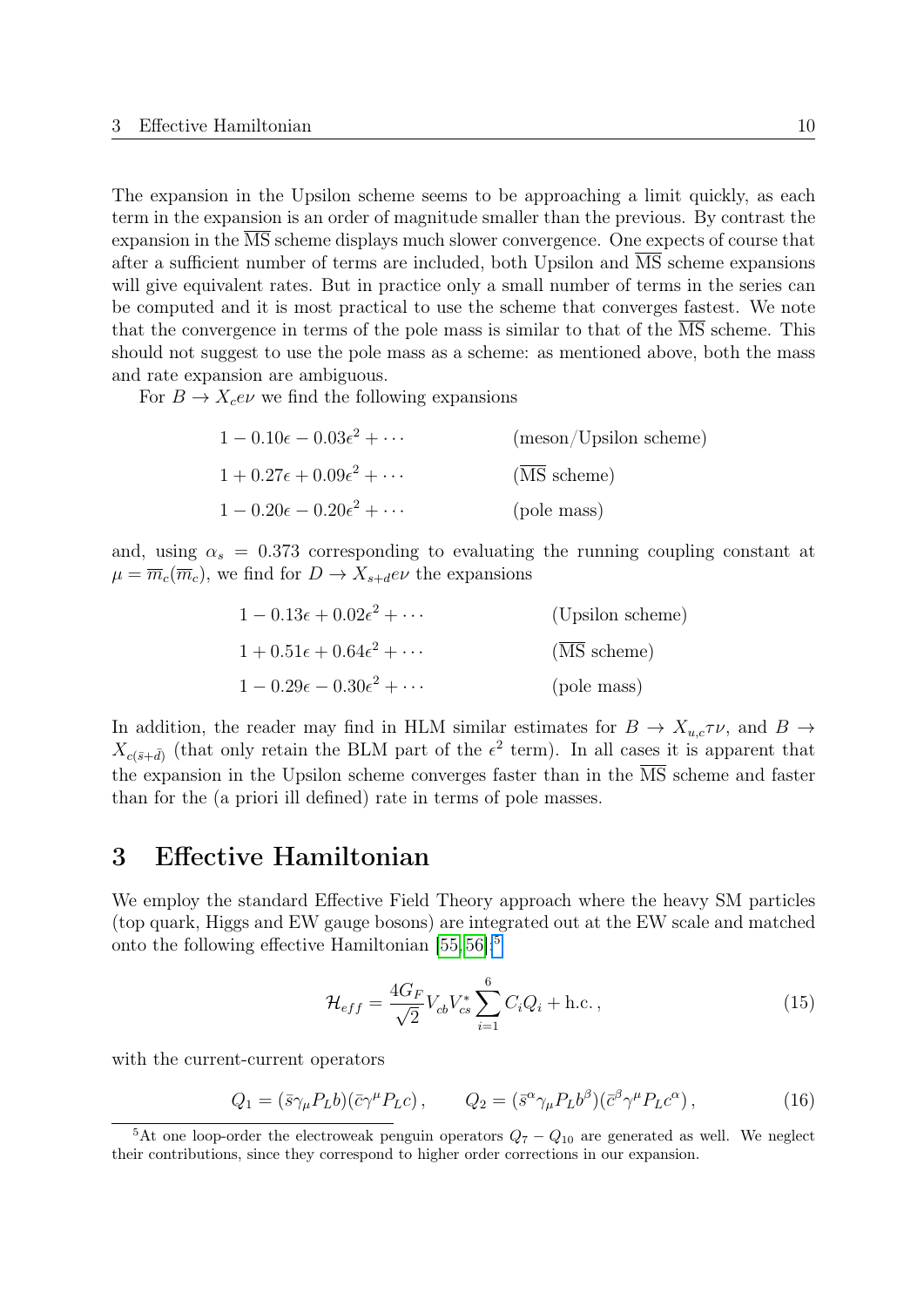<span id="page-11-0"></span>

| Wilson coefficient | $m_b = 4.195 \text{ GeV}$ | $m_c = 1.2734 \text{ GeV}$ |
|--------------------|---------------------------|----------------------------|
| $C_1$              | $-0.241$                  | $-0.420$                   |
| $C_2$              | 1.103                     | 1.205                      |
| $C_3$              | 0.011                     | 0.021                      |
| $C_4$              | $-0.025$                  | $-0.043$                   |
| $C_5$              | 0.007                     | 0.012                      |
| $C_{6}$            | $-0.030$                  | $-0.060$                   |

Table 1: Wilson coefficients at the b- and c-scale, taking tree-level matching and one-loop RG running effects into account.

and the QCD-penguin operators

$$
Q_3 = (\bar{s}\gamma_\mu P_L b) \sum_q (\bar{q}\gamma^\mu P_L q) , \qquad Q_4 = (\bar{s}^\alpha \gamma_\mu P_L b^\beta) \sum_q (\bar{q}^\beta \gamma^\mu P_L q^\alpha) , \qquad (17)
$$
  

$$
Q_5 = (\bar{s}\gamma_\mu P_L b) \sum_q (\bar{q}\gamma^\mu P_R q) , \qquad Q_6 = (\bar{s}^\alpha \gamma_\mu P_L b^\beta) \sum_q (\bar{q}^\beta \gamma^\mu P_R q^\alpha) .
$$

Here  $P_{R,L} = \frac{1}{2}$  $\frac{1}{2}(1 \pm \gamma_5)$  and  $\alpha, \beta$  denote colour indices. We have used  $V_{tb}V_{ts}^* \approx -V_{cb}V_{cs}^*$ , which holds to high precision. The sums run over the active quarks at the given scale.

To compute the relevant partial decays rates at one-loop, one has to combine one-loop matrix elements together with Wilson coefficients resulting from a one-loop matching and two-loop running calculation. In our approach we only work up to this order for the operators  $Q_{1,2}$  but not for the QCD penguin operators. This simplification is justified by the fact that the operators  $Q_{3,4,5,6}$  have much smaller Wilson coefficients. For convenience we report in Tab. [1](#page-11-0) the LO Wilson coefficients of the operators in eq. [\(15\)](#page-10-2) at the scales of the b- and c-quark.

The semileptonic channels also contribute to the decay rate of the  $B<sub>c</sub>$  meson. Integrating out the  $W$  at the EW scale leads to the following effective charged-current operators:

<span id="page-11-1"></span>
$$
\mathcal{H}_{eff}^{SL} = \frac{4G_F}{\sqrt{2}} V_{cb} \sum_{\ell} C_{\ell} (\bar{c} \gamma_{\mu} P_L b) (\bar{\ell} \gamma^{\mu} P_L \nu_{\ell}), \qquad (18)
$$

where the sum runs over all lepton flavours. At tree-level in the SM with the chosen normalization the Wilson coefficients are equal to one for all lepton flavours,  $C_{\ell} = 1$ . These operators do not run under QCD due to current conservation and have a small running under QED [\[57\]](#page-40-13). Therefore, we only consider the tree-level matching at the electroweak scale and neglect RG effects for these operators.

With a slight abuse of notation, we use the same symbols to denote operators and Wilson coefficients of the effective Hamiltonian for charm hadronic decay,

<span id="page-11-2"></span>
$$
\mathcal{H}_{eff}^{(c)} = \frac{4G_F}{\sqrt{2}} V_{cs}^* V_{ud} (C_1 Q_1 + C_2 Q_2) + \text{h.c.}\,,\tag{19}
$$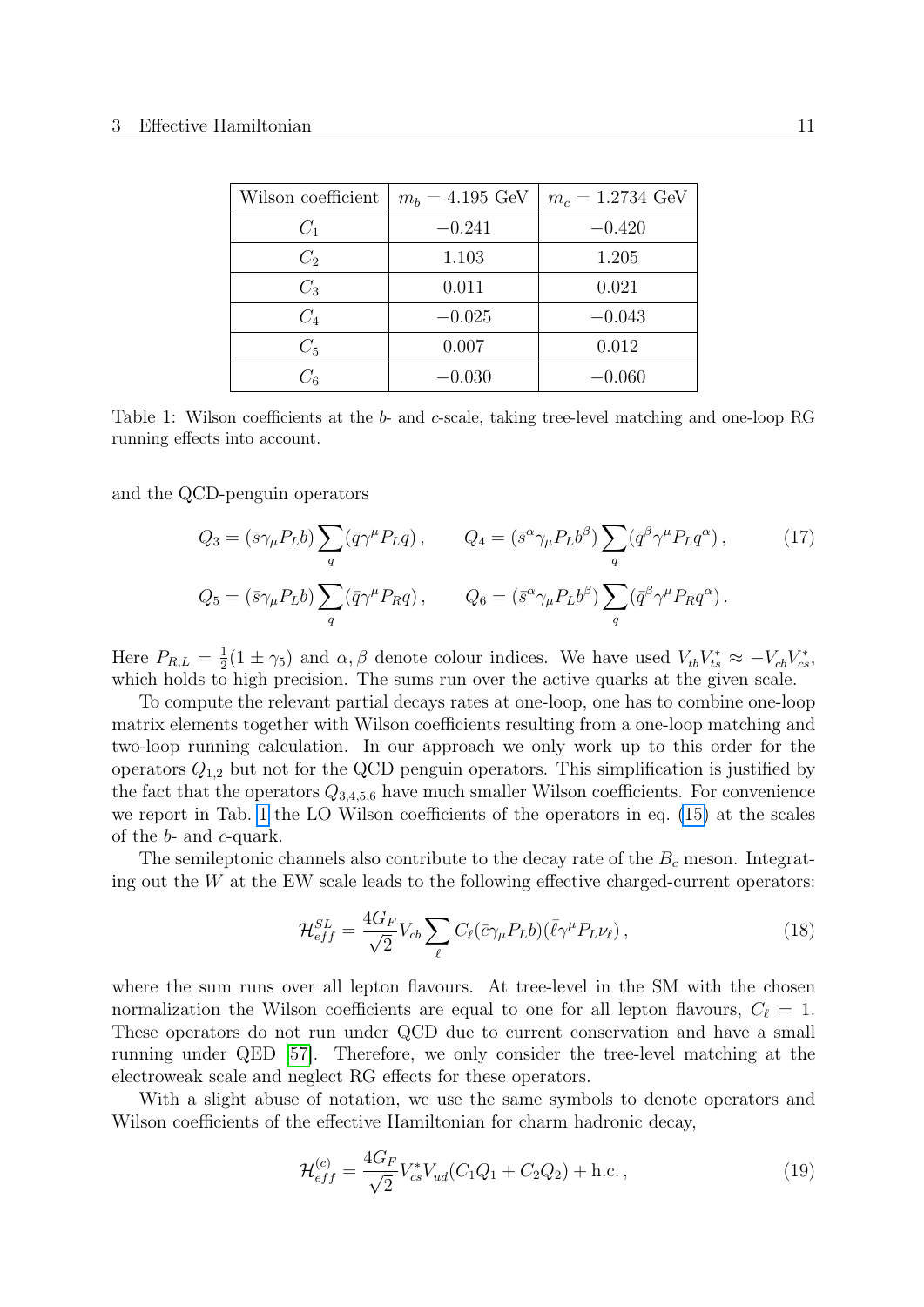with the current-current operators

$$
Q_1 = (\bar{s}\gamma_\mu P_L d)(\bar{u}\gamma^\mu P_L c), \qquad Q_2 = (\bar{s}^\alpha \gamma_\mu P_L d^\beta)(\bar{u}^\beta \gamma^\mu P_L c^\alpha). \tag{20}
$$

Because these operators carry four separate flavours, there is no QCD mixing from Penguin operators. For semileptonic decays we have the analogue of [\(18\)](#page-11-1),

<span id="page-12-1"></span>
$$
\mathcal{H}_{eff}^{(c)SL} = \frac{4G_F}{\sqrt{2}} V_{cs} \sum_{\ell} C_{\ell} (\bar{c} \gamma_{\mu} P_L s) (\bar{\ell} \gamma^{\mu} P_L \nu_{\ell}) + \text{h.c.}
$$
\n(21)

As described in Sec. [5](#page-16-0) below, the effective Hamiltonians in Eqs. [\(15\)](#page-10-2), [\(18\)](#page-11-1), [\(19\)](#page-11-2) and [\(21\)](#page-12-1) are then used together with an OPE to obtain the  $B<sub>c</sub>$  lifetime.

## <span id="page-12-0"></span>4 Non-Relativistic QCD

The b-quark and c-antiquark in the  $B_c$  meson can be well described in NRQCD. There are several advantages in utilizing this effective theory. First, it organizes the computation in an expansion in powers of the relative velocity  $v = |\vec{v}|$  of the heavy quarks bound in the meson. Second, the expansion makes explicit additional approximate "spin" symmetries for the  $b$  and  $c$  quarks separately. These then give relations among matrix elements that hold even non-perturbatively (in the QCD coupling expansion). Third, separate conservation of  $b$  and  $c$  numbers fixes, non-perturbatively, the values of the matrix elements of the leading operators in the OPE that determines the semi-inclusive partial lifetimes  $B_c \to X_{c\bar{c}}$  and  $B_c \to X_{b\bar{b}}$ . The corrections arise from the order in perturbation theory to which the Wilson coefficients are computed, and from the higher order terms in the OPE. The matrix elements of the latter can be estimated with, say, potential models; to the extent that the expansion in  $v$  is well behaved, the potentially large uncertainty in the sub-leading matrix elements may still translate in a manageable uncertainty in the total rate. We briefly review elements of NRQCD.

In our treatment the quark NRQCD fields are still given in terms of Dirac spinors, much like is commonplace in HQET. The 4-velocity of the quarkonium state is  $u^{\mu}$ , with  $u^2 = 1$ . We take away the fast oscillation in the near on-shell evolution of the field of the QCD heavy quark,  $Q(x)$ , of mass m, and furthermore project out the positive energy components  $\Psi_{+}$  (that correspond to the particle annihilation operator),

$$
Q(x) = e^{-imu \cdot x} (\Psi_+(x) + \Psi_-(x)), \quad \text{where} \quad \Psi_\pm = \left(\frac{1 \pm \psi}{2}\right) \Psi_\pm.
$$

The equation of motion,  $(iD \hspace{-1.2mm}/ - m)Q = 0$  can then be used to solve for the "small component"

$$
\Psi_- = \frac{1}{2m+iu\cdot D}i\rlap{\,/}D_\perp\Psi_+\,,
$$

where for any vector  $a^{\mu}$  the spatial component in the quarkonium restframe is  $a^{\mu}_{\perp}$  =  $a^{\mu} - (u \cdot a)u^{\mu}$ . Using this in the QCD Lagrangian for the quark gives

<span id="page-12-2"></span>
$$
\mathcal{L} = \overline{\Psi}_{+} \left( iu \cdot D + i \rlap{\,/}D_{\perp} \frac{1}{2m + iu \cdot D} i \rlap{\,/}D_{\perp} \right) \Psi_{+}.
$$
\n(22)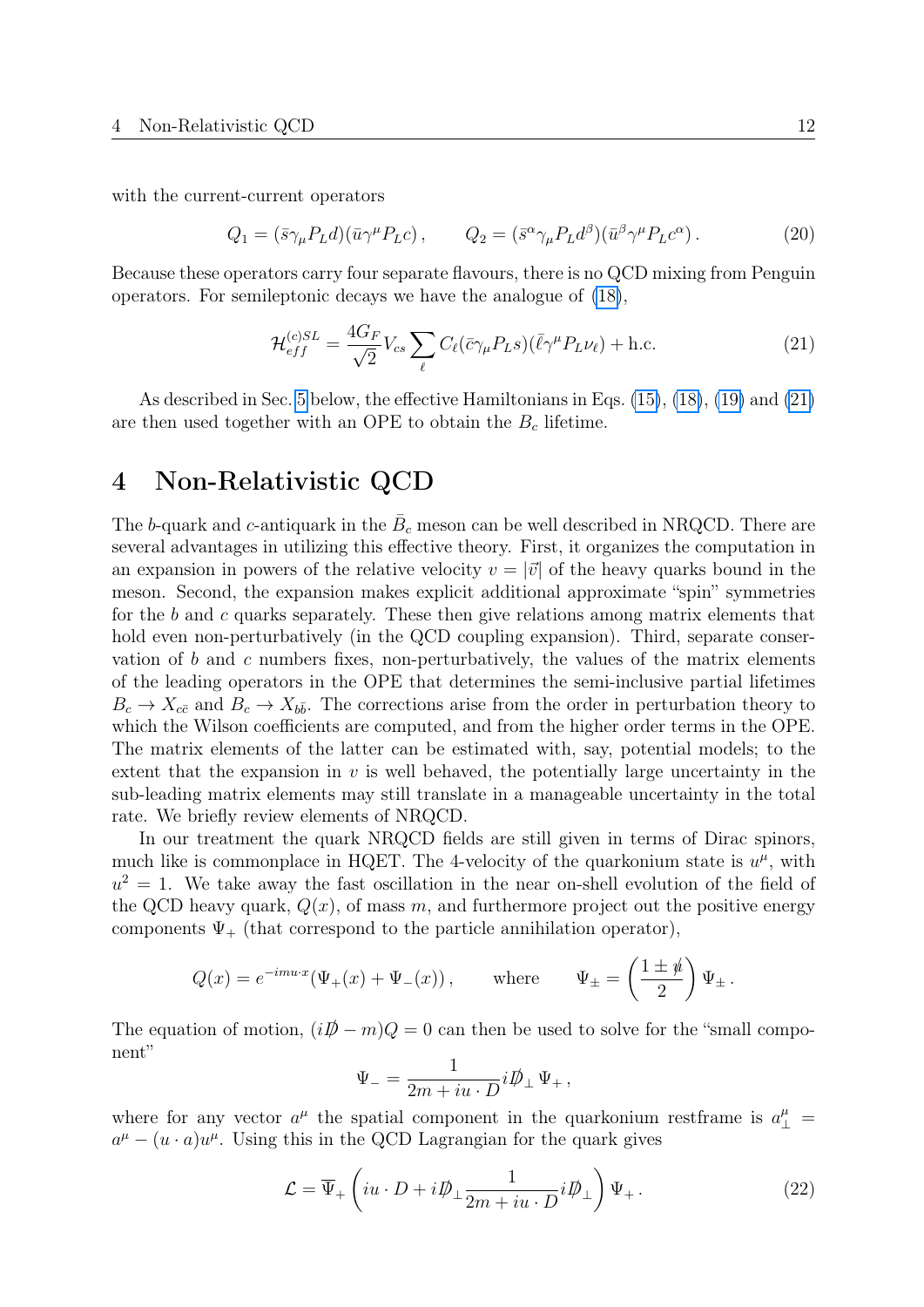The NRQCD Lagrangian is obtained by expanding the Lagrangian in Eq. [22](#page-12-2) in powers of  $iu \cdot D/2m$  and truncating the expansion. The characteristic scale of the derivatives on the field  $\Psi_+$  is  $\frac{1}{2}mv^2$  for the energy,  $iu \cdot D$ , and  $mv$  for the spatial momentum,  $D_{\perp}$ . Hence, counting powers of v one has  $iu \cdot D \sim D_{\perp}^2/2m \sim v^2$ . In addition, the integral  $\int d^3x \, \bar{\Psi}_+ \Psi_+ \sim 1$  will be concentrated over the volume  $\sim (Mv)^{-3}$  of a quarkonium state of mass M, and it follows that  $\Psi_+ \sim v^{3/2}$ . Counting rules for all fields and derivatives follow from these and the additional field equations  $[58]$ .<sup>[6](#page-13-0)</sup> In particular, for the gauge field in Coulomb gauge,  $g_s u \cdot A \sim v^2$ ,  $g_s A_{\perp} \sim v^3$ , which determines the velocity-scaling of the chromo-electric and magnetic fields (in the quarkonium restframe)  $g_s \vec{E} \sim v^3$  and  $g_s \vec{B} \sim v^4$ . Finally, since the typical momentum is the inverse Bohr radius, one has  $\alpha_s(Mv) \sim v$ . Expanding the Lagrangian and retaining the lowest order ( $\sim v^5$ ) one has

<span id="page-13-1"></span>
$$
\mathcal{L}_0 = \overline{\Psi}_+ \left( iu \cdot D - \frac{1}{2m} D_\perp^2 \right) \Psi_+ \,. \tag{23}
$$

The NRQCD treatment of antiquark fields is analogous. Now one has

$$
Q(x) = e^{+imu \cdot x} (X_+(x) + X_-(x)) = e^{+imu \cdot x} \left( 1 + \frac{1}{2m - iu \cdot D} i \not{D}_\perp \right) X_-,
$$

where  $X_-\,$  is an antiquark creation operator (containing only negative energy components). It follows that

$$
\mathcal{L} = \overline{X}_{-} \left( -iu \cdot D + i \not{D}_{\perp} \frac{1}{2m - iu \cdot D} i \not{D}_{\perp} \right) X_{-}
$$

$$
= \overline{X}_{-} \left( -iu \cdot D - \frac{1}{2m} D_{\perp}^{2} + \cdots \right) X_{-}.
$$

In order to compare these results to calculations that use the non-relativistic 2 component spinor notation, and to use estimates of matrix elements that use quark potential models, we recast them in the rest frame,  $u = (1, \vec{0})$ . In the Dirac basis of  $\gamma$ -matrices,  $\gamma^0 = \sigma^3 \otimes \mathbb{1}, \ \vec{\gamma} = i\sigma^2 \otimes \vec{\sigma}$ , the matrices  $(1 + \psi)/2$  and  $(1 - \psi)/2$  project out the upper and lower two components of the 4-component spinor, which we denote as  $\psi_q$ and  $\chi_q$ , respectively. Then, for the quark we have

$$
\mathcal{L}_{\psi} = \psi_q^{\dagger} \left( i D_t - \frac{1}{2m} (i \vec{D})^2 + \frac{g_s}{2m} \vec{\sigma} \cdot \vec{B} \right) \psi_q ,
$$

and for the antiquark

$$
\mathcal{L}_{\chi} = \chi_q^{\dagger} \left( i D_t + \frac{1}{2m} (i \vec{D})^2 - \frac{g_s}{2m} \vec{\sigma} \cdot \vec{B} \right) \chi_q \,.
$$

While  $\psi_q$  is only an annihilation operator,  $\chi_q$  is only a creation operator. It is convenient to rewrite the Lagrangian for the antiquark in terms of the annihilation spinor

$$
\psi_{\overline{q}} \equiv i\sigma^2 (\chi_q \dagger)^T.
$$

<span id="page-13-0"></span><sup>&</sup>lt;sup>6</sup>Alternatively one can restore the speed of light, c, and expand in inverse powers,  $1/c^n$  [\[59\]](#page-40-15). This method shows in addition the requirement to incorporate a multipole expansion of the gauge fields.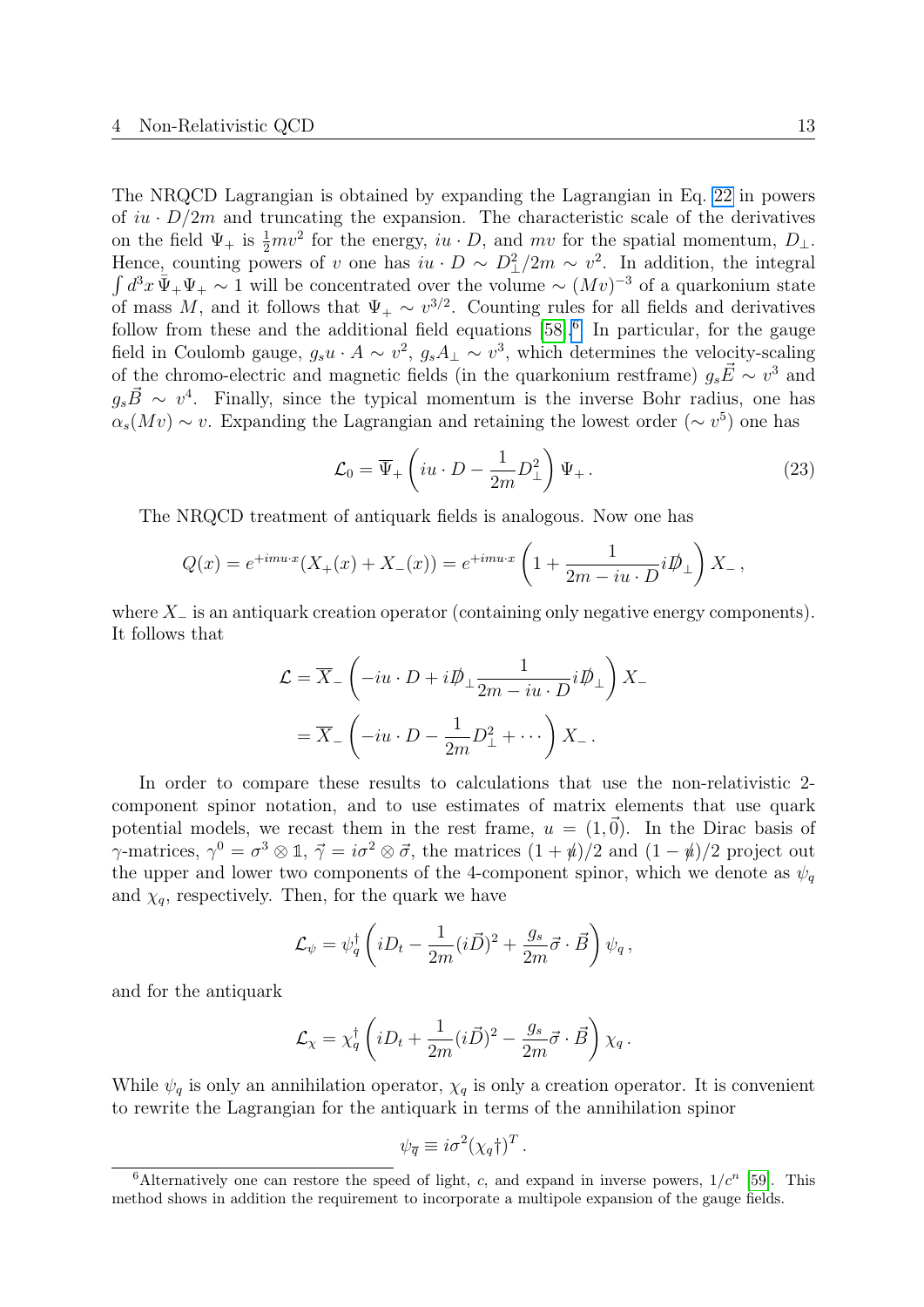In terms of this the anti-quark Lagrangian is

$$
\mathcal{L}_{\chi} = \psi_{\overline{q}}^{\dagger} \left( i D_t - \frac{1}{2m} (i \vec{D})^2 + \frac{g_s}{2m} \vec{\sigma} \cdot \vec{B} \right) \psi_{\overline{q}},
$$

where it should be noted that the covariant derivatives involve the generators  $-T^{aT}$ , corresponding to those of anti-triplets.

The lowest order quark and antiquark Lagrangian in NRQCD is symmetric under unitary transformations of the components of the Dirac spinors  $\Psi_+$  and  $X_-\$  that preserve the conditions  $\frac{1}{2}(1 + \psi)\Psi_+ = \Psi_+$  and  $\frac{1}{2}(1 - \psi)X_- = X_-$ . These transformations form an internal symmetry group isomorphic to  $SU(2) \times SU(2)$ , and hence the heavy quark spin component of total angular momentum is separately conserved, precisely as expected from non-relativistic quantum mechanics. This is the additional spin-symmetry alluded to above.

The spin symmetry has considerable implications relating matrix elements of composite operators. An important example is for the matrix elements of the four-fermion operators entering our computation. For gamma-matrices  $\Gamma$  and  $\Gamma'$  spin symmetry implies

<span id="page-14-2"></span>
$$
\langle B_c | \overline{\Psi}^{(c)}_+ \Gamma X^{(b)}_- \overline{X}^{(b)}_- \Gamma' \Psi^{(c)}_+ | B_c \rangle = - \langle \langle Q \rangle \rangle \text{Tr} \left[ \Gamma \gamma_5 \left( \frac{1 + \psi}{2} \right) \right] \text{Tr} \left[ \Gamma' \left( \frac{1 + \psi}{2} \right) \gamma_5 \right], \quad (24)
$$

where  $\Psi_{+}^{(c)}$  and  $X_{-}^{(b)}$  stand for the  $\Psi_{+}$  and  $X_{-}$  fields of the c and b quarks. This relates all of the matrix elements of these 4-fermion operators to a single invariant "reduced matrix element"  $\langle \langle Q \rangle \rangle$ . It also gives

<span id="page-14-3"></span>
$$
\langle B_c | \overline{X}^{(b)}_- \Gamma_b X^{(b)}_- \overline{\Psi}^{(c)}_+ \Gamma_c \Psi^{(c)}_+ | B_c \rangle = \langle \langle Q \rangle \rangle \text{Tr} \left[ \gamma_5 \left( \frac{1 + \psi}{2} \right) \Gamma_c \left( \frac{1 + \psi}{2} \right) \gamma_5 \Gamma_b \right] , \tag{25}
$$

for arbitrary Dirac matrices  $\Gamma_c$  and  $\Gamma_b$ .

Higher order terms in the Lagrangian are readily incorporated. The first corrections to  $\mathcal{L}_0$  are of order  $v^7$  (relative order  $v^2$ ). Operators with powers of  $iu \cdot D$  are difficult to simulate on the lattice, and therefore it is conventional (but unnecessary) to eliminate them from the higher order corrections by means of field transformations. For example, the terms

$$
\mathcal{L} = \mathcal{L}_0 + \overline{\Psi}_+ \left( -\frac{1}{4m^2} \left( i \not{D}_\perp (i u \cdot D) i \not{D}_\perp \right) + \frac{1}{8m^3} \left( i \not{D}_\perp (i u \cdot D)^2 i \not{D}_\perp \right) \right) \Psi_+ + \cdots
$$

are eliminated in favour of the ones without temporal derivatives by the transformation

<span id="page-14-1"></span>
$$
\Psi_+ \to \left(1 + \frac{1}{8m^2} (i\rlap{\,/}D_\perp)^2 + \frac{1}{16m^3} \left( (i\rlap{\,/}D_\perp)^2 iu \cdot D - 2(i\rlap{\,/}D_\perp) (iu \cdot D)(i\rlap{\,/}D_\perp) \right) \Psi_+ \,, \tag{26}
$$

which is chosen such that temporal derivatives in  $\mathcal L$  appear only in commutators with spatial derivatives, thus:

<span id="page-14-0"></span>
$$
\mathcal{L} = \mathcal{L}_0 + \overline{\Psi}_+ \left( -\frac{1}{8m^2} \left( [i\mathcal{D}_\perp, iu \cdot D] i\mathcal{D}_\perp + i\mathcal{D}_\perp [iu \cdot D, i\mathcal{D}_\perp] \right) \right. \\
\left. + \frac{1}{8m^3} \left( (i\mathcal{D}_\perp)^4 - [i\mathcal{D}_\perp, iu \cdot D]^2 \right) \right) \Psi_+ + \cdots \tag{27}
$$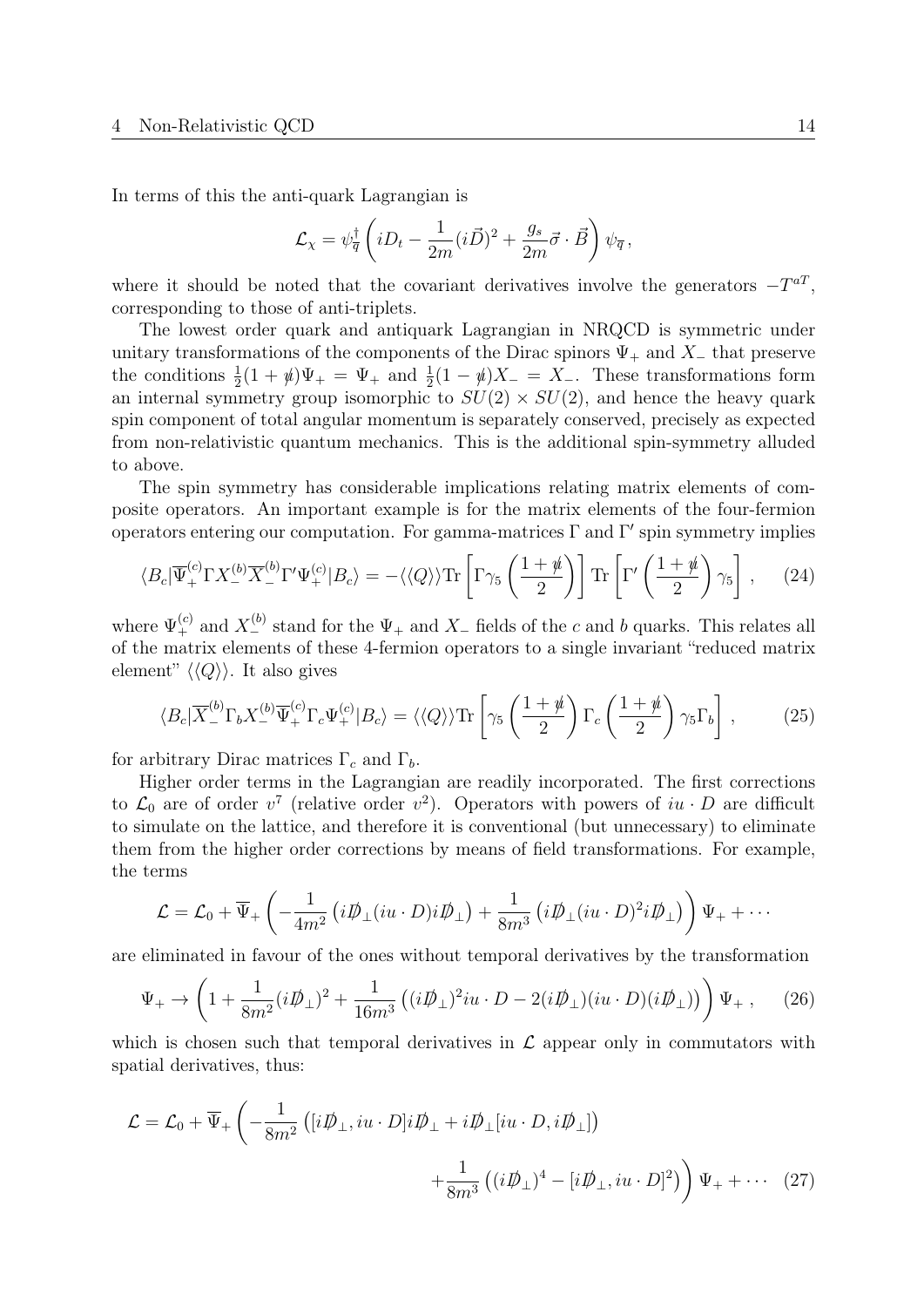In order to use the result of this expansion in inverse powers of  $m$  together with an expansion in powers of the relative velocity  $v$ , it is necessary to display explicitly the (restframe) electric and magnetic fields. Using  $[i\rlap{\,/}D_{\perp}, iu \cdot D] = -ig_s \gamma^{\mu} u^{\nu} G_{\mu\nu}$  (which contains only the chromo-electric field  $\vec{E}$  in the quarkonium restframe) and  $\vec{D}_{\perp} \vec{D}_{\perp} = D_{\perp}^2 + \frac{1}{2}$  $\frac{1}{2}g_s\sigma^{\mu\nu}G_{\perp\mu\nu}$ with  $G_{\perp\mu\nu} = (\delta_\mu^\lambda - u^\lambda u_\mu)(\delta_\nu^\sigma - u^\sigma u_\nu)G_{\lambda\sigma}$  (the chromomagnetic field  $\vec{B}$  in the quarkonium restframe), this gives,

$$
\mathcal{L} = \mathcal{L}_0 + \overline{\Psi}_+ \bigg( -\frac{ig_s}{8m^2} \Big( u^{\nu} [iD^{\mu}_\perp G_{\mu\nu}] - i\sigma^{\mu\nu} u^{\lambda} (iD_{\perp\mu} G_{\nu\lambda} + G_{\nu\lambda} iD_{\perp\mu}) \Big) \n+ \frac{1}{8m^3} \Big( (iD_{\perp})^4 - \frac{1}{2} g_s (iD_{\perp})^2 \sigma^{\mu\nu} G_{\perp\mu\nu} \n- \frac{1}{2} g_s \sigma^{\mu\nu} G_{\perp\mu\nu} (iD_{\perp})^2 + \frac{1}{2} g_s^2 G_{\perp\mu\nu} G^{\mu\nu}_\perp + i g_s^2 \sigma^{\mu\nu} G_{\perp\mu\lambda} G^{\lambda}_{\perp\nu} \n- g_s^2 u^{\mu} u^{\nu} G_{\mu\lambda} G^{\lambda}{}_{\nu} - i g_s^2 \sigma^{\mu\nu} u^{\lambda} u^{\rho} G_{\mu\lambda} G_{\nu\rho} \Big) \Big) \Psi_+ + \cdots (28)
$$

where  $[iD^{\mu}_{\perp}G_{\mu\nu}]$  indicates the derivative acting only on the field strength tensor. The last line in [\(28\)](#page-15-0) is from the square of the commutator, the last term in [\(27\)](#page-14-0). Therefore, at order  $v^7$ 

<span id="page-15-0"></span>
$$
\mathcal{L}_1 = \overline{\Psi}_+ \left( c_1 \frac{1}{8m^3} D_\perp^4 - c_2 \frac{g_s}{8m^2} u^\mu [D_\perp^\nu G_{\mu\nu}] - c_3 \frac{g_s}{8m^2} i \sigma^{\mu\nu} u^\lambda (D_{\perp\mu} G_{\nu\lambda} + G_{\nu\lambda} D_{\perp\mu}) - c_4 \frac{g_s}{4m} \sigma^{\mu\nu} G_{\perp\mu\nu} \right) \Psi_+ \,. \tag{29}
$$

The dimensionless coefficients  $c_n$ ,  $n = 1 \dots, 4$  are functions of  $\alpha_s$  and are determined by standard EFT matching procedures.<sup>[7](#page-15-1)</sup> The tree-level calculation above gives  $c_n$  =  $1 + \mathcal{O}(\alpha_s)$ , for all four coefficients. Beyond tree level other operators may appear. Using dimensional analysis, and imposing symmetries, the additional possible operators can be listed. Reparametrization invariance implies that the coefficient of the second term in the Lagrangian in [\(23\)](#page-13-1) remains unrenormalized (relative to the first term). It also imposes relations on the coefficients of higher dimensional operators. In particular  $c_1 = 1$  and  $c_3 = 2c_4 - 1$  [\[60\]](#page-41-0).

At the next order in the expansion in inverse powers of  $m$  one has

$$
\mathcal{L} = \cdots + \overline{\Psi}_{+} \left( -\frac{1}{16m^4} \left( i \not{D}_{\perp} (i u \cdot D)^3 i \not{D}_{\perp} \right) \right) \Psi_{+} + \cdots
$$

from the expansion of the Lagrangian in Eq. [\(22\)](#page-12-2), and various terms containing a single power of  $iu \cdot D$  and four powers of  $i\rlap{\,/}D \rbrack$  that arise from the product of the lower order terms in Eq. [\(22\)](#page-12-2) and those in the change of field variables in [\(26\)](#page-14-1). Terms containing a

<span id="page-15-1"></span><sup>7</sup>See Ref. [\[58\]](#page-40-14). The formalism there is in terms of 2-component spinor fields. Below, when we quote results from the literature that uses 2-component spinor fields, we denote them by their lowercase counterparts,  $\Psi_+ \to \psi_q$  and  $X_- \to \chi$ ; with  $\psi_{\bar{q}} = i\sigma^2 (\chi^{\dagger})^T$ .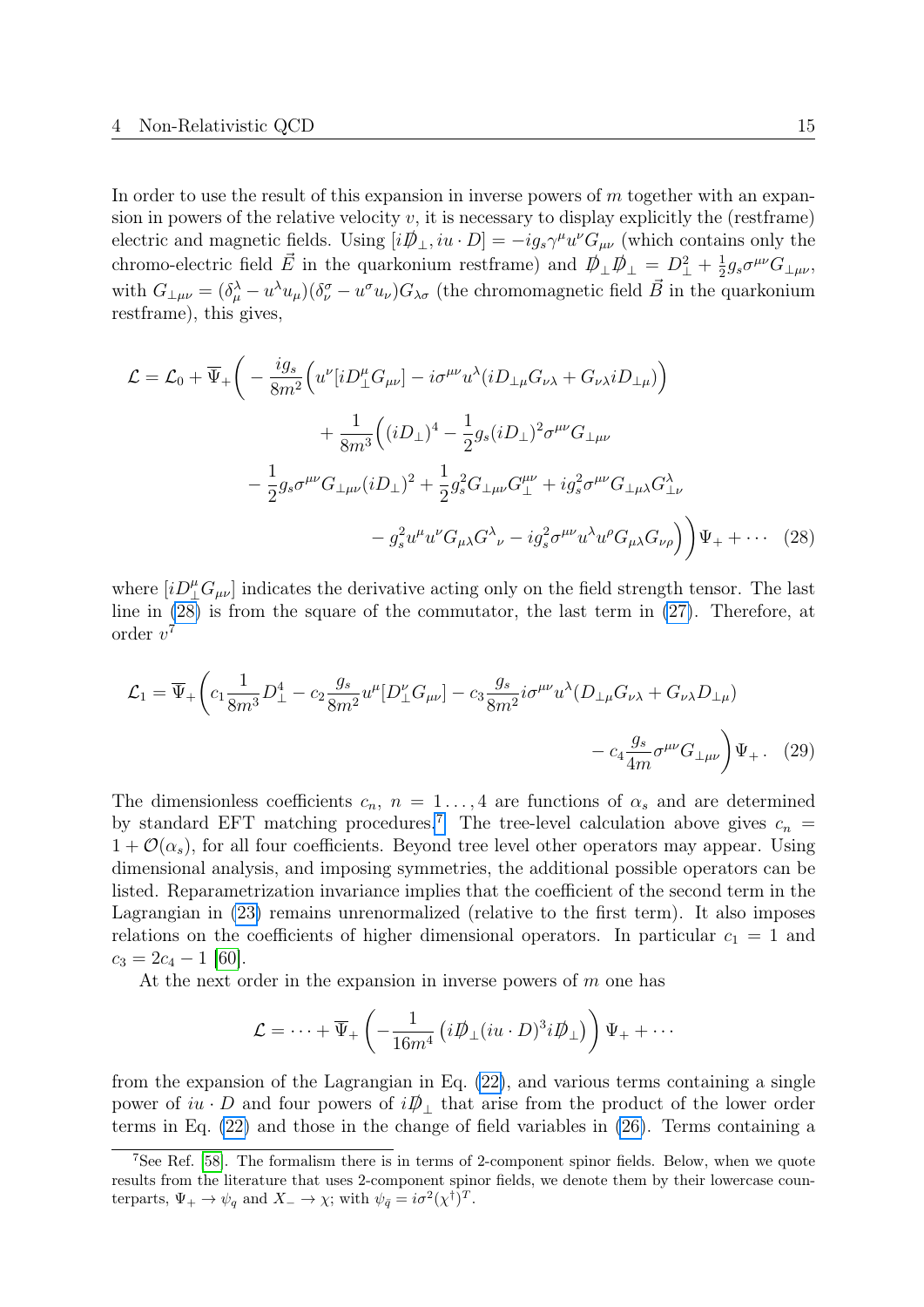single power of  $iu \cdot D$  can be combined into commutators so as to eliminate single temporal derivatives,  $iu \cdot D$ , at order  $1/m<sup>4</sup>$ , provided one further changes field variables via

<span id="page-16-7"></span>
$$
\Psi_+ \to \left(1 + \frac{1}{16m^4} (i\rlap{\,/}D_\perp)^4\right) \Psi_+ \,. \tag{30}
$$

On the other hand, commutators of  $D_{\perp}$  with  $u \cdot D$  alone cannot remove all temporal derivatives from the Lagrangian at order  $1/m<sup>4,8</sup>$  $1/m<sup>4,8</sup>$  $1/m<sup>4,8</sup>$ 

The conserved Noether current associated with quark number that follows from  $\mathcal{L}_0$  is

<span id="page-16-5"></span>
$$
J^{\mu} = u^{\mu}\overline{\Psi}_{+}\Psi_{+} + \frac{1}{2m}\overline{\Psi}_{+}i\overleftrightarrow{D}_{\perp}^{\mu}\Psi_{+}.
$$
\n(31)

Therefore one has  $\langle B_c(p')|u \cdot J|B_c(p)\rangle = \langle B_c(p')|\overline{\Psi}_+\Psi_+|B_c(p)\rangle$ , since  $u \cdot D_{\perp} = 0$ . Then evaluating at  $p' = p = M_{B_c} u$  and using spin symmetry<sup>[9](#page-16-4)</sup>

<span id="page-16-6"></span>
$$
\frac{1}{2M_{B_c}}\langle B_c(p)|\overline{\Psi}_+\Gamma\Psi_+|B_c(p)\rangle = \frac{1}{2}\text{Tr}\left[\Gamma\left(\frac{1+\rlap{\hspace{0.02cm}/}{n}}{2}\right)\right],\tag{32}
$$

and an analogous expression for the antiquark. This expression holds non-perturbatively in  $\alpha_s$  and receives corrections of order  $v^2$  from the symmetry breaking terms in  $\mathcal{L}_1$ . This is the basis for the statement above that quark number conservation gives, nonperturbatively, the values of the matrix elements of the leading operators in the OPE that determines  $\Gamma(B_c \to X_{c\bar{c}})$  and  $\Gamma(B_c \to X_{b\bar{b}})$ . Furthermore we have

$$
\langle B_c(p)|\overline{\Psi}_+i\overleftrightarrow{D}^{\mu}_\perp\Psi_+|B_c(p)\rangle=0\,.
$$

This has a simple physical interpretation: the right hand side is a vector, but can only depend on the 4-velocity u, which however has no perp-component (no spatial component in the  $B_c$  rest-frame).

## <span id="page-16-0"></span>5 Operator product expansion

To obtain the lifetime of the  $B<sub>c</sub>$  meson, the optical theorem is used to relate the decay width to the forward scattering of the  $B<sub>c</sub>$  meson:

<span id="page-16-1"></span>
$$
\Gamma_{B_c} = \frac{1}{2M_{B_c}} \langle B_c | \mathcal{T} | B_c \rangle \,, \tag{33}
$$

where the transition operator is given by the absorptive part of the time-ordered product:

<span id="page-16-2"></span>
$$
\mathcal{T} = \text{Im}\,i \int d^4x T \,\mathcal{H}_{eff}(x) \mathcal{H}_{eff}(0) \,. \tag{34}
$$

<span id="page-16-3"></span><sup>8</sup>Although higher temporal derivatives are acceptable in effective field theories, as mentioned above, they are better avoided in lattice simulations of the quantum field theory. That these order  $(iu \cdot D)^3$ terms cannot be removed may have escaped attention because they come in at order  $v^{11}$ , or relative to the lowest order, they constitute a relativistic correction of order  $v^6$ .

<span id="page-16-4"></span><sup>&</sup>lt;sup>9</sup>In the QCD case, defining the quark form factor  $f(q^2)$  by  $\langle B_c(p')|j^{\mu}|B_c(p)\rangle = f(q^2)(p+p')^{\mu}$ , where  $j^{\mu} = \bar{c}\gamma^{\mu}c$  and  $q = p - p'$ , charge conservation gives  $f(0) = 1$ .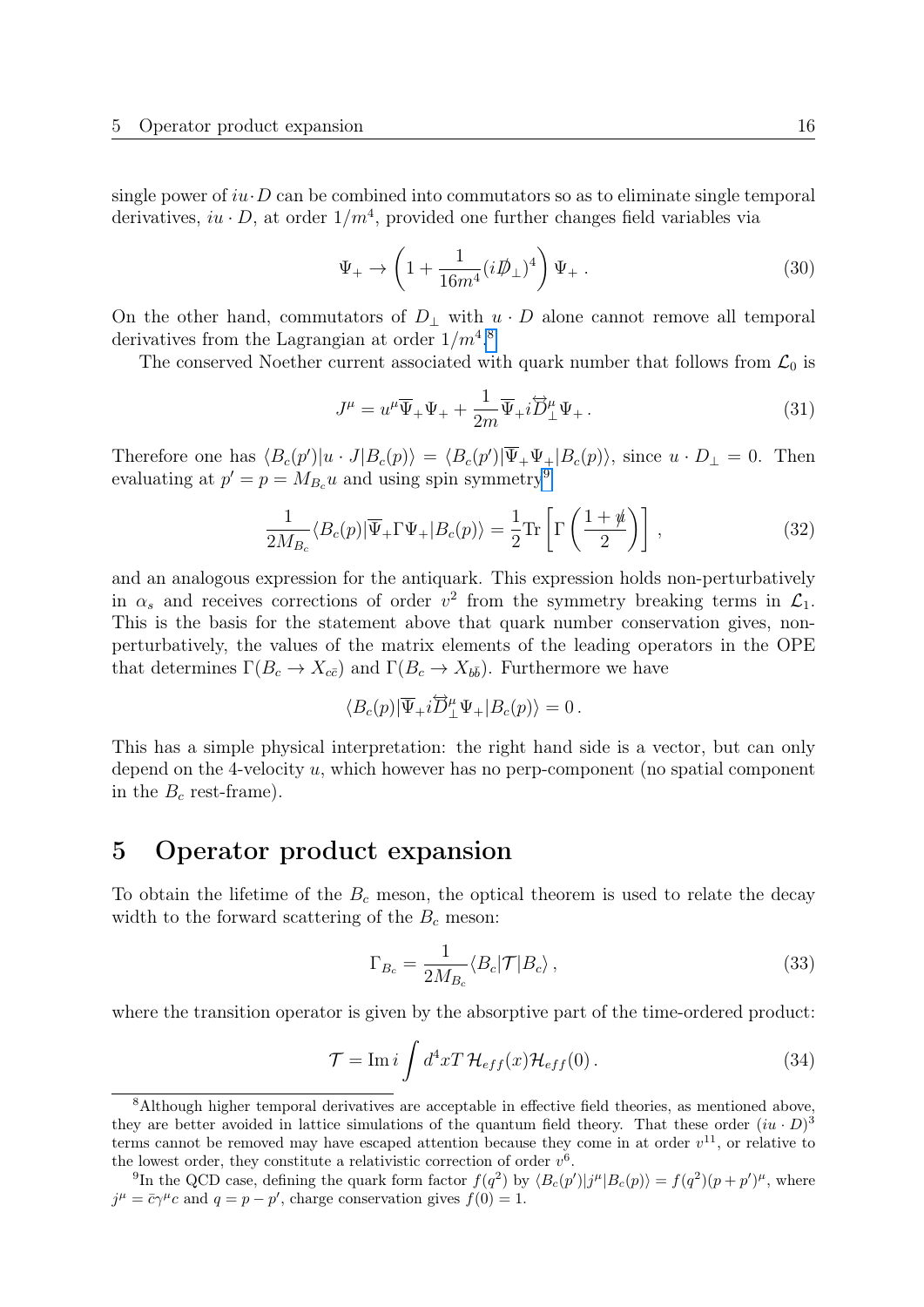Invoking quark-hadron duality one expects that for a large energy release an OPE can be performed to express the transition operator as a series of local operators of increasingly higher dimensions with coefficients suppressed by the large energy released, corresponding in the case at hand to the heavy quark masses,  $m_q$ . The calculation of the transition operator is organized by separating the contributions for b and c decays, and those of WA and PI terms,

$$
\mathcal{T} = \mathcal{T}_b + \mathcal{T}_c + \mathcal{T}_{\text{WA}} + \mathcal{T}_{\text{PI}} \,.
$$

Each of these is an expansion of operators, with  $\mathcal{T}_{b,c}$  starting at dimension 3 while  $\mathcal{T}_{WA,PI}$ starting at dimension 6. In NRQCD, these correspond to expansions starting at order  $v^3$  and  $v^6$ , respectively. Retaining the contributions  $\mathcal{T}_{WA,PI}$  is physically important. It would appear then that for consistency we need a full calculation to order  $v^6$  which, since  $\alpha_s \sim v$ , should include corrections of order  $\alpha_s^3$  to the coefficients of the dimension-3 operators. However, for WA and PI the 2-body final state is enhanced relative to the 3-body phase space of single quark decay by  $16\pi^2$  which is numerically  $\sim \alpha_s(m_b)^{-3}$ , and suppressed by the probability that the quarks in the  $B<sub>c</sub>$  meet at a point, controlled by the wave-function at the origin,  $|\Psi(0)|^2 \propto f_{B_c}^2$ , where  $f_{B_c}$  is the  $B_c$ -meson decay constant. Therefore we consider the expansions of  $\mathcal{T}_{b,c}$  and  $\mathcal{T}_{WA,PI}$  independently and carry out each to some fixed order.

It must be noted that, since we use NRQCD to organize the calculation in powers of the relative velocity  $u$ , the OPEs are reorganized. For example, the 4-fermion operator  $\overline{X}^{(b)}_-\Psi^{(c)}_+ \overline{\Psi}^{(c)}_+ X^{(b)}_-$  and the magnetic moment operator  $\overline{\Psi}^{(c)}_+ \sigma_{\mu\nu} g_s G^{\mu\nu}_+ \Psi^{(c)}_+$  are of mass dimension 6 and 5 respectively but of order  $v^6$  and  $v^7$ , respectively. We follow Ref. [\[6\]](#page-37-5) in including some terms of order  $v^7$  in the expansion, merely to explore their significance. We do, in contrast, retain all operators of order  $v^6$  in the expansion of  $\mathcal{T}_{WA,PI}$ . In particular, we retain the operator  $\overline{\Psi}^{(c)}_+ \gamma_\mu D_\nu G^{\mu\nu}_+ \Psi^{(c)}_+$  which we count as of order  $v^6$  since it is equivalent to a combination of 4-fermion penguin operators  $Q_3 - Q_6$  which we keep in our calculations. The expansion of  $\mathcal{T}_{b,c}$  is done consistently to order  $v^4$ . The first non-perturbative effect in the calculation of  $\mathcal{T}_{b,c}$  comes in at order  $v^5$  and we retain this together with the next non-perturbative effect, of order  $v^7$ , to explore the relevance of non-perturbative corrections. These corrections are particularly important for charm decays, namely roughly of order 20%. By comparison the omitted perturbative corrections are expected to be of order  $\alpha_s^2(m_c) \sim (0.37)^2$ .

As inferred from the discussion above, we choose to expand in terms of operators in NRQCD. This has several advantages, if only conceptually. First, it organizes the expansion systematically. To see this consider that in the QCD expansion, an operator with  $(\partial/m_q)^n q$ , where q is a heavy quark, is not suppressed even though it carries arbitrary powers of the large mass in the denominator. In NRQCD  $i\partial/m_q$  is replaced by  $v + i\partial/m_q$ the rest-frame velocity plus a derivative that corresponds to the residual momentum, a small quantity by the NRQCD power counting. Second, as we will see, the QCD expansion contains non-local operators, but not so the NRQCD expansion. This is often ignored by writing Wilson coefficients as functions of the momenta,  $p_{b,c}$ , of the b, c quarks in the corresponding operators, but one should keep in mind that these just stand for derivatives acting on the fields in the operators. The Wilson coefficients often contain negative powers of these momenta, that is, they are non-local operators. In NRQCD,  $p^{-2} = (m_q u + k)^{-2}$ has a local expansion in terms of the derivative  $k \to i\partial$ . The third advantage is that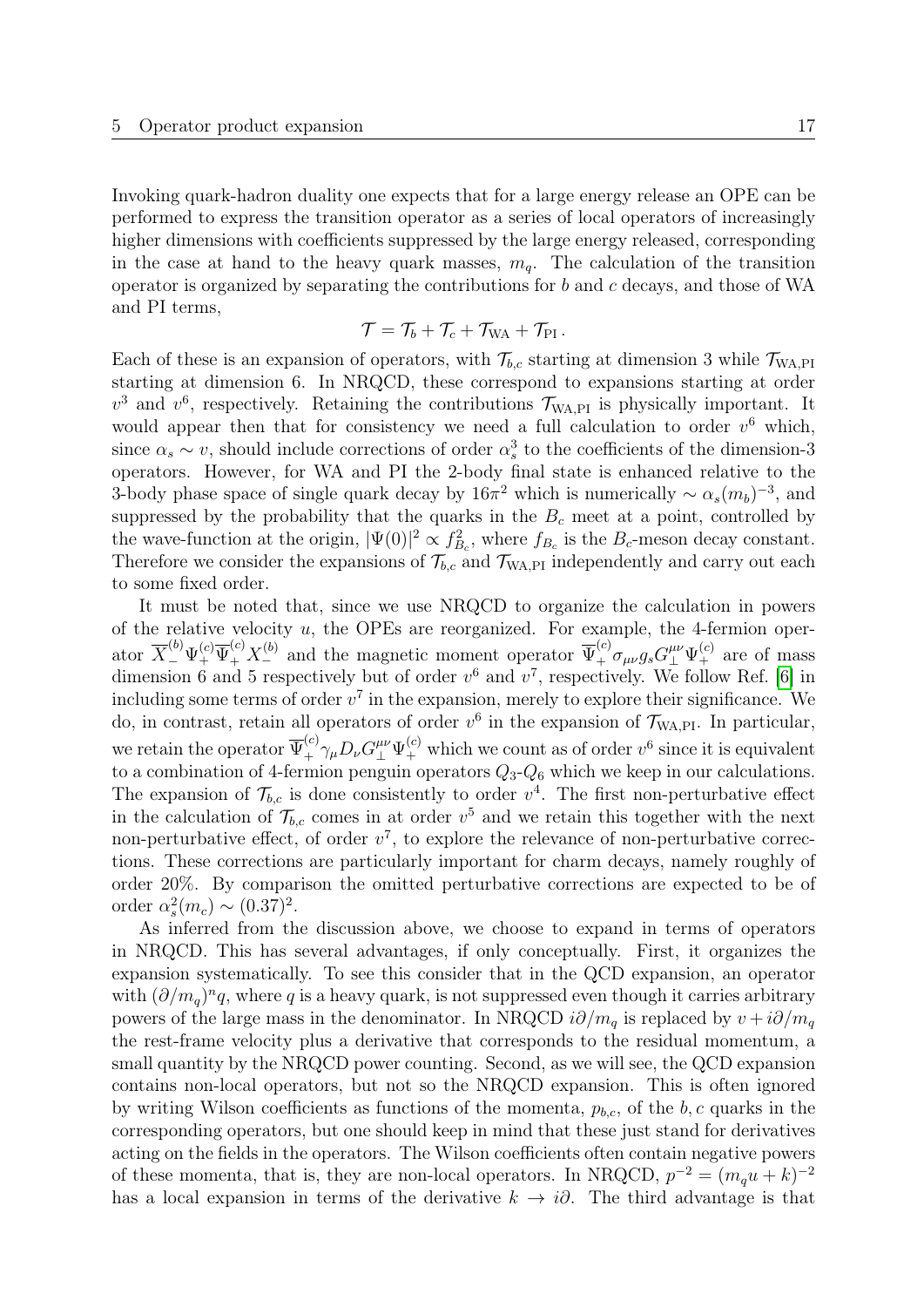spin symmetry allows for vast simplifications which are absent in QCD. And finally, if using NRQCD there is no non-trivial perturbative matching correction of the leading OPE operator, as we now explain.

The perturbative matching calculation involves on-shell, or near on-shell external quarks. The leading terms in the OPE consist of dimension 3 operators of the form  $\overline{\Psi}_+ \Gamma \Psi_+$  (or the analogous anti-quark operators) with  $\Gamma$  a Dirac matrix. The matching calculation consists of evaluating the matrix element in single quark states  $|\vec{p}.s\rangle$  of the transition operator in [\(34\)](#page-16-2) on the one hand, and the same matrix element of the OPE on the other, and then fixing the Wilson coefficients by imposing equality between the two calculations:

$$
\langle \vec{p}, s | \mathcal{T} | \vec{p}, s \rangle = \sum_{i} C_{i}^{(3)} \langle \vec{p}, s | \overline{\Psi}_{+} \Gamma_{i} \Psi_{+} | \vec{p}, s \rangle + \cdots
$$

In order to compute  $C_i^{(3)}$  $i^{(5)}$  at *n*-th order in perturbation theory one must compute the matrix elements on the right- and left-hand sides of this equation. However in NRQCD (but not in QCD) the dimension 3 operators on the right-hand side are all protected from radiative corrections at zero momentum transfer because they are related by spin symmetry to the conserved current  $(31)$  and just as in the case of mesons, the quark form factor has  $F(0) = 1.10$  $F(0) = 1.10$  Incidentally, spin-symmetry allows us to treat the dimension 3 operators as a single one, and this is standard practice: by choosing an operator in Eq. [\(32\)](#page-16-6) that has a unit matrix element the imaginary part of the Wilson coefficient takes the value of the perturbative quark decay width.

With this understanding we can now write

<span id="page-18-2"></span>
$$
\mathcal{T}_q = C_q^{(3)} \bar{Q} Q + C_q^{(5)} \frac{1}{m_q^2} \bar{Q} \sigma_{\mu\nu} g_s G^{\mu\nu} Q + \sum_i C_{q,i}^{(6)} \frac{1}{m_q^3} O_i^{(6)} + \mathcal{O}(\frac{1}{m_q^4}). \tag{35}
$$

The computation of the  $C_q^{(i)}$  as well as that of  $\mathcal{T}_{WA,PI}$  will be discussed in the following subsections.

#### <span id="page-18-0"></span> $5.1$  $c^{(3)}$ : Free c-quark decay

We turn first to the leading order term in the expansion in [\(35\)](#page-18-2).  $C_c^{(3)}$  in Eq. (35) parametrizes the leading contribution to the transition operator resulting from c-quark decay.

Writing  $Q(x)$  in terms of  $\Psi_+(x)$  and performing the change of field variables in [\(26\)](#page-14-1) and [\(30\)](#page-16-7), and retaining only terms up to order  $u^7$ , one obtains

<span id="page-18-3"></span>
$$
\overline{Q}Q = \overline{\Psi}_{+} \Big( 1 + \frac{1}{2m^{2}} (iD_{\perp})^{2} - \frac{g_{s}}{4m^{2}} \sigma^{\mu\nu} G_{\perp\mu\nu} + \frac{g_{s}}{4m^{3}} u^{\nu} [D_{\perp}^{\mu} G_{\mu\nu}] - \frac{ig_{s}}{4m^{3}} u^{\nu} \sigma^{\lambda\mu} (D_{\perp\lambda} G_{\mu\nu} + G_{\mu\nu} D_{\perp\lambda}) - \frac{3}{16m^{3}} ((iD_{\perp})^{2} i u \cdot D + i u \cdot D (iD_{\perp})^{2}) + \frac{13}{64m^{4}} (iD_{\perp})^{4} + \cdots \Big) \Psi_{+}.
$$
 (36)

<span id="page-18-1"></span><sup>&</sup>lt;sup>10</sup>That the electron form factor in QED satisfies  $F(0) = 1$  is clear from symmetry but non-trivial in perturbation theory. Not only does it have to be carefully defined due to infrared divergences, but the perturbative series exponentiates. See [\[61\]](#page-41-1) and references therein.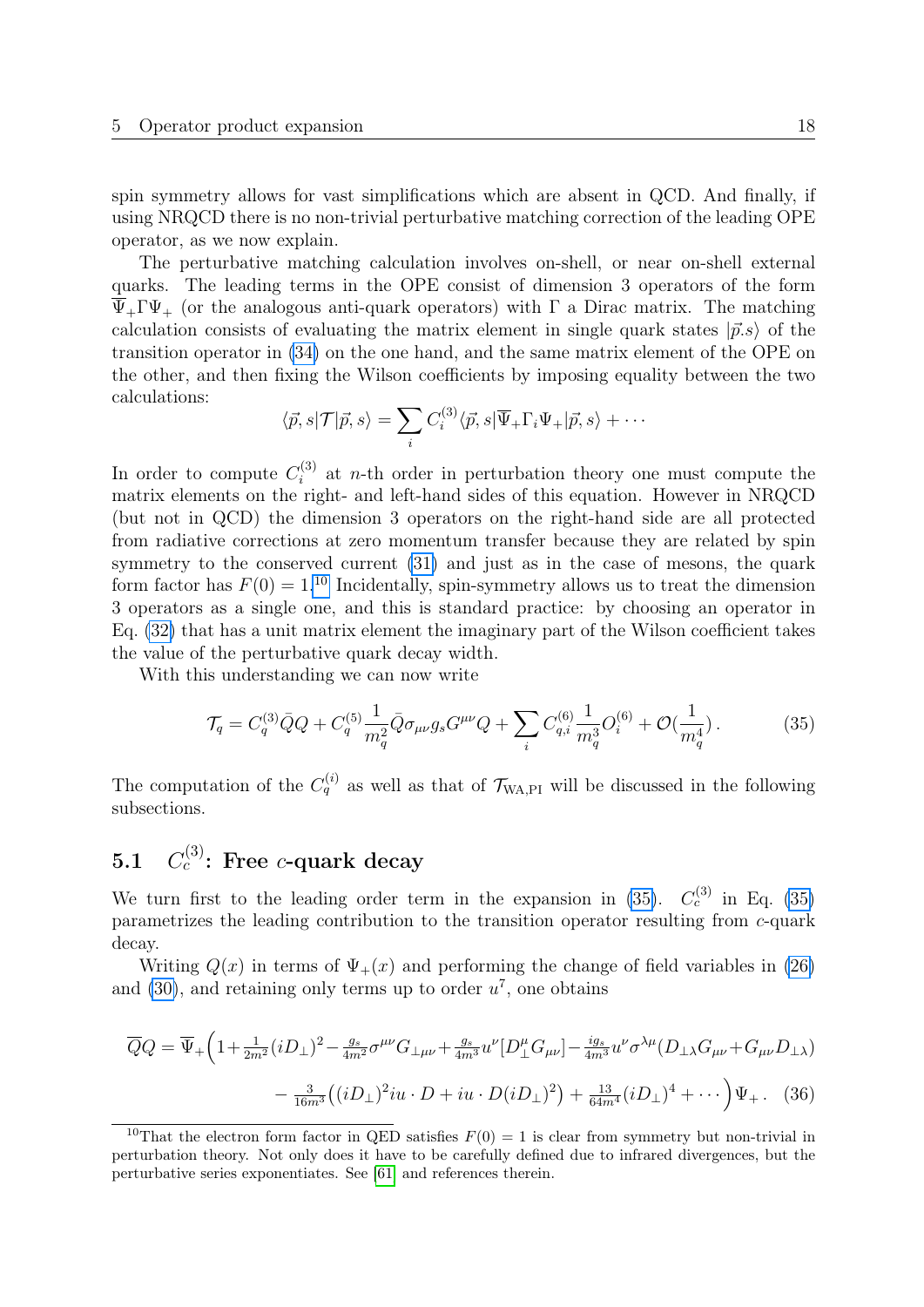This can be used for  $\mathcal{T}_c$  and an analogous expansion in terms of  $X_$  for  $\mathcal{T}_b$ . When we need to evaluate matrix elements of the right hand side of Eq. [\(36\)](#page-18-3) we use the equations of motion to eliminate  $iu \cdot D$  in favour of  $-(iD_{\perp})^2/2m$ , we go to the restframe of the meson to decompose the field strength into chromo-electric and magnetic components and use 2-component spinors:

$$
\bar{Q}Q \rightarrow \psi_q^{\dagger} \left( 1 + \frac{1}{2m^2} (\vec{D})^2 + \frac{g_s}{2m^2} \vec{\sigma} \cdot \vec{B} + \frac{g_s}{4m^3} [\vec{D} \cdot \vec{E}] + \frac{ig_s}{4m^3} \vec{\sigma} \cdot (\vec{D} \times \vec{E} - \vec{E} \times \vec{D}) + \frac{25}{64m^4} (\vec{D})^4 + \cdots \right) \psi_q . \tag{37}
$$

Below we neglect the spin-orbit coupling  $\psi_q^{\dagger}g_s\vec{\sigma}\cdot(\vec{E}\times\vec{D}-\vec{D}\times\vec{E})\psi_q$ , since it has a vanishing matrix element.

The coefficient  $C_c^{(3)}$  is given by the decay rate of the charm quark as if it were unbound,

<span id="page-19-0"></span>
$$
\Gamma_c = \Gamma_{c \to su\bar{d}} + \Gamma_{c \to su\bar{s}} + \Gamma_{c \to du\bar{d}} + \Gamma_{c \to du\bar{s}} + \Gamma_{c \to s\ell\nu} + \Gamma_{c \to d\ell\nu}.
$$
\n(38)

Throughout we approximate the light quarks,  $u, d$  as massless; as explained in Sec. [2.4](#page-8-0) we compute both for  $m_s = 0$  and with a non-vanishing s-quark pole mass given in terms of the running  $\overline{\text{MS}}$  mass. The partial decay rate for  $c \rightarrow su\bar{d}$  at  $m_s = 0$  and in the absence of running of Wilson coefficients was first calculated by Guberina, Peccei and Rückl [\[62\]](#page-41-2). Altarelli, Curci, Martinelli and Petrarca first computed 2-loop running and computed the 1-loop corrections to the decay rate anew using a subtraction scheme common to both calculations [\[63\]](#page-41-3), and a missing  $ln(\mu/m)$  term was corrected by Altarelli and Petrarca [\[64\]](#page-41-4). Their result was confirmed by Buchalla [\[65\]](#page-41-5). Hokim and Pham computed the  $\alpha_s$  corrections to the decay rate for arbitrary final quark masses, including only the effect of  $Q_2$  [\[66\]](#page-41-6); their results are trivially adapted to compute the  $\alpha_s$  corrections to the decay rate if the only operator were  $Q_1$ . The contribution to the rate from  $Q_1$ - $Q_2$  interference, for one massive and two massless quarks in the final state, as is the case in,  $e.g., c \rightarrow sud$  and in  $b \rightarrow c\bar{u}d$ , was given by Bagan, Ball, Braun and Gosdzinsky [\[34\]](#page-39-4).

Cabibbo and Maiani computed the  $\alpha_s$  corrections to the semileptonic decay neglecting the charged lepton mass; the dependence on the final state quark mass was computed numerically [\[67\]](#page-41-7). Finally, Nir gives  $\Gamma_{\bar{b}\to\bar{c}\ell\nu}$ , or equivalently,  $\Gamma_{\bar{c}\to s\ell\nu}$ , for massless leptons [\[68\]](#page-41-8). The analytic expression for the 1-loop correction to the semileptonic rate can be inferred from the work of Hokim and Pham cited above. We note in passing that, although not stated explicitly, it may be inferred that these works provide the rates in terms of quark pole (on-shell) masses [\[68\]](#page-41-8). We assume this is also the case for the non-leptonic decay rates. As explained above, given a mass scheme one has a perturbative expansion of the pole mass in terms of a well defined mass. Consistency requires that when expressed in terms of the well defined mass, the rate can be expanded (and truncated) to the appropriate order, *i.e.*,  $\alpha_s^n$  with  $n = 2$  in the Upsilon and meson schemes, and  $n = 1$  in the  $\overline{\text{MS}}$  scheme. We compute the quark decay rates at the one-loop order for the semi-leptonic decays and also for the contributions of the operators  $Q_{1,2}$  in  $\mathcal{H}_{eff}$  in the case of hadronic decays. For the penguin operators,  $Q_{3-6}$ , however we only take compute the rate to leading order.

Using the decay rate  $\Gamma_c$  to compute the coefficient  $C_c^{(3)}$  of  $\overline{Q}Q$  in the OPE is only appropriate for the  $\bar{\Psi}_+ \Psi_+$  term in the expansion of  $\bar{Q}Q$  in terms of NRQCD fields, that is, the first term on the right side of Eq. [\(36\)](#page-18-3). The coefficients of each of the remaining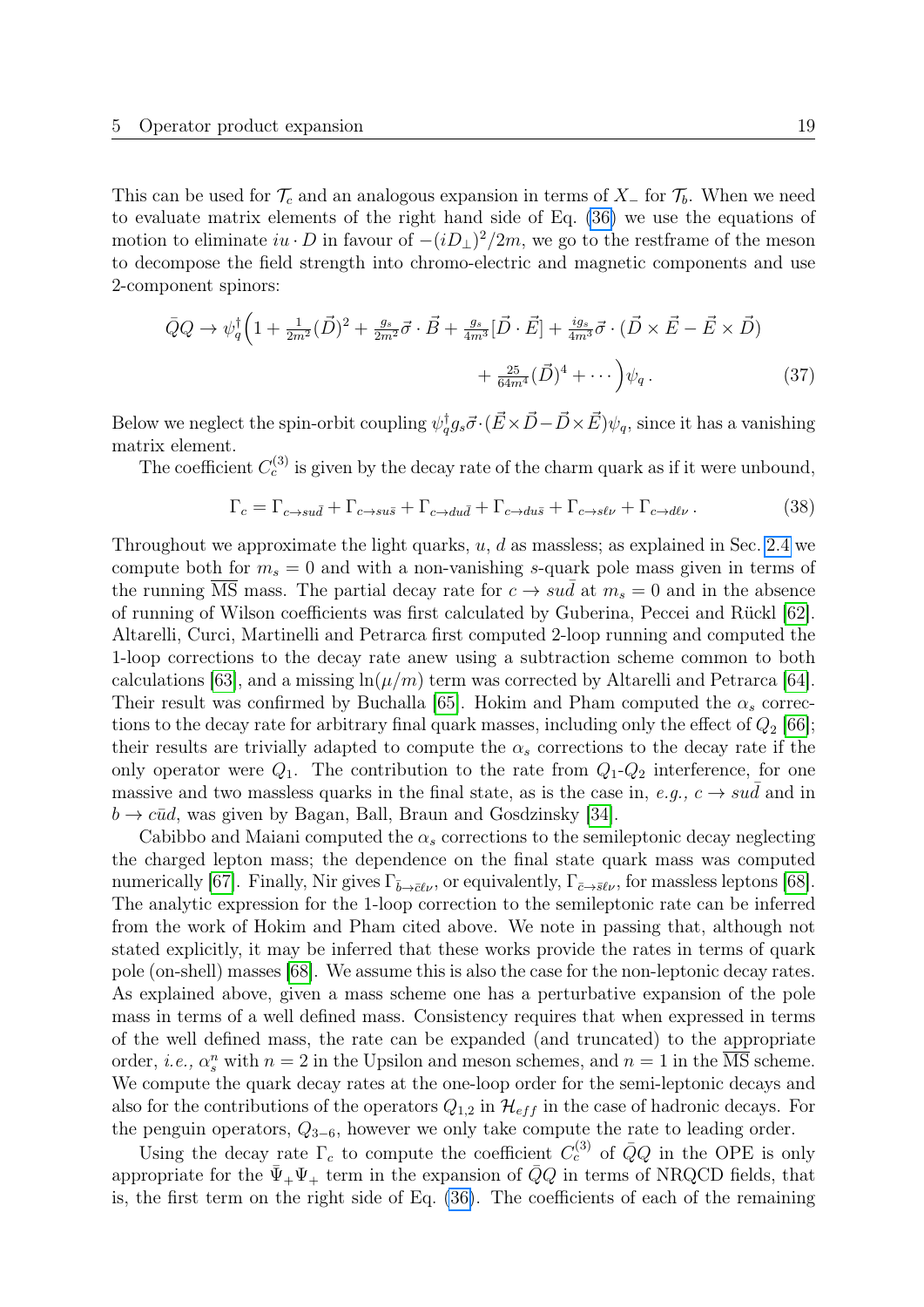terms should be computed from individually matching them: in the OPE one should really write

$$
\mathcal{T}_q = C_q^{(3)} \overline{\Psi}_+ \Psi_+ + C_q^{(3,1)} \frac{1}{2m^2} \overline{\Psi}_+ (i D_\perp)^2 \Psi_+ - \frac{g_s}{4m^2} C_q^{(3,2)} \overline{\Psi}_+ \sigma^{\mu\nu} G_{\perp\mu\nu} \Psi_+ + \frac{g_s}{4m^3} C_q^{(3,3)} \overline{\Psi}_+ u^{\nu} [D_\perp^{\mu} G_{\mu\nu}] \Psi_+ - \frac{ig_s}{4m^3} C_q^{(3,4)} u^{\nu} \sigma^{\lambda\mu} (D_\perp \lambda G_{\mu\nu} + G_{\mu\nu} D_\perp \lambda) + \cdots
$$

where the ellipsis stand both for other terms in the matching of  $\overline{Q}Q$  and for the higher order terms in Eq. [\(35\)](#page-18-2). At lowest order  $C_q^{(3,n)} = C_q^{(3)}$ , with  $n = 1, 2, ...$  for operators that are present in the expansion [\(36\)](#page-18-3) and vanish for operators that arise in the  $\bar{Q}Q$  expansion only at or above 1-loop order. Reparametrization invariance requires that some of these operators come in fixed combinations, and this is reflected in exact relations between some of these coefficients, e.g.,  $C_q^{(3,4)} = C_q^{(3,2)}$  [\[69\]](#page-41-9).

In our calculations we have used the leading order expression for  $\Gamma_q$  ( $q = c, \bar{b}$ ) for the coefficients  $C_q^{(3,n)}$ , and the next to leading expression for  $\Gamma_q$  for  $C_q^{(3)}$ . Since the subleading operators in  $(36)$  are of order  $v^2$  and higher, this truncation introduces uncertainties of order  $v^2 \alpha_s \sim v^3$ .

#### <span id="page-20-0"></span> $5.2\quad C_{\bar{h}}^{(3)}$  $\bar{b}^{(3)}$ : Free  $\bar{b}$ -quark decay

The leading contribution to the transition operator resulting from the  $\bar{b}$ -quark stems from the coefficient  $C_{\bar{k}}^{(3)}$  $\frac{\partial}{\partial b}$  in Eq. [\(35\)](#page-18-2), which is given by the free anti-quark decay rate  $\Gamma_{\bar{b},spec}$  for the transition  $\overline{b} \stackrel{\circ}{\rightarrow} \overline{c}$ . The spectator decay rate takes the following form:

$$
\Gamma_{\bar{b},spec} = \Gamma_{\bar{b}\to\bar{c}u\bar{d}} + \Gamma_{\bar{b}\to\bar{c}u\bar{s}} + \Gamma_{\bar{b}\to\bar{c}c\bar{s}} + \Gamma_{\bar{b}\to\bar{c}c\bar{d}} + \Gamma_{\bar{b}\to\bar{c}t\nu} + \Gamma_{\bar{b}\to\bar{c}\tau\nu}.
$$
\n(39)

Throughout we approximate the light quarks,  $u, d$  and s as massless; the effect of a non-vanishing strange quark mass will also be estimated. The perturbative calculation to order  $\alpha_s$  of individual (anti)-b quark decay rates can be found in the literature as detailed above, including the full m<sub>c</sub>-dependence. In addition, Ref. [\[35\]](#page-39-5) gives  $\Gamma_{\bar{b}\to\bar{c}\tau\nu}$ including both  $m_c$  and  $m_{\tau}$ -dependence. For the transition  $\bar{b} \to \bar{c}u\bar{d}$  the expressions for the decay rate are given in [\[34\]](#page-39-4), who also estimated the case of a single massless and a massive pair of quarks in the final state, which is the case for  $b \to c\bar{c}s$ . KLR corrected a misprint in the latter<sup>[11](#page-20-1)</sup> and included additional effects, most importantly that of penguin operators and of writing the rate in terms of a well defined mass. As in KLR, we treat the penguin Wilson coefficients as of sub-leading order; while this is not formally correct, it is practical, since the full calculation of the decay rate at 1-loop is unavailable. We also follow KLR in including also  $Q_{1,2}$  contributions to the rate through "penguin diagrams", and the contribution of the chromomagnetic operator,  $\bar{b}\sigma^{\mu\nu}G_{\mu\nu}^AT^{\bar{A}}b$ .

<span id="page-20-1"></span><sup>&</sup>lt;sup>11</sup>The full decay rate has first been reported in [\[70\]](#page-41-10). As pointed out by KLR, there are several misprints in [\[70\]](#page-41-10), resulting in a much lower decay rate for  $b \to \bar{c}cs$ . Also, KLR reports complex values for the contributions of vertex corrections to the decay rate. We have determined that the contribution to the rate is from the real part of those results (*i.e.*, not twice the real part, nor the imaginary part). We have verified this by an explicit recalculation of some of the vertex graphs and the corresponding real emission graphs. In addition we have verified that with this interpretation the resulting width has a finite limit as the gluon (IR regulator) mass approaches zero.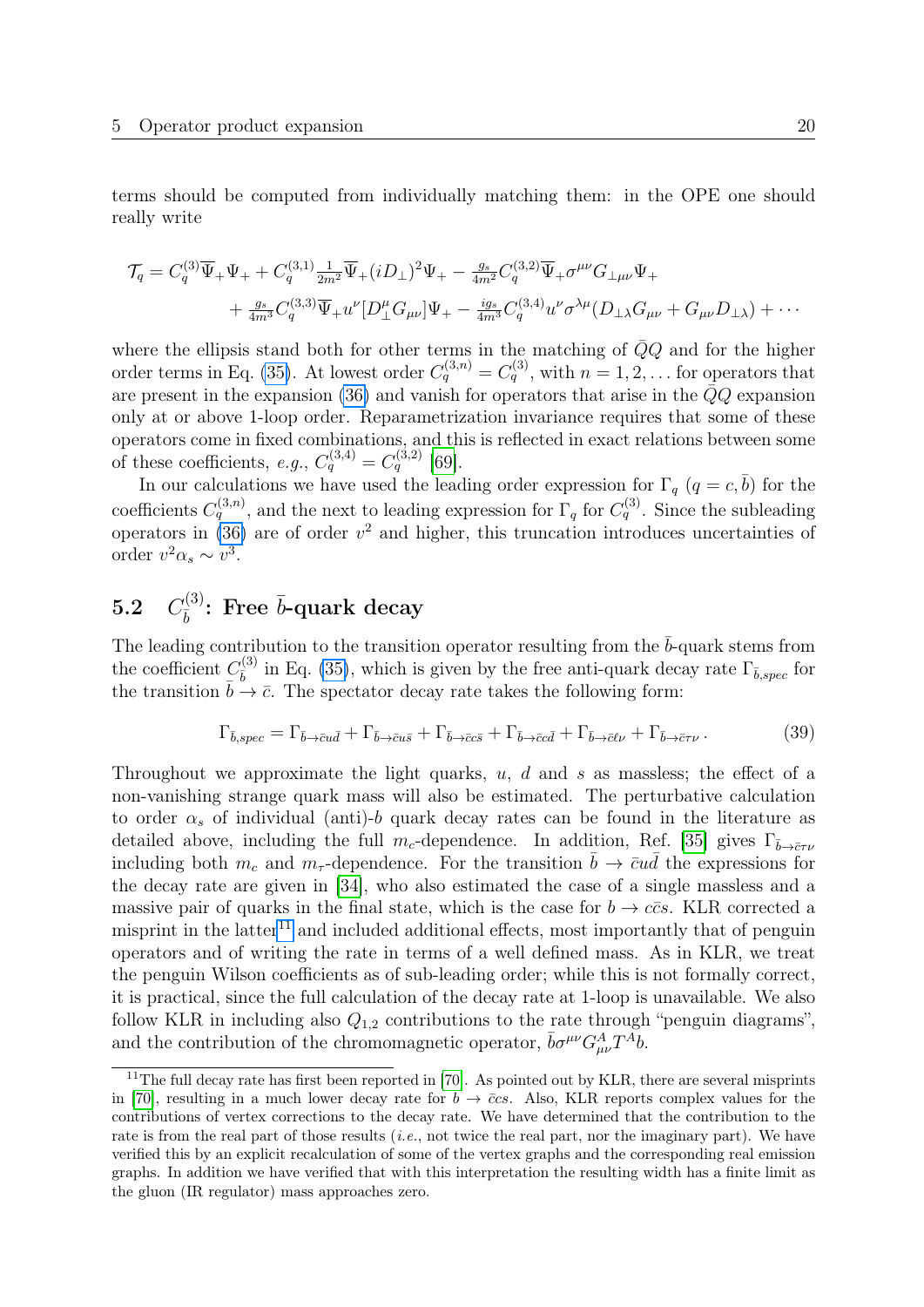#### <span id="page-21-0"></span> $5.3\quad C_{\bar h}^{(5)}$  $\bar{b}^{(5)}$ : Chromomagnetic operator  $O_{b8}$

The coefficient  $C_{\bar{k}}^{(5)}$  $\frac{d^{(5)}}{b}$  governs the contribution of the chromomagnetic operator

$$
O_{b8} = (\overline{X}^{(b)}_- \sigma^{\mu\nu} g_s T^A X^{(b)}_-) G^A_{\mu\nu}, \qquad (40)
$$

to the total decay rate  $\Gamma_{B_c}$ .

Writing  $Q(x)$  in terms of  $\Psi_+(x)$  and performing the change of field variables in [\(26\)](#page-14-1) and [\(30\)](#page-16-7), and retaining only terms up to order  $v^7$ , one obtains

<span id="page-21-1"></span>
$$
\overline{Q}\sigma^{\mu\nu}G_{\mu\nu}Q = \overline{\Psi}_{+}\left(\sigma^{\mu\nu}G_{\perp\mu\nu} - \frac{1}{m}\left(u_{\nu}[D_{\perp\mu}G^{\mu\nu}] + i\epsilon^{\mu\nu\lambda\rho}G_{\mu\nu}D_{\perp\lambda}\gamma_{\rho}\gamma_{5}\right) + \cdots\right)\Psi_{+}.
$$
 (41)

This can be used for  $\mathcal{T}_c$  and an analogous expansion in terms of  $X_$  for  $\mathcal{T}_b$ . When we need to evaluate matrix elements of the right-hand side of Eq. [\(41\)](#page-21-1) we go to the restframe of the meson to decompose the field strength into chromo-electric and magnetic components and use 2-component spinors:

$$
\bar{Q}\sigma_{\mu\nu}g_s G^{\mu\nu}Q \to \psi_q^{\dagger} \left( -2g_s \vec{\sigma} \cdot \vec{B} - \frac{g_s}{m} [\vec{D} \cdot \vec{E}] - \frac{ig_s}{m} \vec{\sigma} \cdot (\vec{D} \times \vec{E} - \vec{E} \times \vec{D}) \right) \psi_q. \tag{42}
$$

The chromomagnetic moment operator, with coefficient  $C_q^{(5)}$  above is of order  $v^7$  in the NR expansion, so to this order there are no additional operators resulting from the field redefinition. An electromagnetic moment operator has been ignored since it is further suppressed by the smallness of the fine structure constant.

The coefficient  $C_{\bar{k}}^{(5)}$  $\frac{\partial^{(5)}}{\partial}$  consists of several contributions:

$$
C_{\bar{b}}^{(5)} = -\Gamma_{0b} \left[ P_{ce\nu} + P_{c\mu\nu} + P_{c\tau\nu} + N_a(\mu_b) (P_{cu(s+d)1} + P_{cc(s+d)1}) + N_b(\mu_b) (P_{cu(s+d)2} + P_{cc(s+d)2}) \right], \quad (43)
$$

where the normalization constant

$$
\Gamma_{0b} = \frac{G_F^2 m_b^5}{192\pi^3} |V_{cb}|^2, \qquad (44)
$$

sets the scale for tree-level decay rate of the  $\bar{b}$  quark. The subscript of the "phase space" factors<sup>[12](#page-21-2)</sup>  $P_i$  denote the particles in the loop and  $N_i$  denote the following combinations of Wilson coefficients:

$$
N_a(\mu) = 3C_1(\mu)^2 + 3C_2(\mu)^2 + 2C_1(\mu)C_2(\mu),
$$
  
\n
$$
N_b(\mu) = 8C_1(\mu)C_2(\mu).
$$
\n(45)

Neglecting all fermion masses except for the charm and tau mass one finds the following phase space factors [\[6\]](#page-37-5). The light contributions are given by

$$
P_{cu(s+d)1} = P_{ce\nu} = P_{c\mu\nu} = (1 - x_c)^4, \qquad (46)
$$

<span id="page-21-4"></span><span id="page-21-3"></span>
$$
P_{cu(s+d)2} = (1 - x_c)^3, \tag{47}
$$

<span id="page-21-2"></span><sup>&</sup>lt;sup>12</sup>The so-called phase space factors are really integrals over phase space of the square modulus of amplitudes that do not have trivial dependence on kinematic variables.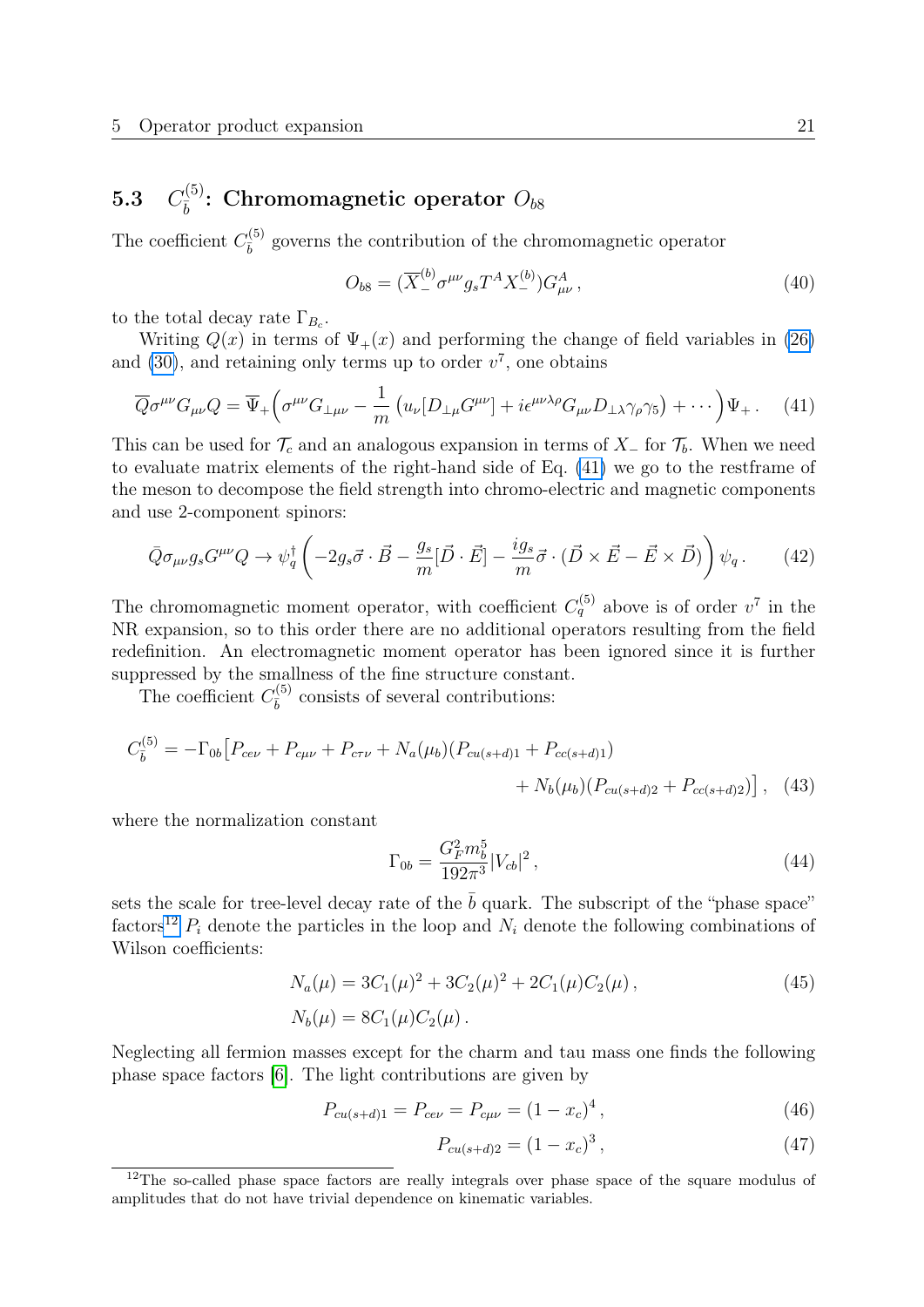with  $x_c = (m_c/m_b)^2$ . The semi-leptonic mode is given by

<span id="page-22-1"></span>
$$
P_{cr\nu} = \sqrt{1 - 2(x_{\tau} + x_c) + (x_{\tau} - x_c)^2} \left[ 1 - 3(x_{\tau} + x_c) + 3(x_{\tau}^2 + x_c^2) - x_{\tau}^3 - x_c^3 - 4x_{\tau}x_c + 7x_{\tau}x_c(x_{\tau} + x_c) \right]
$$
\n
$$
+ 12x_{\tau}^2 x_c^2 \ln \left( \frac{\left( 1 - x_{\tau} - x_c + \sqrt{1 - 2(x_{\tau} + x_c) + (x_{\tau} - x_c)^2} \right)^2}{4x_{\tau}x_c} \right),
$$
\n(48)

with  $x_{\tau} = (m_{\tau}/m_b)^2$ . In the limit of massless tau leptons  $(x_{\tau} \to 0)$  Eq. [\(48\)](#page-22-1) reduces to Eq. [\(46\)](#page-21-3). The contributions from  $Q_1$  and  $Q_2$  are given by

$$
P_{cc(s+d)1} = \sqrt{1 - 4x_c}(1 - 6x_c + 2x_c^2 + 12x_c^3) + 24x_c^4 \ln\left(\frac{1 + \sqrt{1 - 4x_c}}{1 - \sqrt{1 - 4x_c}}\right),\tag{49}
$$

and for the second insertion by

$$
P_{cc(s+d)2} = \sqrt{1 - 4x_c}(1 + \frac{x_c}{2} + 3x_c^2) - 3x_c(1 - 2x_c^2) \ln\left(\frac{1 + \sqrt{1 - 4x_c}}{1 - \sqrt{1 - 4x_c}}\right). \tag{50}
$$

Again, these expressions are given as a function of pole masses, which have to be written in terms of well defined masses. At this level we only have expressions at zeroth order in  $\alpha_s$ , and for consistency we truncate the expansion of pole masses at zeroth order as well, e.g.,  $m_b = m_\Upsilon/2$  in the Upsilon scheme.

#### <span id="page-22-0"></span> $5.4$  $c^{(5)}_c$ : Chromomagnetic operator  $O_{c8}$

The c-quark analogue of the chromomagnetic operator involving b-quarks is given by

$$
O_{c8} = (\overline{\Psi}^{(c)}_+ \sigma^{\mu\nu} g_s T^A \Psi^{(c)}_+ ) G^A_{\mu\nu} , \qquad (51)
$$

and it contributes in the following way to the transition operator  $\mathcal{T}_c$ <sup>[13](#page-22-2)</sup>

$$
C_c^{(5)} = -\Gamma_{0c} \left[ P_{se\nu} + P_{s\mu\nu} + |V_{ud}|^2 (N_a(\mu_c) P_{sud1} + N_b(\mu_c) P_{sud2}) \right],\tag{52}
$$

with the tree-level decay rate

$$
\Gamma_{0c} = \frac{G_F^2 m_c^5}{192\pi^3} |V_{cs}|^2, \tag{53}
$$

and the phase space factors [\[6\]](#page-37-5)

$$
P_{se\nu} = P_{s\mu\nu} = P_{sud1} = (1 - x_s)^4, \qquad (54)
$$

$$
P_{\text{sud2}} = (1 - x_s)^3 \,, \tag{55}
$$

with  $x_s = (m_s/m_b)^2$ . The Wilson coefficient combinations are defined in Eq. [\(45\)](#page-21-4) but we have indicated that they are evaluated at a scale  $\mu_c$  that may be different than for  $C_b^{(5)}$  $\begin{matrix} h^{(5)}, \end{matrix}$ since the choice of charm scale  $\mu_c \sim \mathcal{O}(m_c)$  is more appropriate.

<span id="page-22-2"></span><sup>&</sup>lt;sup>13</sup>In this expression we neglect the Cabibbo suppressed mode but include it in the numerical analysis for  $m_s \neq 0$ .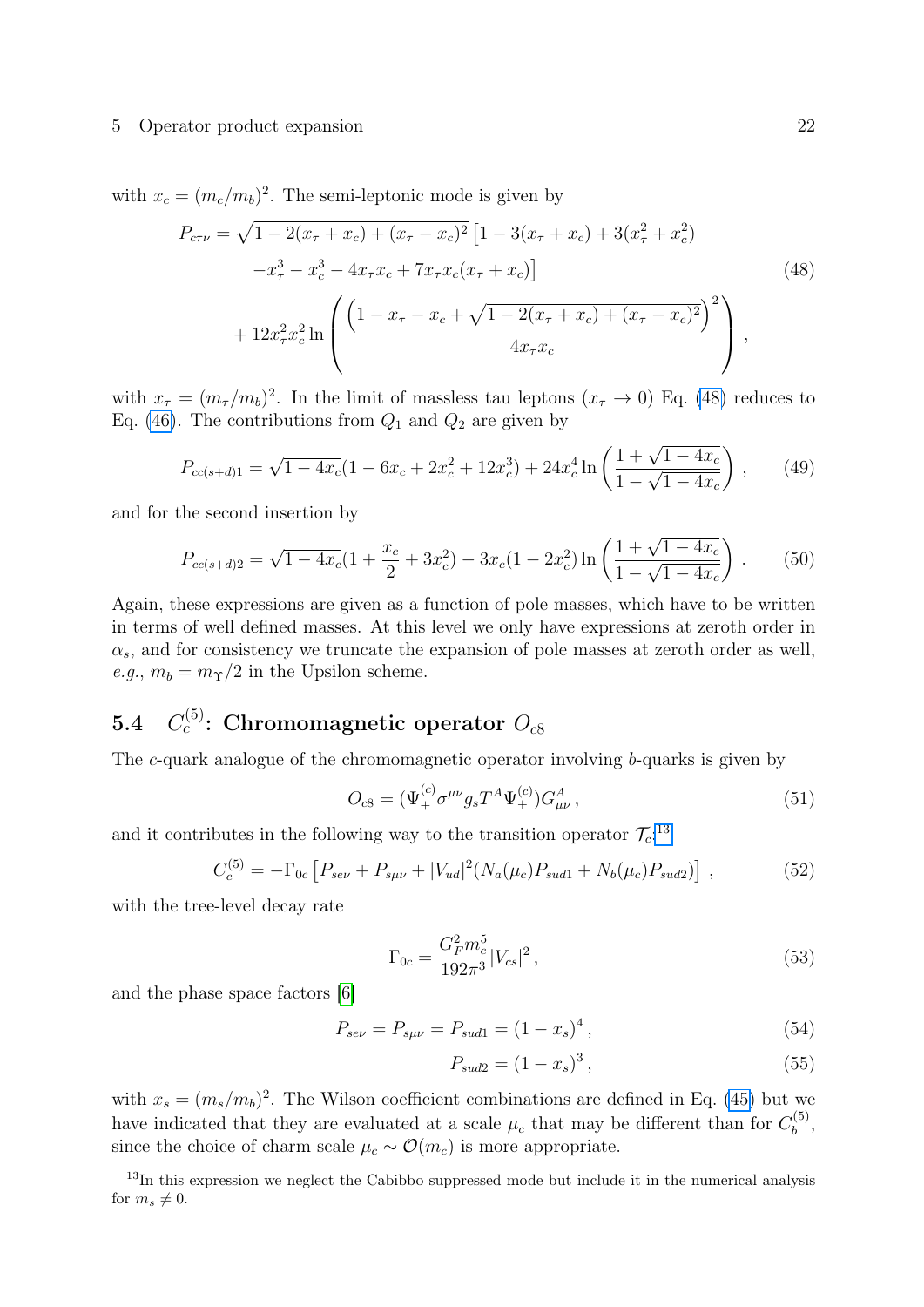### <span id="page-23-0"></span>5.5 Pauli interference

For the dimension-six contributions to the transition operator in Eq. [\(35\)](#page-18-2) we write, as is customary, the full contribution coming from the operator insertions rather than the individual coefficients  $(C_q^{(6)})_i$ . This allows for a more compact presentation of the results [\[6,](#page-37-5) [7,](#page-37-4) [71\]](#page-41-11):

$$
\mathcal{T}_{\text{PI}} = \frac{4G_F^2}{\pi} |V_{cb}|^2 p_-^2 (1 - z_-)^2 \Big\{ (C_1 + C_3)(C_2 + C_4)(\bar{b}^\alpha \gamma_\mu P_L b^\beta)(\bar{c}^\beta \gamma^\mu P_L c^\alpha) \n+ \frac{1}{2} ((C_1 + C_3)^2 + (C_2 + C_4)^2)(\bar{b} \gamma_\mu P_L b)(\bar{c} \gamma^\mu P_L c) \n- \frac{m_c}{4p_-^2} \Big[ \Big( (C_1 + C_3)C_5 + (C_2 + C_4)C_6 \Big) \Big( (\bar{b} \gamma_\mu P_L b)(\bar{c} \not{p}_\perp \gamma^\mu P_L c) + (\bar{b} \gamma_\mu P_L b)(\bar{c} \gamma^\mu \not{p}_\perp P_R c) \Big) \n+ \Big( (C_1 + C_3)C_6 + (C_2 + C_4)C_5 \Big) \Big( (\bar{b}^\alpha \gamma_\mu P_L b^\beta)(\bar{c}^\beta \not{p}_\perp \gamma^\mu P_L c^\alpha) + (\bar{b}^\alpha \gamma_\mu P_L b^\beta)(\bar{c}^\beta \gamma^\mu \not{p}_\perp P_R c^\alpha) \Big) \Big] \n+ \Big[ \frac{(1 - z_-)}{12} g^{\mu\nu} + \Big( \frac{1}{2} - \frac{(1 - z_-)}{3} \Big) \frac{p_-^\mu p_-^\nu}{p_-^2} \Big] \times \n+ \Big( (C_5^2 + C_6^2)(\bar{b} \gamma_\mu P_L b)(\bar{c} \gamma_\nu P_R c) + 2C_5 C_6(\bar{b}^\alpha \gamma_\mu P_L b^\beta)(\bar{c}^\beta \gamma_\nu P_R c^\alpha) \Big) \Big\} , \quad (56)
$$

<span id="page-23-2"></span>where  $p_ - = p_b - p_c$  and  $z_- = m_c^2/p_-^2$ . We have summed over s and d quarks, neglected their masses and used  $|V_{cd}|^2 + |V_{cs}|^2 \approx 1$ .

The notation  $p_ - = p_b - p_c$  should be understood in the operator sense, that is, as derivatives acting on the  $b$  and  $c$  fields. Recall that we have chosen to match the OPE directly to NRQCD; by a slight abuse of notation we have denoted the fields in Eq.  $(56)$ as in the full theory, but it should be understood that they really stand for EFT fields, *i.e.*,  $c \to \Psi_+^{(c)}$  and  $b \to X_-^{(b)}$ . One advantage of matching directly to the EFT is that  $p_ (m_b-m_c)u+(k_b-k_c)$  where the derivatives  $k_b-k_c$  correspond to residual momenta, and are clearly sub-leading in the NR expansion. While some authors use  $p_{-}^2 \approx 2(m_b^2 + m_c^2) - M_{B_c}^2$ [\[7\]](#page-37-4), in our approach the leading term in the NR expansion is unambiguous and the higher order terms correspond to matrix elements of well defined operators.

Another advantage of matching to the effective theory is that one may then avoid non-local operators in the expansion. Note that there are inverse powers of  $p_{-}^{2}$  implicit in the functions of  $z_$  in Eq. [\(56\)](#page-23-2). By matching to the EFT the inverse powers give well defined expansions in terms of local operators,  $1/p_-^2 = 1/(m_b-m_c)^2[1-2u\cdot(k_b-k_c)/(m_b-k_c)]$  $m_c$ ) +  $\cdots$ ].

### <span id="page-23-1"></span>5.6 Weak annihilation

Also for the WA contributions we will report the full contribution to the transition operator instead of just the coefficients  $(C_q^{(6)})_i$ . The semi-leptonic contribution to the transition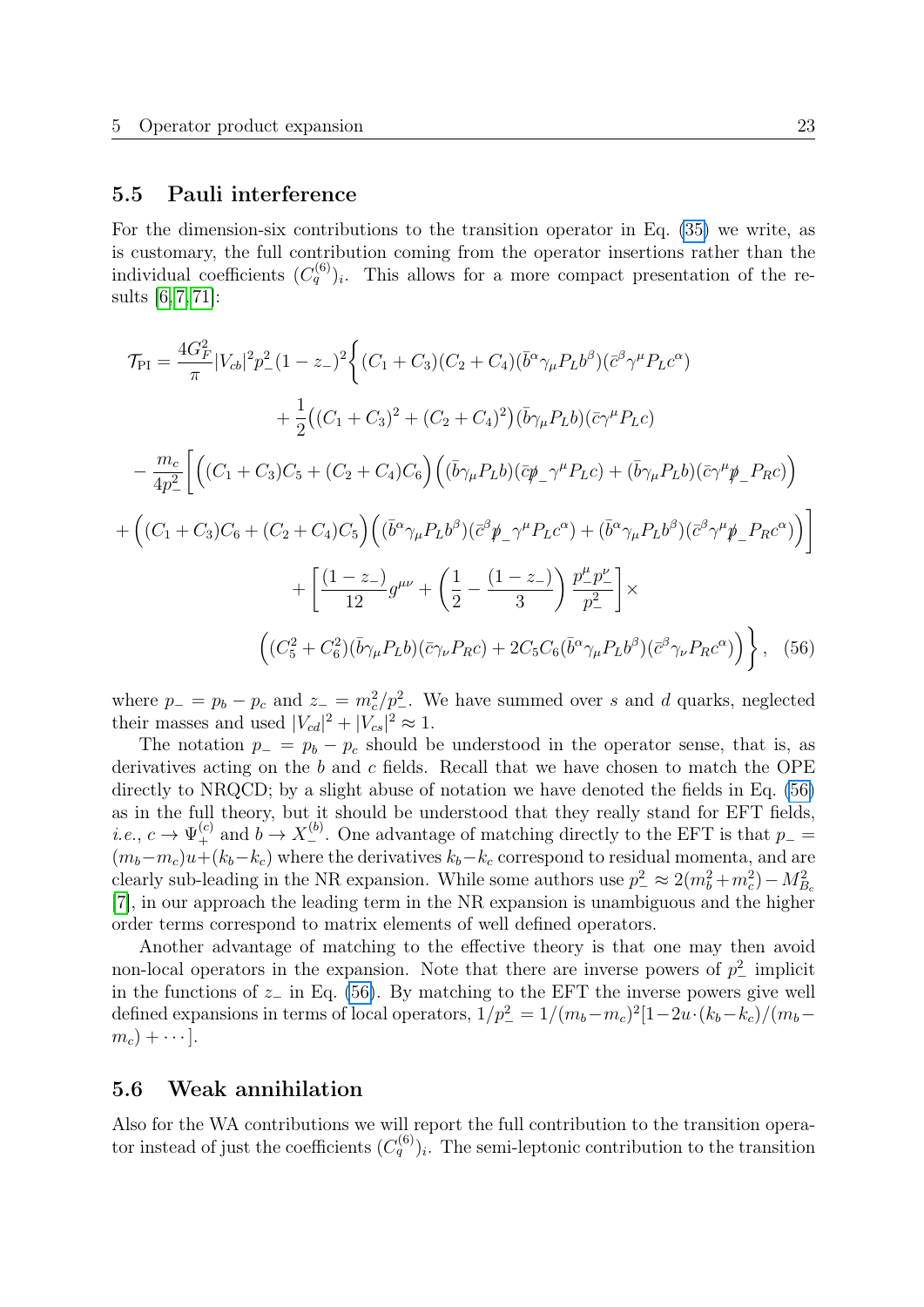operator reads [\[6\]](#page-37-5):

<span id="page-24-1"></span>
$$
\mathcal{T}_{WA}^{SL} = -\frac{4G_F^2}{\pi} |V_{cb}|^2 p_+^2 \left[ \frac{(1-z_\tau)^2}{12} g^{\mu\nu} + \left( \frac{(1-z_\tau)^2}{2} - \frac{(1-z_\tau)^3}{3} \right) \frac{p_+^\mu p_+^\nu}{p_+^2} \right] (\bar{b}^\alpha \gamma_\mu P_L b^\beta) (\bar{c}^\beta \gamma_\nu P_L c^\alpha) ,\tag{57}
$$

with  $p_{+} = p_{b} + p_{c}$  and  $z_{\tau} = m_{\tau}^{2}/p_{+}^{2}$ . As was the case for  $p_{-}$  in the PI computation, the notation  $p_+ = p_b + p_c$  here should be understood in the operator sense, that is, as derivatives acting on the b and c fields. In addition, since we have chosen to match the OPE directly to NRQCD the fields indicated should be those for NRQCD; by a slight abuse of notation, and in order to make the long expression more legible, we have denoted the fields in Eq. [\(57\)](#page-24-1) and below in Eq. [\(58\)](#page-24-2) as those of the full theory, but it should be understood that they really stand for fields in the effective theory, *i.e.*,  $c \to \Psi_+^{(c)}$  and  $b \to X_-^{(b)}$ . One advantage of matching directly to the EFT is that  $p_{+} = (m_{b} + m_{c})u + (k_{b} + k_{c})$  where the derivatives in  $k_b + k_c$  correspond to residual momenta, and are clearly sub-leading in the NR expansion, and the leading term is well defined in terms of pole masses and the meson 4-velocity.

The hadronic WA decay gives

$$
\mathcal{T}_{WA} = -\frac{4G_F^2|V_{cb}|^2}{\pi} p_+^2 (1 - z_+)^2 \times
$$
\n
$$
\left\{ \left[ \frac{(1 - z_+)}{12} g^{\mu\nu} + \left( \frac{1}{2} - \frac{(1 - z_+)}{3} \right) \frac{p_+^{\mu} p_+^{\nu}}{p_+^2} \right] \left[ (C_1 + C_3)^2 (\bar{b} \gamma_{\mu} P_L b)(\bar{c} \gamma_{\nu} P_L c) + \left( 2(C_1 + C_3)(C_2 + C_4) + N_c(C_2 + C_4)^2 \right) (\bar{b}^{\alpha} \gamma_{\mu} P_L b^{\beta})(\bar{c}^{\beta} \gamma_{\nu} P_L c^{\alpha}) \right] - \frac{m_c}{4p_+^2} \left[ (C_1 + C_3) C_5 \left( (\bar{b} \not{p}_+ P_L b)(\bar{c}c) + i(\bar{b} \gamma^{\mu} P_L b)(\bar{c} \sigma_{\mu \nu} p_+^{\nu} \gamma_5 c) \right) + \left( C_6 (C_1 + C_3) + C_5 (C_2 + C_4) + N_c C_6 (C_2 + C_4) \right) \times \left( (\bar{b}^{\alpha} \not{p}_+ P_L b^{\beta})(\bar{c}^{\beta} c^{\alpha}) + i(\bar{b}^{\alpha} \gamma^{\mu} P_L b^{\beta})(\bar{c}^{\beta} \sigma_{\mu \nu} p_+^{\nu} \gamma_5 c^{\alpha}) \right) \right] + \frac{1}{2} \left( C_5^2 (\bar{b} \gamma_{\mu} P_L b)(\bar{c} \gamma^{\mu} P_R c) + (N_c C_6^2 + 2C_5 C_6)(\bar{b}^{\alpha} \gamma_{\mu} P_L b^{\beta})(\bar{c}^{\beta} \gamma^{\mu} P_R c^{\alpha}) \right) \right\}, \quad (58)
$$

with  $z_+ = m_c^2/p_+^2$ . We have summed over s and d quarks, neglected their masses and used  $|V_{cd}|^2 + |V_{cs}|^2 \approx 1$ .

## <span id="page-24-0"></span>6 Matrix elements

As mentioned above, we denote 2-component spinor fields by the lowercase counterparts of their 4-component Dirac forebearers,  $\Psi_+ \to \psi_q$  and  $X_- \to \chi$  and  $\psi_{\bar{q}} = i\sigma^2(\chi^{\dagger})^T$ . The first correction in Eq. [\(35\)](#page-18-2) can be estimated using potential models [\[72\]](#page-41-12)

<span id="page-24-3"></span><span id="page-24-2"></span>
$$
\frac{\langle B_c | \psi_c^{\dagger} (i\vec{D})^2 \psi_c | B_c \rangle}{2M_{B_c}} = \frac{\langle B_c | \psi_{\overline{b}}^{\dagger} (i\vec{D})^2 \psi_{\overline{b}} | B_c \rangle}{2M_{B_c}} = \frac{2m_c m_b}{(m_c + m_b)} T \,, \tag{59}
$$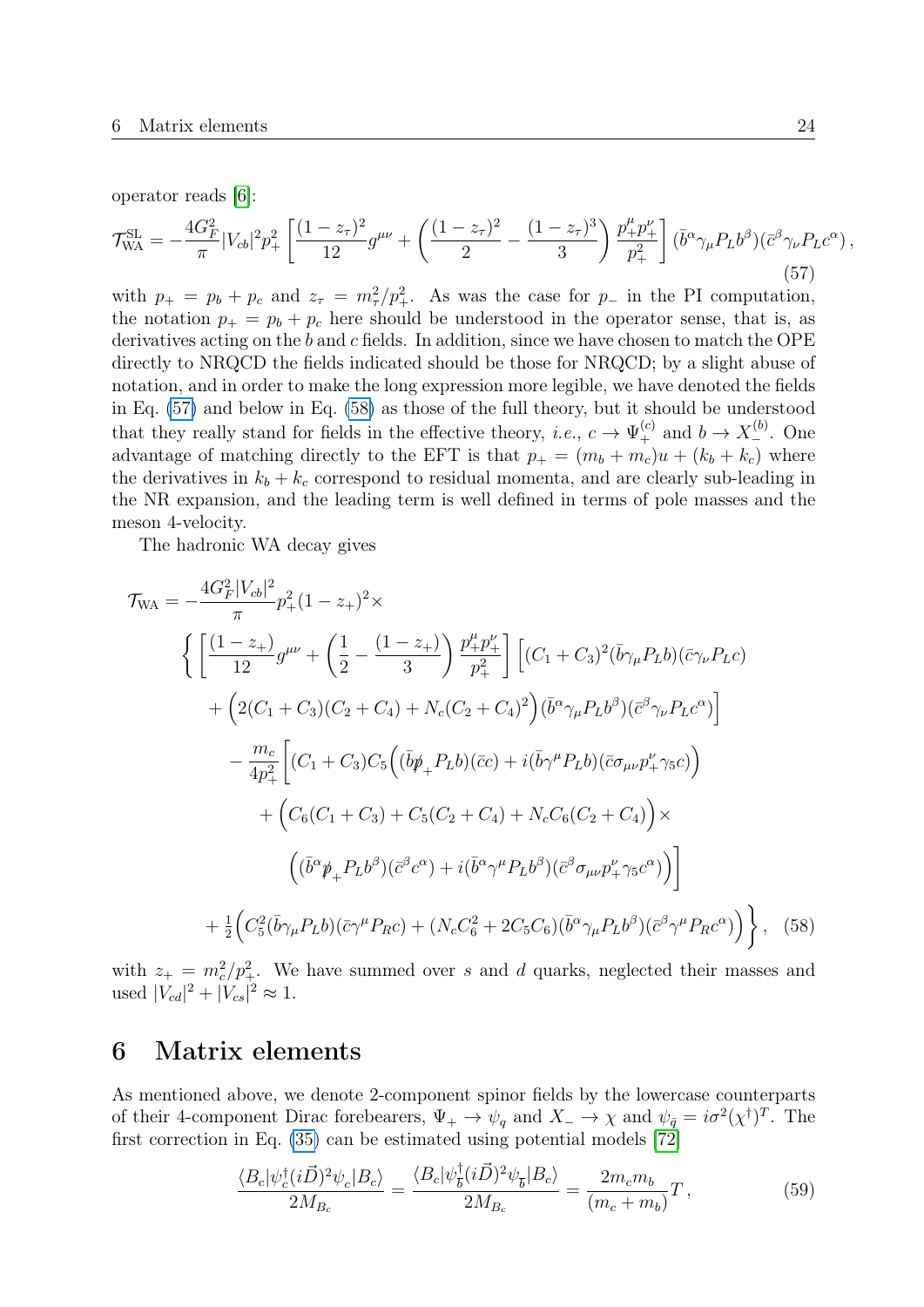where  $T$  is the expectation value of the kinetic energy computed in potential models. Note that the first equality above is interpreted as  $(m_c v_c)^2 = (m_b v_b)^2$  which is useful in estimating the NR-quark velocities,  $v_b$  and  $v_c$ . For our calculations we estimate the matrix element of  $\vec{D}^4$  as the square of that of  $\vec{D}^2$ , from Eq. [\(59\)](#page-24-3), thus:

$$
\frac{\langle B_c | \psi_c^{\dagger} (i\vec{D})^4 \psi_c | B_c \rangle}{2M_{B_c}} = \frac{\langle B_c | \psi_b^{\dagger} (i\vec{D})^4 \psi_{\overline{b}} | B_c \rangle}{2M_{B_c}} = \frac{4m_c^2 m_b^2}{(m_c + m_b)^2} T^2. \tag{60}
$$

The leading matrix elements for the chromomagnetic operator are given by

$$
\frac{\langle B_c | \psi_{\overline{b}}^{\dagger} g_s \vec{\sigma} \cdot \vec{B} \psi_{\overline{b}} | B_c \rangle}{2M_{B_c}} = -\frac{4}{3} g_s^2 \frac{|\Psi(0)|^2}{m_c}, \qquad (61)
$$

$$
\frac{\langle B_c | \psi_{\overline{b}}^{\dagger} g_s [\vec{D} \cdot \vec{E}] \psi_{\overline{b}} | B_c \rangle}{2M_{B_c}} = \frac{4}{3} g_s^2 |\Psi(0)|^2 , \qquad (62)
$$

and the corresponding matrix elements for the charm quark are obtained by the replacement  $m_b \leftrightarrow m_c$ . The wave function at the origin,  $\Psi(0)$ , relates these to other physical quantities that can be determined from Monte Carlo simulations of NRQCD on the lattice:

$$
f_{B_c}^2 = \frac{12|\Psi(0)|^2}{M_{B_c}}, \qquad M_{B_c^*} - M_{B_c} = \frac{8}{9}g_s^2 \frac{|\Psi(0)|^2}{m_b m_c} \,. \tag{63}
$$

The matrix elements of four quark operators are all related by spin symmetry per Eqs.  $(24)$  and  $(25)$ . We have

$$
\langle B_c | (\overline{X}^{(b)\alpha}_{-} \gamma_\mu P_L X^{(b)\beta}_{-}) (\overline{\Psi}^{(c)\beta}_{+} \gamma_\nu P_L \Psi^{(c)\alpha}_{+}) | B_c \rangle = \frac{f_{B_c}^2 B_{B_c}}{4} \left( \frac{1}{2} q^2 g^{\mu\nu} - q^\mu q^\nu \right) ,\qquad(64)
$$

$$
\langle B_c | (\overline{X}^{(b)}_- \gamma_\mu P_L X^{(b)}_-) (\overline{\Psi}^{(c)}_+ \gamma_\nu P_L \Psi^{(c)}_+) | B_c \rangle = \frac{f_{B_c}^2 B'_{B_c}}{12} \left( \frac{1}{2} q^2 g^{\mu\nu} - q^\mu q^\nu \right)
$$

where q is the momentum of the  $B_c$ . If  $\langle B_c | (\overline{X}^{(b)}_{{-}} T^A \gamma_\mu P_L X^{(b)}_{{-}}) (\overline{\Psi}^{(c)}_+ T^A \gamma_\nu P_L \Psi^{(c)}_{{+}}) | B_c \rangle = 0$ then  $B'_{B_c} = B_{B_c}$ . Using spin symmetry, we find for the new matrix elements for the penguin operators that enter the calculation of PI:

$$
\langle B_c | (\overline{X}^{(b)}_-\gamma_\mu P_L X^{(b)}_-) (\overline{\Psi}^{(c)}_+ \gamma^\nu \gamma^\mu P_L \Psi^{(c)}_+) | B_c \rangle = \frac{f_{B_c}^2 B'_{B_c}}{12} M_{B_c} q^\nu ,
$$
\n
$$
\langle B_c | (\overline{X}^{(b)}_-\gamma_\mu P_L X^{(b)}_-) (\overline{\Psi}^{(c)}_+ \gamma^\mu \gamma^\nu P_R \Psi^{(c)}_+) | B_c \rangle = \frac{f_{B_c}^2 B'_{B_c}}{12} M_{B_c} q^\nu ,
$$
\n
$$
\langle B_c | (\overline{X}^{(b)}_-\gamma_\mu P_L X^{(b)}_-) (\overline{\Psi}^{(c)}_+ \gamma_\nu P_R \Psi^{(c)}_+) | B_c \rangle = -\frac{f_{B_c}^2 B'_{B_c}}{24} M_{B_c}^2 g_{\mu\nu} .
$$
\n
$$
(65)
$$

The colour-crossed matrix elements are obtained from these by replacing  $B'_{B_c} \to 3B_{B_c}$ . For WA the additional matrix elements are given by:

$$
\langle B_c | (\overline{X}^{(b)}_- \gamma^\mu P_L X^{(b)}_-) (\overline{\Psi}^{(c)}_+ \Psi^{(c)}_+) | B_c \rangle = -\frac{f_{B_c}^2 B'_{B_c}}{12} M_{B_c} q^\nu ,
$$
\n
$$
\langle B_c | (\overline{X}^{(b)}_- \gamma^\mu P_L X^{(b)}_-) (\overline{\Psi}^{(c)}_+ \sigma_{\mu\nu} \gamma_5 \Psi^{(c)}_+) | B_c \rangle = i \frac{f_{B_c}^2 B'_{B_c}}{4} M_{B_c} q_\nu ,
$$
\n(66)

,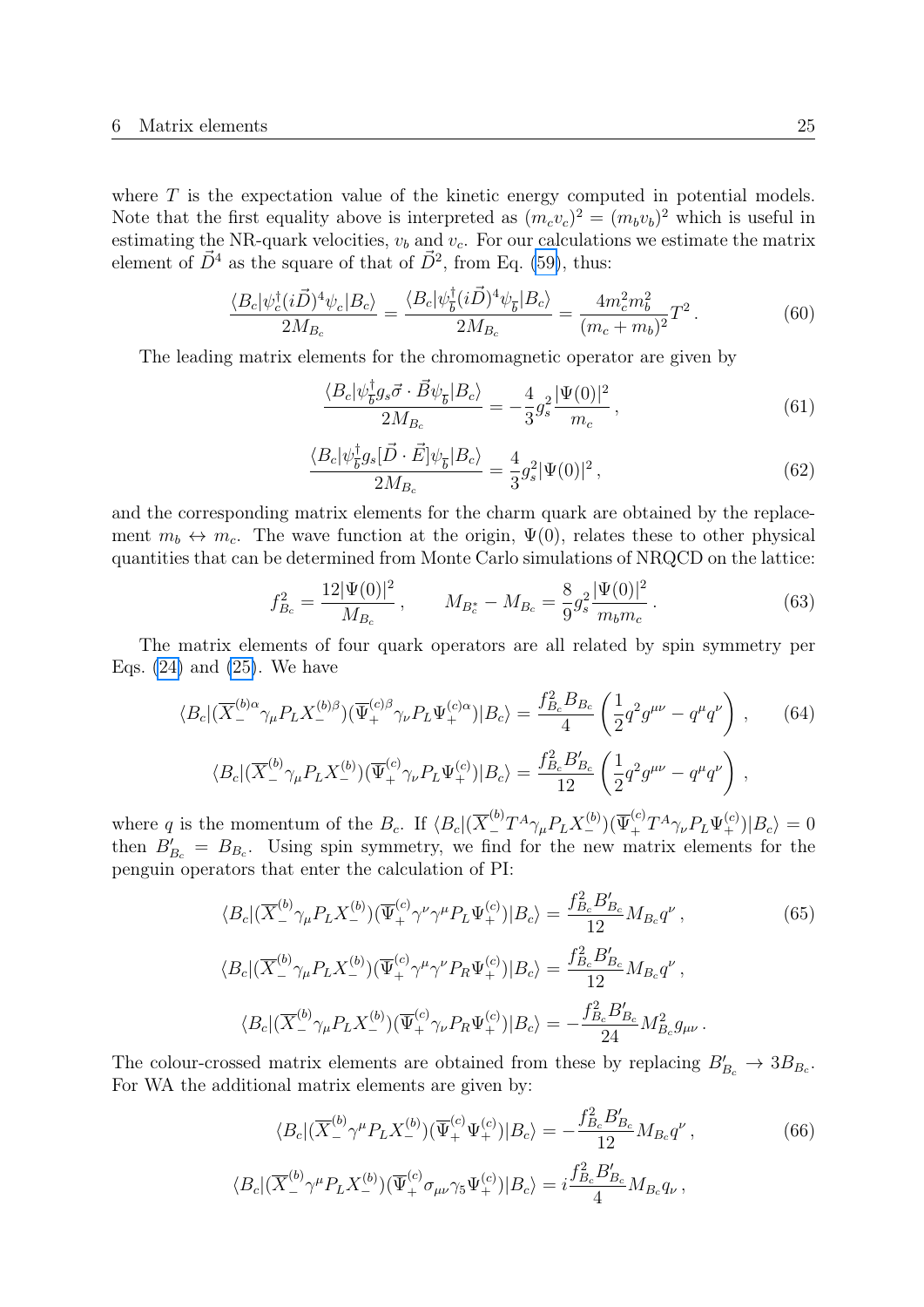The "bag parameters"  $B_{B_c}$  and  $B'_{B_c}$  have been chosen so that  $B_{B_c} = B'_{B_c} = 1$  in the vacuum insertion approximation.<sup>[14](#page-26-1)</sup> The vacuum insertion approximation can be justified in the large  $N_c$  limit, so the errors incurred in using these expressions with  $B_{B_c} = B'_{B_c} = 1$ are of the order  $\mathcal{O}(1/N_c)$  and  $\mathcal{O}(v)$ .<sup>[15](#page-26-2)</sup> For the numerical estimates below we adopt this approximation and then analyze the error incurred in the computation of the lifetime by varying  $B_{B_c}$  and  $B'_{B_c}$  away form unity. Eventually, calculations of these matrix elements in Monte Carlo simulations of NRQCD on the lattice will remove this uncertainty. In terms of these parameters WA and PI contributions to the width are obtained from the matrix elements of the transition operators in Eqs. [\(58\)](#page-24-2) and [\(56\)](#page-23-2), respectively, yielding:

$$
\Gamma^{WA} = \frac{G_F^2 f_{B_c}^2 M_{B_c}}{2\pi} |V_{cb}|^2 (1 - z_+)^2 (m_b + m_c)^2 \times
$$
  

$$
\left\{ z_+ \left[ (C_1 + C_3)^2 \frac{B'_{B_c}}{12} + \left( 2(C_1 + C_3)(C_2 + C_4) + 3(C_2 + C_4)^2 \right) \frac{B_{B_c}}{4} \right] - \frac{m_c}{m_b + m_c} \left[ (C_1 + C_3) C_5 \frac{B'_{B_c}}{3} + \left( C_6 (C_1 + C_3) + (C_2 + C_4)(C_5 + 3C_6) \right) B_{B_c} \right] + C_5^2 \frac{B'_{B_c}}{3} + (3C_6^2 + 2C_5 C_6) B_{B_c} \right\}, \quad (67)
$$

and

$$
\Gamma^{\text{PI}} = \frac{f_{B_c}^2 G_F^2 M_{B_c}}{4\pi} |V_{cb}|^2 (1 - z_-)^2 (m_b - m_c)^2 \times
$$
  

$$
\left\{ 2(C_1 + C_3)(C_2 + C_4) B_{B_c} + \left( (C_1 + C_3)^2 + (C_2 + C_4)^2 \right) \frac{B_{B_c}'}{3} - \frac{m_c}{m_b - m_c} \left[ \left( (C_1 + C_3) C_5 + (C_2 + C_4) C_6 \right) \frac{B_{B_c}'}{3} + \left( (C_1 + C_3) C_6 + (C_2 + C_4) C_5 \right) B_{B_c} \right] - (C_5^2 + C_6^2) \frac{B_{B_c}'}{6} - C_5 C_6 B_{B_c} \right\},
$$
(68)

where  $z_{\pm} = (m_b/m_c \pm 1)^{-2}$ .

## <span id="page-26-0"></span>7 Numerical Analysis

In this section we present the results for the  $B_c$  decay width in the  $\overline{\text{MS}}$ , the meson and the Upsilon scheme. For our analysis we use the input values summarized in Tab. [2.](#page-28-0) The matrix elements of the relevant operators are determined using potential models and

<span id="page-26-1"></span><sup>&</sup>lt;sup>14</sup>We hasten to indicate that the many bag parameters used in Ref. [\[7\]](#page-37-4) to characterize various matrix elements are not independent at this order in the NR-expansion because of the spin symmetry relations, given in Eqs.  $(24)$  and  $(25)$ .

<span id="page-26-2"></span><sup>&</sup>lt;sup>15</sup>Ref. [\[6\]](#page-37-5) states that large  $N_c$  is not required because "deviations from factorization arise from higher Fock components of the  $B_c$  wavefunction".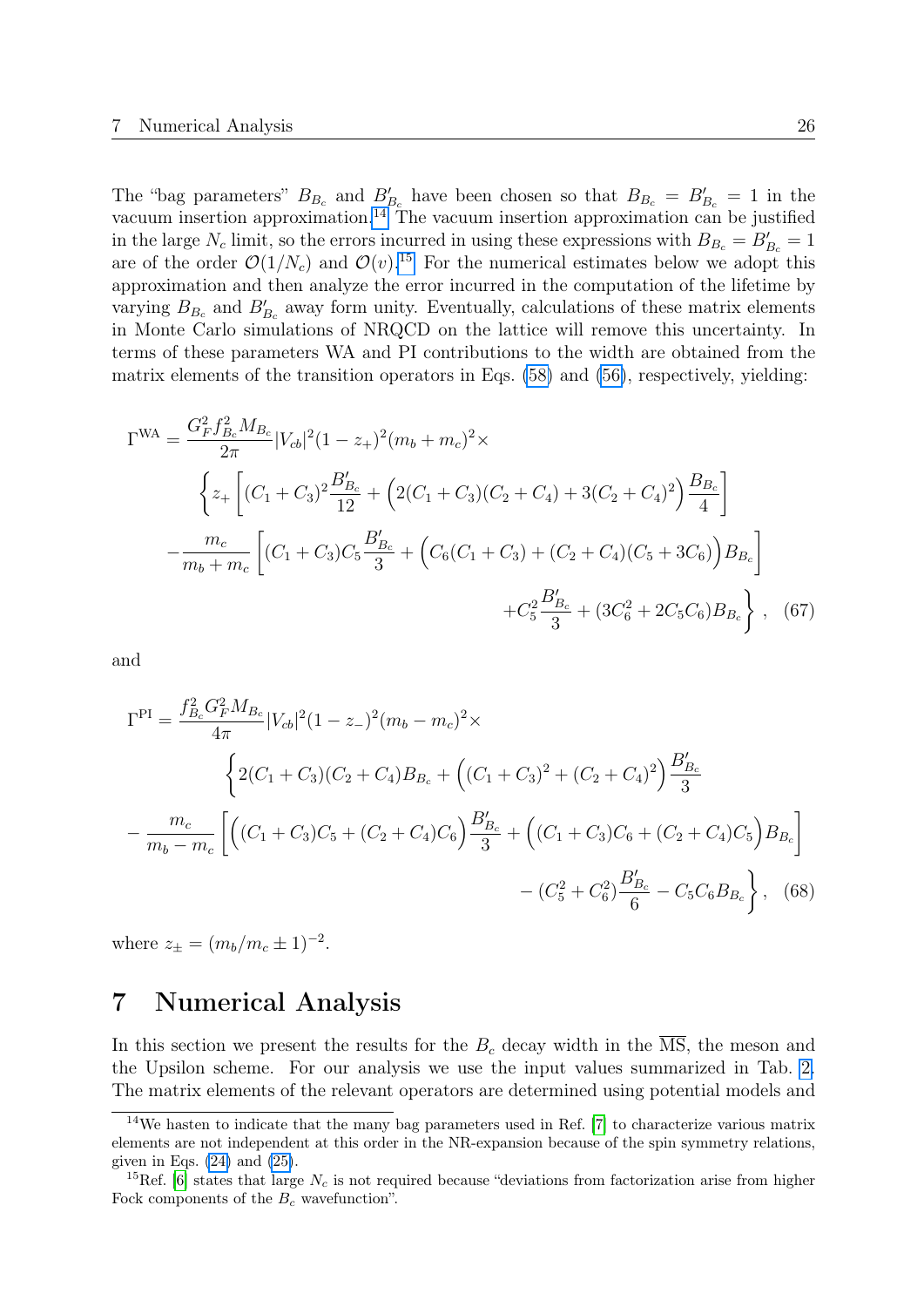spin-symmetry (see Sec. [6\)](#page-24-0). The  $\overline{\text{MS}}$  masses are the averages of the two most recent and precise lattice calculations: For  $\overline{m}_b$  we average the results of [\[73\]](#page-41-13) and [\[74\]](#page-41-14) and find

$$
\overline{m}_b(\overline{m}_b) = 4.195(9) \,\text{GeV},
$$

and for  $\overline{m}_c$  using [\[73,](#page-41-13) [75\]](#page-42-0) we obtain

$$
\overline{m}_c(\overline{m}_c) = 1.2734(44) \,\text{GeV}.
$$

The QCD coupling constant in the QCD corrections are calculated using the 1-loop beta function. As explained in previous sections, the QCD corrections are carried out to 1st order in  $\alpha_s$ , with the Wilson coefficients computed to NLL order. The running of the Wilson coefficients  $C_{1,2}$  incorporates analytically the effect of the 2-loop beta function, while that of  $C_{3-6}$  is computed only at LL; since  $C_{3-6}$  are very small, the numerical effect of this approximation is negligible in the total rate. As is well known, the consistent counting for resummation of logs involves 2-loop beta functions and anomalous dimensions in the running and 1-loop matching and matrix elements. Hence it is appropriate to include only a 1-loop running  $\alpha_s(\mu)$  in the matrix elements. In particular, including the effects of 2-loop running in the matrix elements only increases the  $\mu$  dependence of the final results for partial and total decay widths. The renormalization scale  $\mu$  has been chosen differently for different partial widths. In calculations of  $b$  decays and for WA and PI we use  $\mu = \overline{m}_b(\overline{m}_b)$ , while for c-decays we use  $\mu = \overline{m}_c(\overline{m}_c)$ .<sup>[16](#page-27-1)</sup>

For the semileptonic  $\bar{b}$ -decays and for WA the  $m_{\tau}$ -dependence is taken into account, whereas the light leptons are assumed to be massless. Furthermore we neglect the light quark masses. In particular, the strange mass,  $m_s$ , is neglected in the b-decays.

It is worth repeating that for the computation we take into account QCD corrections truncated to order  $\alpha_s$  and carry out the non-relativistic expansion up to  $v^7$  (relative order  $v<sup>4</sup>$  since the leading order is  $v<sup>3</sup>$  as presented in the previous sections. Since the power counting in NRQCD has  $v \sim \alpha_s$  this is not fully consistent. However, the numerically important effects of WA and PI come in first at order  $v^6$ . Roughly, these effects are amplified by a factor of  $16\pi^2$  from the 2-body vs 3-body decay phase space, and suppressed by a relative order  $v^3$  factor of  $(f_{B_c}/M_{B_c})^2$ , and  $16\pi^2(f_{B_c}/M_{B_c})^2 = 0.73$ . Corrections to 3-body decays of relative order  $v^2$  and  $v^4$  are included, so their numerical effect can be estimated and analyzed. We do not include any QCD corrections to WA and PI, since these would correspond to higher-order velocity terms which are neglected in our counting.

### <span id="page-27-0"></span>7.1 Results

The results obtained for each individual channel as well as for the total decay width are collected in Tab. [3](#page-29-1) and can be compared to the results obtain previously by BB shown in the first column. For the  $b$ -decays the values of all three schemes are significantly smaller than those obtained by BB. Since BB use an on-shell (OS) scheme, with masses declared as having some particular values, a direct comparison is difficult. For one thing, the OS corrections enhance the partial decay widths by up to  $21\%$  and  $11\%$  for b decays, and

<span id="page-27-1"></span><sup>&</sup>lt;sup>16</sup>In BB the WA and PI contributions were evaluated at an intermediate scale  $\mu_3 = 2 \frac{m_b m_c}{m_b + m_c}$ .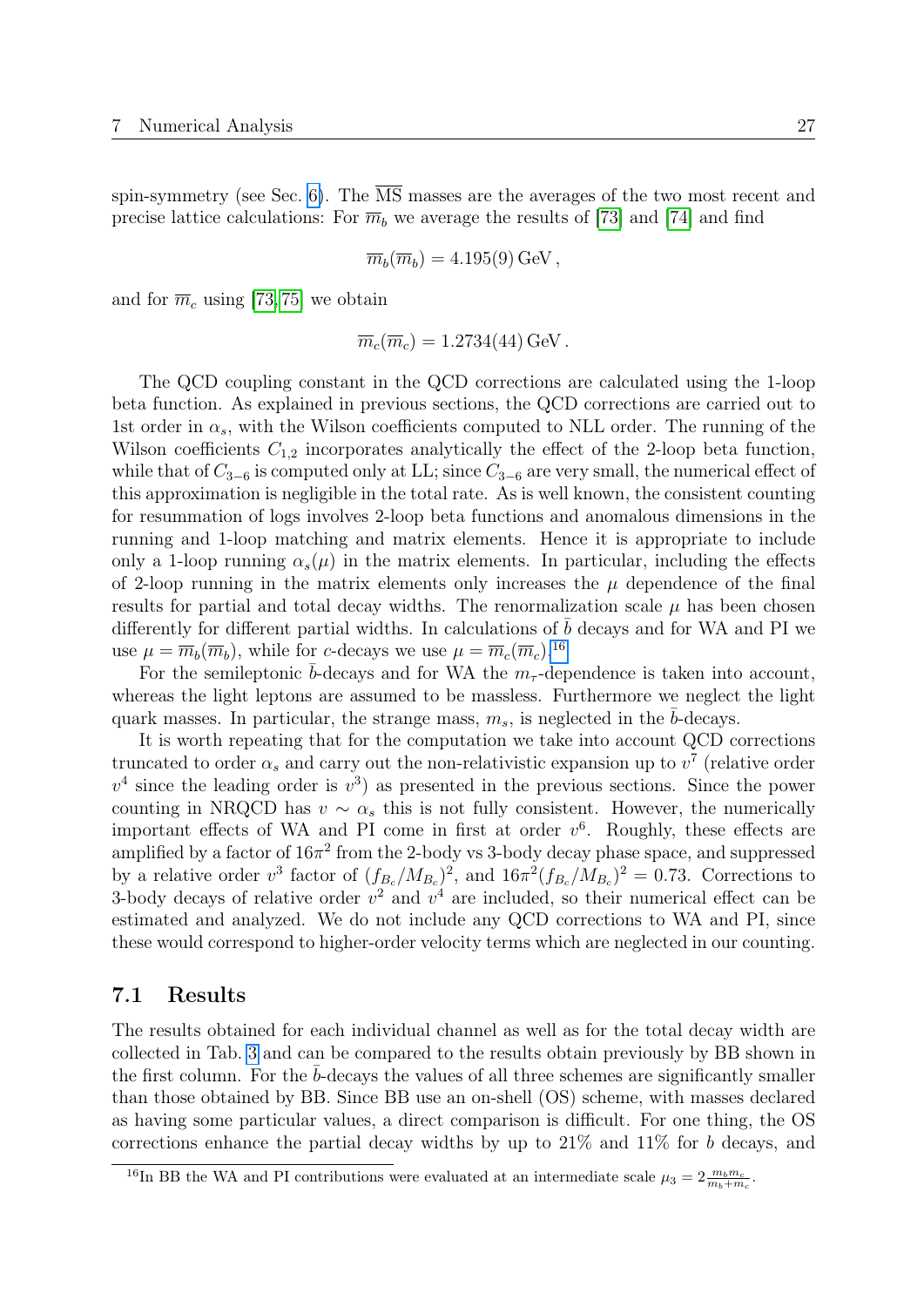<span id="page-28-0"></span>

| Parameter             | Value                                       | Ref.   | Parameter                        | Value                 | Ref.     |
|-----------------------|---------------------------------------------|--------|----------------------------------|-----------------------|----------|
| $G_F$                 | $1.166379 \times 10^{-5}$ GeV <sup>-2</sup> | $[76]$ | $\alpha_s(M_Z)$                  | $0.1179 \pm 0.0010$   | [76]     |
| $\left V_{cb}\right $ | 0.0410(14)                                  | [76]   | $ V_{ud} $                       | 0.97370               |          |
| $ V_{cs} $            | 0.97320(11)                                 | [76]   | $ V_{cd} $                       | 0.22636               |          |
| $M_W$                 | 80.385 GeV                                  |        | $M_{Z}$                          | 91.1876 GeV           |          |
| $M_{B_c}$             | $6274.9 \pm 0.8$ MeV                        | [76]   | $f_{B_c}$                        | $0.427(6)$ GeV        | $[77]$   |
| $M_{B_c^*} - M_{B_c}$ | $54(3)$ MeV                                 | $[78]$ | $\overline{m}_c(\overline{m}_c)$ | $1.2734(44)$ GeV      | [73, 75] |
| $M_T(1S)$             | 9460.30(26) MeV                             | [76]   | $\overline{m}_b(\overline{m}_b)$ | $4.195(9)~\text{GeV}$ | [73, 74] |
| $M_{J/\Psi}(1S)$      | $3096.900(6)$ MeV                           | $[76]$ | $\overline{m}_s(2 \,\text{GeV})$ | $93^{+11}_{-5}$ MeV   | $[76]$   |
| $m_b/m_c$             | $4.577 \pm 0.008$                           | [73]   | T                                | $0.37 \pm 0.04$ GeV   | $[72]$   |
| $m_{\tau}$            | $1776.86 \pm 0.12$ MeV                      | [76]   | $\lambda_1$                      | $-0.27 \pm 0.14$      | [32]     |

Table 2: Input parameters used for the numerical analysis.

 $68\%$  and  $57\%$  for c decays, in  $\overline{\text{MS}}$  and meson schemes, respectively. For instance, for the decay  $\bar{b} \to \bar{c}u(\bar{s} + \bar{d})$  we find for the partial width  $\Gamma_{\bar{b} \to \bar{c}u(\bar{s} + \bar{d})}$  in ps<sup>-1,[17](#page-28-1)</sup>

<span id="page-28-3"></span>
$$
0.20 = 0.16 + 0.05 - 0.01, \quad (\overline{\text{MS}})
$$
  

$$
0.27 = 0.27 + 0.01 - 0.01, \quad (\text{meson, Upsilon})
$$
 (69)

where the first number on the right-hand side is the OS value and the second number is the OS correction. The third number corresponds to non-perturbative corrections which are about 4–5% of the partial decay width, which is consistent with the NRQCD counting  $v^2 \sim \alpha_s^2 \approx 0.04.$ 

We only estimate the effect of a non-vanishing strange quark mass on charm decays, that comprise  $60-70\%$  of the total width. Table [4](#page-30-0) gives the partial decay rates for c decays including the effect of a non-zero strange quark mass. The partial inclusive width for c decays includes also a contribution of the doubly Cabibbo suppressed  $c \to du\bar{s}$  channel, which is simply estimated as  $|V_{cd}V_{us}/V_{cs}V_{ud}|^2\Gamma_{c \to su\bar{d}}$ . The strange quark mass effect is expected to be suppressed in  $\bar{b}$ -decays relative to c-decays by a factor of ~  $(m_c/m_b)^2$  ~ 0.1, and in any case its computation requires a calculation of QCD corrections to the decay  $b \to c\bar{c}s$  with  $m_s \neq 0$  which is not available.<sup>[18](#page-28-2)</sup> The total decay width of the  $B_c$  listed in Tab. [4](#page-30-0) includes the contributions of  $\bar{b}$ -decays and of WA and PI listed in Tab. [3.](#page-29-1) As a consistency check we confirm that the semi-leptonic  $\bar{b}$ -decay agrees with determination of  $V_{cb}$ . The PDG's  $B^0$  partial semileptonic width is  $0.068 \pm 0.002 \text{ ps}^{-1}$ . The central values of the perturbative contributions to  $b \to c e \nu$  in Tab. [3](#page-29-1) are 0.055 ps<sup>-1</sup> and 0.071 ps<sup>-1</sup> for the  $\overline{\text{MS}}$  scheme, and for the meson and Upsilon schemes, respectively. To compare with data these must be corrected for non-perturbative effects. The leading

<span id="page-28-1"></span><sup>&</sup>lt;sup>17</sup>In the following the results will be shown with a two decimal precision, whereas in Tab. [3](#page-29-1) and Tab. [5](#page-31-0) three decimal places were kept for a better illustration of numerical round-off in the sums.

<span id="page-28-2"></span><sup>&</sup>lt;sup>18</sup>The b quark decay width also requires a calculation of QCD corrections to the decay  $b \to c\bar{u}s$ , which is, however, Cabibbo suppressed.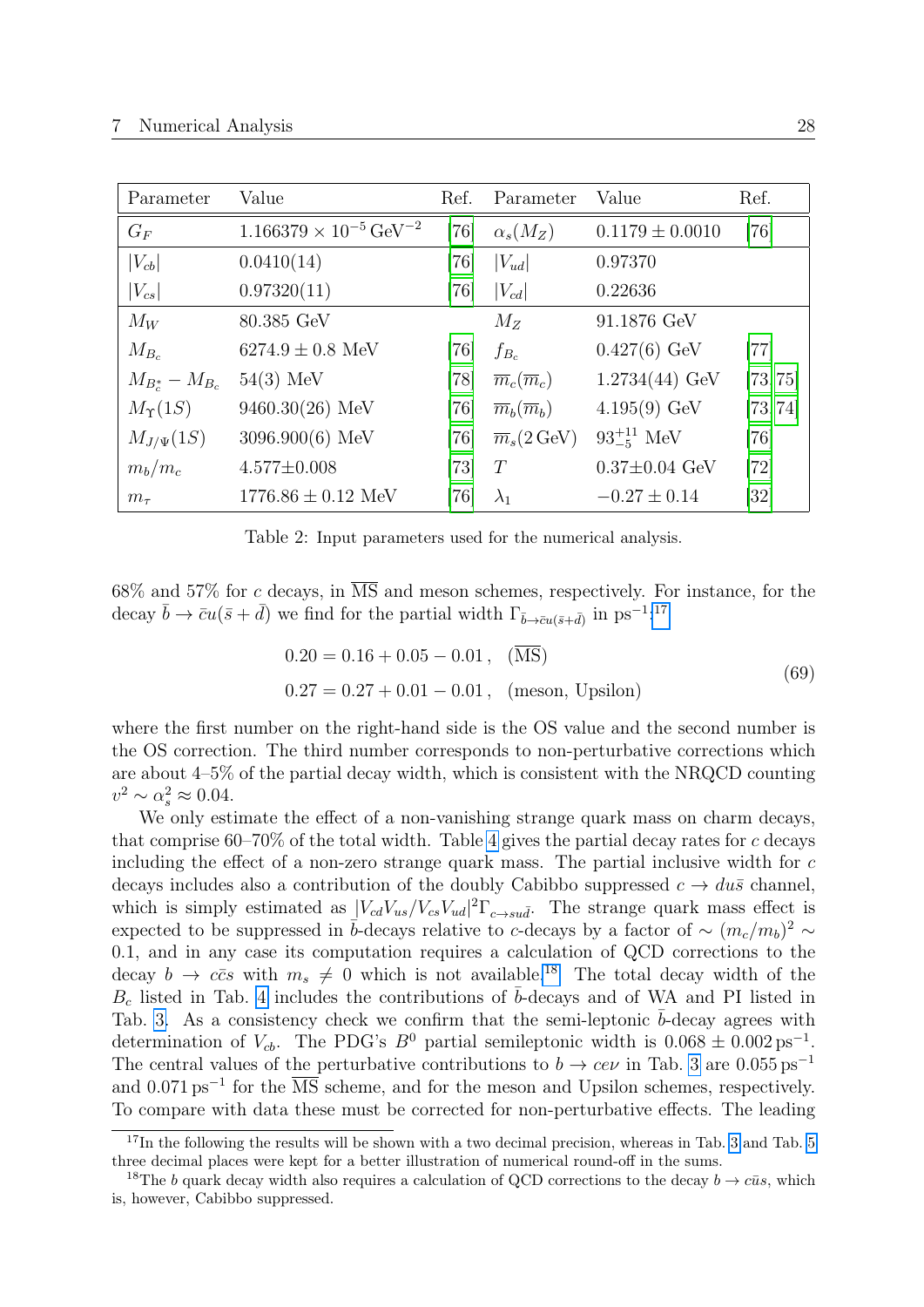<span id="page-29-1"></span>

| Mode                                                | BB[6]    | $\overline{\text{MS}}$ | meson    | Upsilon  |
|-----------------------------------------------------|----------|------------------------|----------|----------|
| $\bar{b} \rightarrow \bar{c}u(\bar{s}+d)$           | 0.310    | 0.205                  | 0.266    |          |
| $\bar{b} \rightarrow \bar{c}c(\bar{s}+\bar{d})$     | 0.137    | 0.093                  |          | 0.122    |
| $\bar{b} \rightarrow \bar{c}e\nu$                   | 0.075    | 0.053                  |          | 0.066    |
| $\bar{b} \rightarrow \bar{c} \tau \nu$              | 0.018    | 0.010                  | 0.015    |          |
| $\sum \overline{b} \to \overline{c}$                | 0.615    | 0.414                  | 0.535    |          |
| $c \rightarrow (s+d)u(\bar{d}+\bar{s})$             | 0.905    | 0.752                  | 0.770    | 1.290    |
| $c \rightarrow (s+d)e\nu$                           | 0.162    | 0.161                  | 0.162    | 0.250    |
| $\sum c \rightarrow s$                              | 1.229    | 1.075                  | 1.095    | 1.790    |
| WA: $\overline{bc} \rightarrow c(\overline{s} + d)$ | 0.138    | 0.079                  | 0.126    | 0.157    |
| WA: $\bar{b}c \rightarrow \tau \nu$                 | 0.056    | 0.039                  | 0.042    | 0.042    |
| РI                                                  | $-0.124$ | $-0.023$               | $-0.024$ | $-0.017$ |
| $\Gamma_{B_c}$                                      | 1.914    | 1.584                  | 1.774    | 2.506    |

Table 3: Results for the partial decay rates in  $ps^{-1}$ . The results from BB in [\[6\]](#page-37-5) in the second column are compared to the results in this paper given in the  $\overline{\text{MS}}$ , meson and Upsilon schemes. The hadronic WA and PI contributions of our results include the QCD penguin contributions, which were neglected in BB.

non-perturbative correction is of order  $1/m_b^2$  in the HQET expansion, and is given, as a fraction of the total rate, in terms of the non-perturbative matrix elements in HQET,  $\lambda_{1,2}$ , by  $-(0.12\lambda_1 + 0.28\lambda_2) \text{ GeV}^{-2}$ , in the meson and Upsilon schemes [\[32,](#page-39-2) [33\]](#page-39-3). Using  $\lambda_1 = -0.27 \pm 0.14 \,\text{GeV}^2$  and  $\lambda_2 = 0.12 \,\text{GeV}^2$ , this gives  $0.071 \pm 0.001 \,\text{ps}^{-1}$  in the meson and Upsilon schemes, where the range indicates only the uncertainty in  $\lambda_1$ , exclusive of uncertainties in the perturbative calculation (discussed below).

Similarly, the PDG's  $D^0$  inclusive semileptonic width is  $0.158 \pm 0.003$  ps<sup>-1</sup>. The sum of perturbative contributions to  $c \to s e \nu$  and  $c \to d e \nu$  Tab. [4](#page-30-0) are 0.145 ps<sup>-1</sup>, 0.146 ps<sup>-1</sup> and 0.238 ps<sup>-1</sup> for the  $\overline{\text{MS}}$ , meson and Upsilon scheme, respectively. Using  $(\lambda_1 - 9\lambda_2)/2m_c^2$  for the fractional non-perturbative correction, we obtain  $0.108 \pm 0.005 \text{ ps}^{-1}$ ,  $0.103 \pm 0.005 \text{ ps}^{-1}$ and  $0.169 \pm 0.009$  ps<sup>-1</sup> in the three different schemes, where the range indicates only the uncertainty in  $\lambda_1$ .

## <span id="page-29-0"></span>7.2 Uncertainties

There are various sources of uncertainty in the calculated width. Use of quark-hadron duality in the formulation of the OPE method introduces an irreducible uncertainty that is, moreover, difficult to quantify. We have little to say about this other than to remind the reader that for semileptonic decays the situation is much more favourable since one may compute the width in terms of an OPE for Euclidean momentum region (that is, for imaginary time) [\[44\]](#page-40-0). In effect, in absence of new physics effects, this calculation can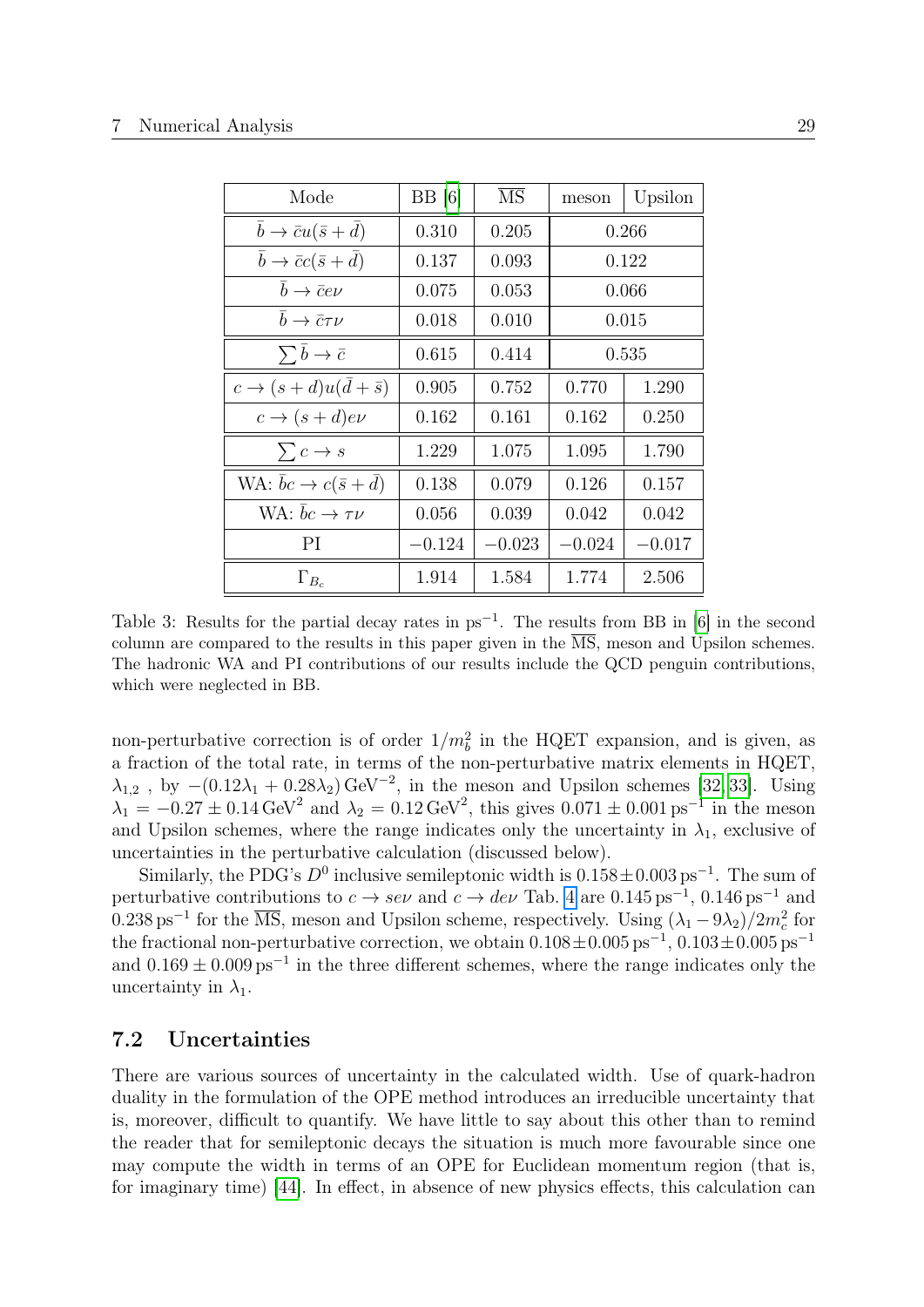<span id="page-30-0"></span>

| Mode                      | $\overline{\text{MS}}$ | meson | Upsilon |
|---------------------------|------------------------|-------|---------|
| $c \rightarrow sud$       | 0.632                  | 0.646 | 1.095   |
| $c \rightarrow su\bar{s}$ | 0.033                  | 0.032 | 0.057   |
| $c \rightarrow dud$       | 0.037                  | 0.037 | 0.063   |
| $c \rightarrow s e \nu$   | 0.142                  | 0.143 | 0.221   |
| $c \rightarrow de\nu$     | 0.008                  | 0.008 | 0.013   |
| $\sum c \rightarrow s$    | 1.005                  | 1.021 | 1.685   |
| $\Gamma_{B_c}$            | 1.513                  | 1.699 | 2.402   |

Table 4: Results for the partial decay rates in  $ps^{-1}$  including the effects of non-vanishing strange quark mass in all three schemes:  $\overline{\text{MS}}$ , meson and Upsilon schemes. The "Total" row gives the full decay width.

provide a test of the validity of the assumption of quark-hadron duality. Similarly, in the meson and Upsilon schemes we have neglected the nonperturbative correction to the pole mass, and again the calculation may be used to provide a test of this assumption.

#### <span id="page-30-1"></span>7.2.1 Perturbative expansion and QCD-scale uncertainty

The leading contributions to the width of the  $B<sub>c</sub>$  are from the perturbatively calculated b and c quark decays. For example, for  $\bar{b}$  decays, the perturbative calculation of the partial widths gives

| $(\overline{\rm MS})$                                 | (meson/Upsilon)      |
|-------------------------------------------------------|----------------------|
| $\Gamma_{b \to c\bar{u}(s+d)}$ : $0.21 = 0.16 + 0.05$ | $0.27 = 0.26 + 0.01$ |
| $\Gamma_{b \to c\bar{c}(s+d)}$ : $0.10 = 0.09 + 0.01$ | $0.13 = 0.12 + 0.01$ |
| $\Gamma_{b\rightarrow ce\nu}$ : $0.06 = 0.05 + 0.01$  | $0.07 = 0.08 - 0.01$ |
| $\Gamma_{b\to c\tau\nu}$ : $0.01 = 0.01 + 0.00$       | $0.02 = 0.02 + 0.00$ |

where the first number on the right of each equality is the LO calculation and the second the order  $\alpha_s(m_b)$  correction. These corrections are seen to be roughly of the expected magnitude, and a smaller correction is seen in the meson and Upsilon schemes, as expected from the general considerations presented in Sec. [2.](#page-4-0) The improvement is more dramatic for c decays, where we find (for  $m_s \neq 0$ )

$$
\text{(MS)} \qquad \qquad \text{(meson)} \qquad \text{(Upsilon)} \tag{Upsilon}
$$
\n
$$
\Gamma_{c \to (s+d)u(\bar{s}+\bar{d})}: 0.76 = 0.43 + 0.33 \quad 0.78 = 0.52 + 0.27 \quad 1.35 = 1.15 + 0.20
$$
\n
$$
\Gamma_{c \to (s+d)e\nu}: 0.16 = 0.11 + 0.04 \quad 0.15 = 0.13 + 0.02 \quad 0.25 = 0.30 - 0.05
$$

The uncertainty from omitting higher order terms in the perturbative expansion is readily estimated as order  $(\alpha_s(\mu_b))^2 \sim 4\%$  and  $(\alpha_s(\mu_c))^2 \sim 10\%$  for  $\bar{b}$  and c decays,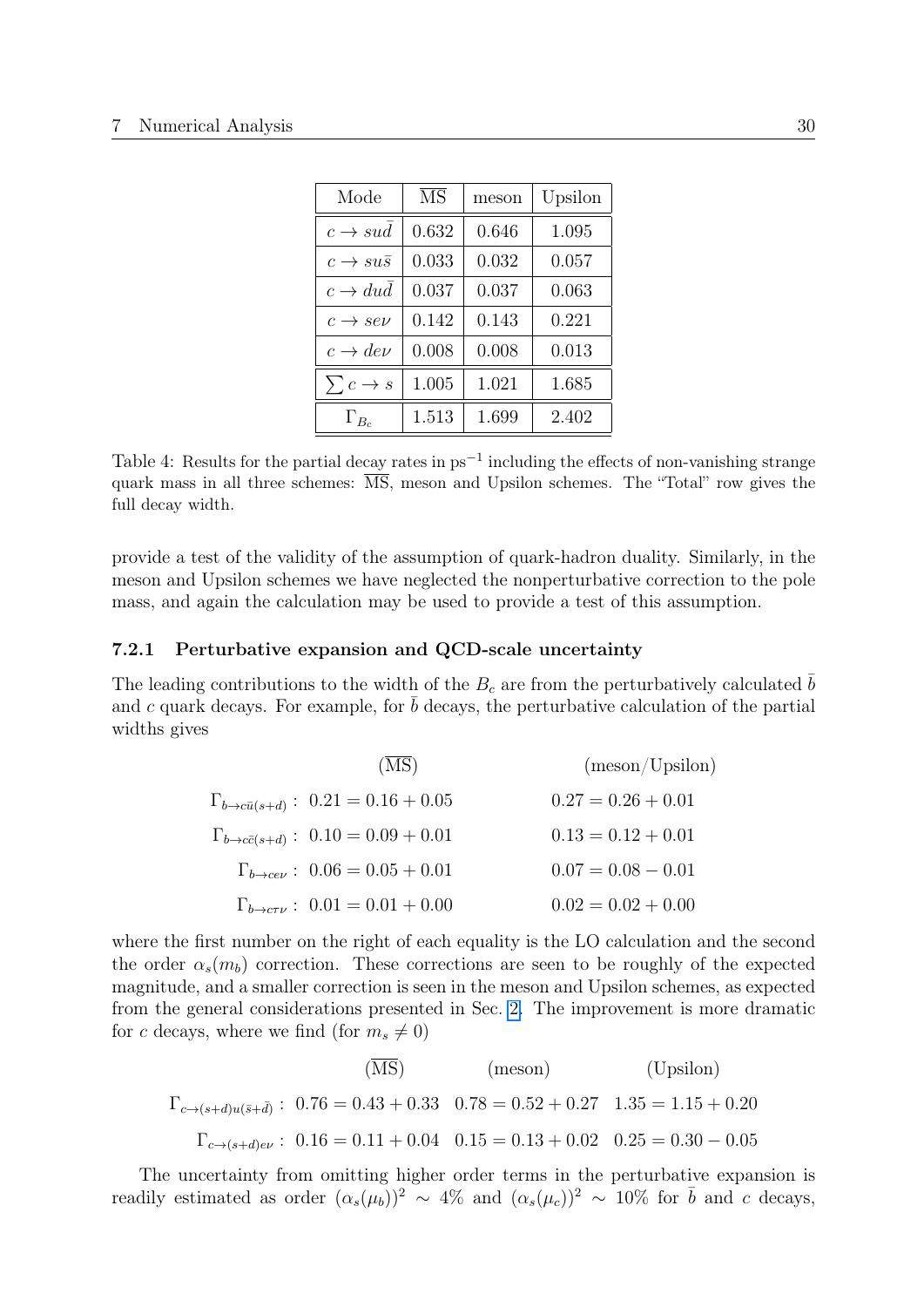<span id="page-31-0"></span>

| parameter $p$                    | $\Delta p/p$ | $\overline{\text{MS}}$ | meson    | Upsilon  |
|----------------------------------|--------------|------------------------|----------|----------|
| $\overline{m}_b(\overline{m}_b)$ | $0.2\%$      | 1.815                  |          |          |
| $\overline{m}_c(\overline{m}_c)$ | $0.3\%$      | 2.798                  |          |          |
| $\mu$                            | 10%          | $-0.359$               | $-0.204$ | $-0.112$ |
| T                                | 10%          | $-0.029$               | $-0.034$ | $-0.057$ |
| $M_{B_c^*} - M_{B_c}$            | $6\%$        | 0.012                  | 0.015    | 0.016    |
| $B_{B_c}$                        | 30%          | $-0.004$               | 0.021    | 0.042    |
| $B'_{B_c}$                       | 30%          | 0.065                  | 0.060    | 0.030    |
| $\lambda_1$                      | 50%          |                        | $-0.011$ | 0.017    |
| $f_{B_c}$                        | $1\%$        | 0.122                  | 0.164    | 0.147    |
| $V_{cb}$                         | $1\%$        | 0.644                  | 0.769    | 0.575    |

Table 5: Error budget, varying individually the parameter p in the range  $\Delta p$ , leading to a change in the total rate of  $\Delta\Gamma_{B_c}$ . The three last columns show the quantity  $\frac{\Delta\Gamma_{B_c}}{\Delta p}$ p  $\frac{p}{\Gamma_{B_c}}$  in the three different mass schemes.

<span id="page-31-1"></span>

Figure 1: Scale dependence of  $\Gamma(b \to cud)$  (left panel) and  $\Gamma(c \to sud)$  (right panel) in the MS scheme. The solid-blue and dashed-orange lines show the result of the LO and NLO calculations, respectively. The line in dot-dashed-green shows the LO calculation to which the term with the explicit factor of  $\alpha_s \ln(\mu)$  in the NLO decay rate is added, displaying cancellation of scale dependence to order  $\alpha_s$ . The dotted-red line shows the difference between the blue and green lines, that is, the NLO decay rate sans the term with an explicit factor of  $\ln(\mu)$ .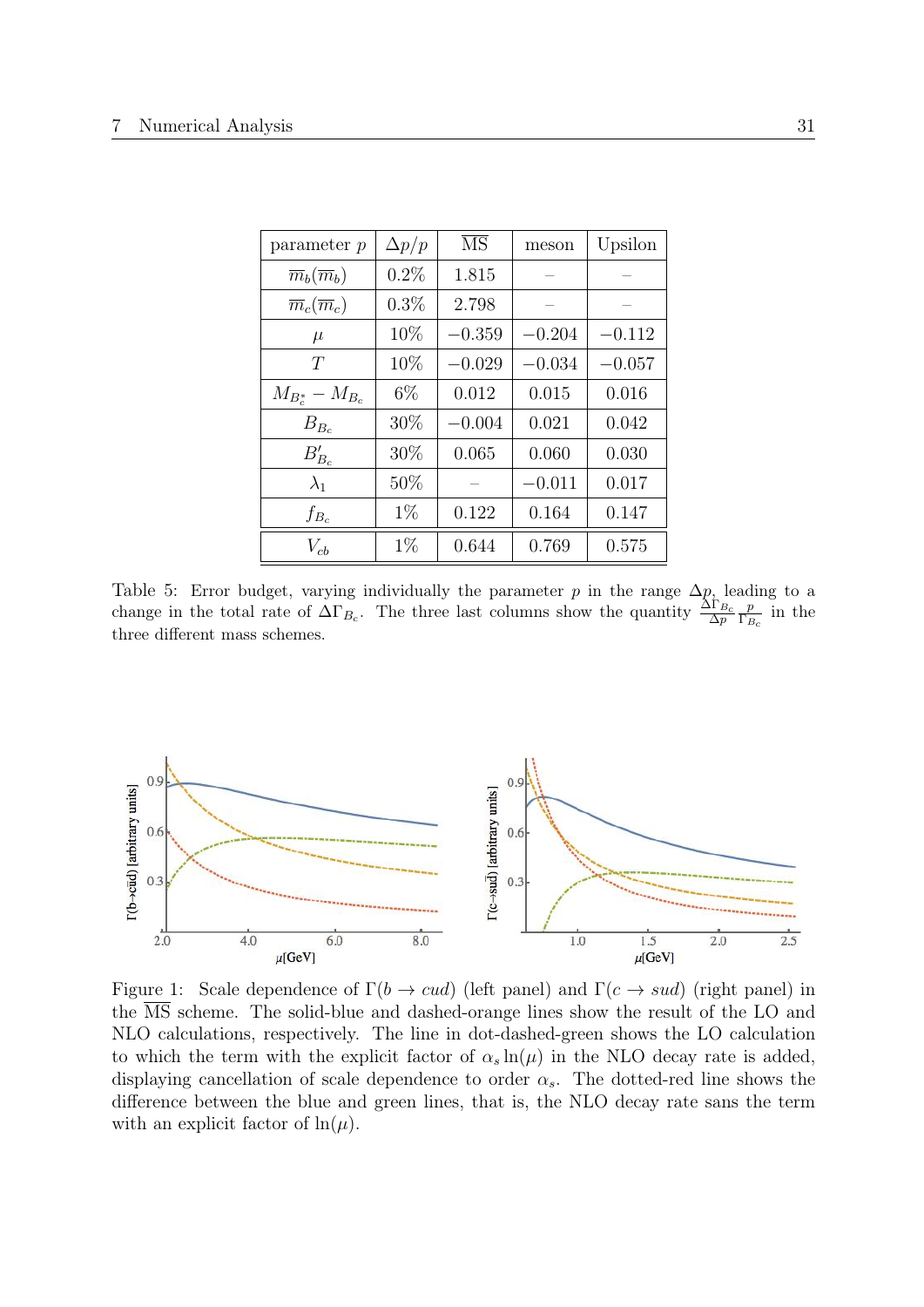respectively. This is reflected in the uncertainty introduced by the arbitrary choice of renormalization scale  $\mu$  in the calculations. For example, the fractional change in the width for a fractional change in scale,  $(\Delta \Gamma/\Gamma)/(\Delta \mu/\mu)$ , centered at  $\mu = \mu_b$  and  $\mu = \mu_c$  for  $\bar{b}$  and c decays, respectively, is  $-0.36$ ,  $-0.20$  and  $-0.11$  for the  $\overline{\text{MS}}$ , meson and Upsilon schemes. It is dominated in all cases by the  $\mu$ -dependence of hadronic decays, and among these, of c decays. The scale dependence formally cancels out to order  $\alpha_s$ , so the residual dependence is of order  $\alpha_s^2$ . The variation with respect to  $\ln(\mu)$  of the leading order is of order  $\alpha_s$ , and this is canceled exactly by the terms involving  $\alpha_s \ln(\mu)$  at NLO. This is shown in Fig. [1](#page-31-1) that displays the scale dependence of the NLO calculations of  $\Gamma(b \to cud)$ and  $\Gamma(c \to sud)$  in the MS scheme. The dashed (orange) line shows the result of the leading order calculation, displaying stronger scale dependence than the result of the NLO calculation, displayed in the solid (blue) line. The latter is the sum of the dasheddot (green) line and the dotted (red) line. This split is intended to demonstrate the approximate cancellation of the  $\mu$  dependence that comes in at LO from the Wilson coefficients and through the running mass and NLO terms with an explicit  $\alpha_s \ln(\mu)$ : this combination is shown with the dashed-dot (green) line. Both green and red line should be flat up to corrections of order  $\alpha_s^2$ . We can estimate the uncertainty due the scale dependence from the range of variation in the figures, about  $\pm 17\%$  and  $\pm 35\%$  for b and c decays, respectively. Since these hadronic decays dominate the total width of the  $B_c$ , one can estimate the total uncertainty by weighing these by their relative importance to the total width,  $[(0.202)17\% + (0.743)35\%]/(0.202 + 0.743) = 31\%.$  This can be compared with the fractional change in scale,  $(\Delta \Gamma/\Gamma)/(\Delta \mu/\mu)$ , using  $\Delta \mu/\mu \approx \Delta \ln \mu$  which gives  $\Delta\Gamma/\Gamma = -0.37 \ln 2 = -0.26.$ 

Repeating this calculation for the other schemes we infer an uncertainty from order  $\alpha_s^2$ /scale dependence of 26%, 14% and 8% in the  $\overline{\text{MS}}$ , meson and Upsilon schemes.

#### 7.2.2 Non-relativistic expansion and Non-perturbative uncertainties

Additional uncertainties are introduced by the truncation of the non-relativistic expansion. As already explained we take into account QCD corrections truncated to order  $\alpha_s$ while carrying out the non-relativistic expansion up to relative order  $v^4$ . Since the power counting in NRQCD has  $v \sim \alpha_s$  this is not fully consistent. However, WA and PI come in first at order  $v<sup>6</sup>$  and need to be retained because they are numerically important because the 2-body phase space gives an amplification by a factor of  $16\pi^2$ . Corrections to 3-body decays of relative order  $v^2$  and  $v^4$  are included, so their numerical effect can be estimated and analyzed. We do not include any QCD corrections to WA and PI, since they would correspond to higher-order velocity terms which we are neglecting. Furthermore, to have a fully consistent calculation at  $\mathcal{O}(v^3)$ , three-loop corrections to the rate are required, consisting of three-loop corrections to the matrix elements, a three-loop matching calculation as well as four-loop running. Such corrections are however not available at present and are expected to be smaller than the WA and PI contributions, since they are not enhanced by  $16\pi^2$  from the 2-body phase space.

Table [5](#page-31-0) shows the fractional change in the width per fractional change in individual parameters. This table can be used to adjust the estimated partial widths in Tab. [3](#page-29-1) by a change in the input parameters in Tab. [2.](#page-28-0) The second column in Tab. [5,](#page-31-0) " $\Delta p/p$ ", gives our best guess of the fractional uncertainty in the parameter  $p$ , so the fractional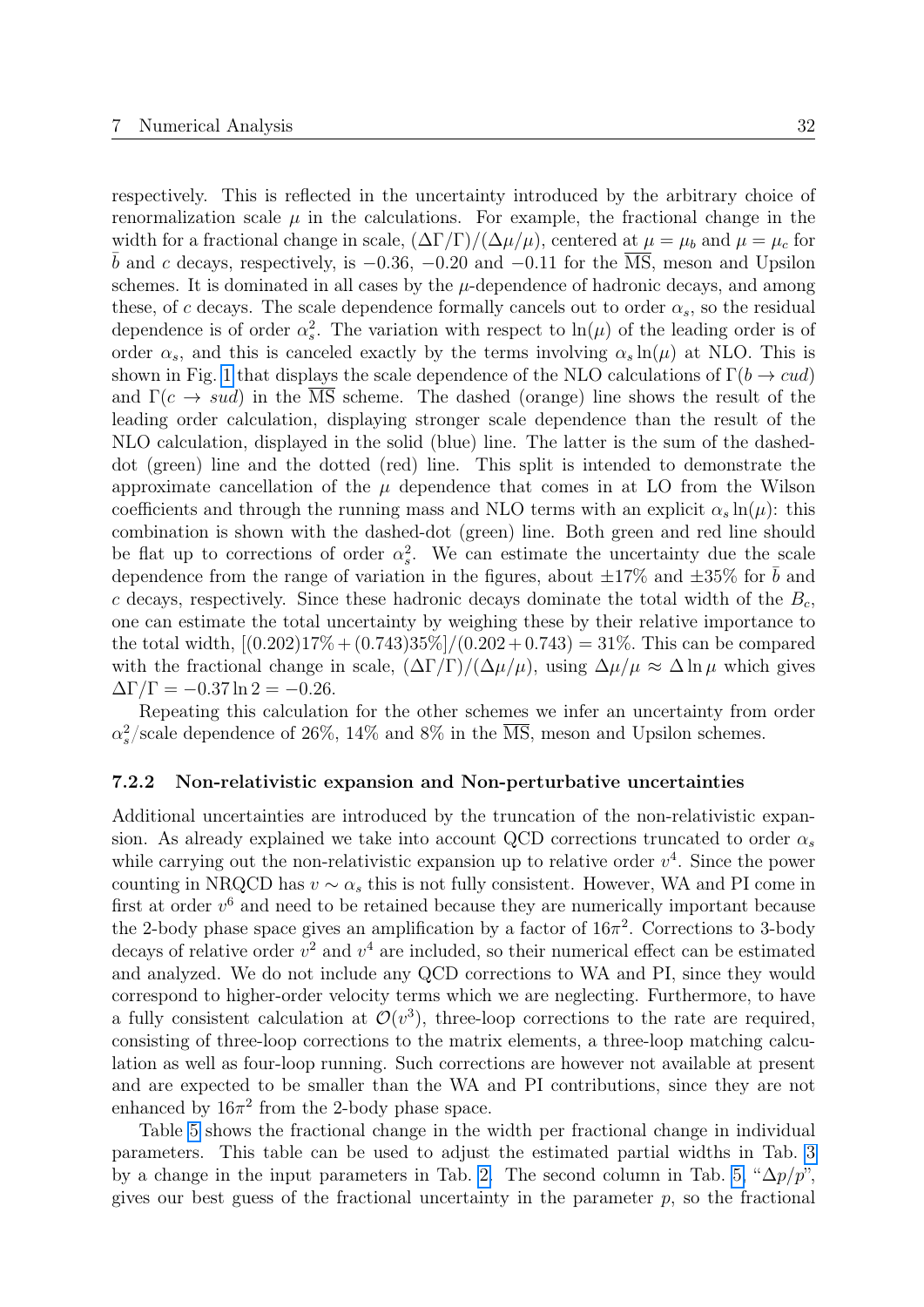uncertainties  $\Delta\Gamma/\Gamma$  are estimated by taking the product of the second column with the entries in column 3–5. It is seen that the uncertainty introduced by the poor knowledge of the matrix elements that go into the non-relativistic expansion is  $\leq 2\%$  for all entries. The reason is that, in fact, the non-relativistic corrections arising from non-perturbative matrix elements (that is, other than from the QCD-perturbative expansion of the free quark decays) are small.

We have already seen in [\(69\)](#page-28-3) that the non-relativistic corrections are small, of order  $4\%$ for  $\Gamma_{\bar{b}\to\bar{c}u(\bar{s}+\bar{d})}$ . The corrections are slightly larger for the other  $\bar{b}$  decay modes, up to  $\sim 10\%$ for the semileptonic modes, but since the width is dominated by the hadronic modes, the non-relativistic correction to  $\Gamma_{\bar{b}\to\bar{c}}$  is 4% and 5% in the MS and meson/Upsilon schemes, respectively. Similarly, we find the non-relativistic correction to  $\Gamma_{c\to(s+d)}$  is 6%, 7% and 10% in the MS, meson and Upsilon scheme. The small magnitude of the corrections both suggest the error from truncating the expansion is small, and the uncertainty introduced from the limited knowledge of the matrix elements is small, as expected from the previous paragraphs.

The rate of convergence of the non-relativistic expansion can also be seen by estimating the matrix element of the bilinear  $QQ$ , that enters at leading order in the OPE, expressed in terms of NRQCD fields, as given in [\(37\)](#page-19-0). We find, in the Upsilon scheme, the expansion:

> $1 - 0.017 - 0.007 + 0.0005$  $1 - 0.180 + 0.014 + 0.051$

where the first line is for  $\bar{b}b$  and the second for  $\bar{c}c$ , and the first, second and third corrections correspond to the terms  $\vec{D}^2$ ,  $g_s\vec{\sigma}\cdot\vec{B}$  and  $g_s\vec{D}\cdot\vec{E}$ , and  $\vec{D}^4$ , respectively. As expected the non-relativistic expansion converges faster for  $b$  quark decay than for  $c$  quarks. We remind the reader that for the coefficient of the correction terms we have not included radiative corrections to the coefficient  $C_q^{(3)}$  in the OPE; see the discussion at the end of Sec. [5.1.](#page-18-0) This truncation represents a correction  $\sim 6\%$  in the  $\bar{c}c$  case.

#### 7.2.3 Parametric and numerical uncertainties

Additional uncertainties are introduced parametrically, from the uncertainty in the input parameters. The parametric uncertainty from  $\alpha_s$  is subsumed into the scale uncertainty discussed in Sec. [7.2.1](#page-30-1) above. Except for  $|V_{cb}|$  and the non-perturbative parameters that enter the non-relativistic expansion, the input parameters in Tab. [2](#page-28-0) have negligible uncertainties compared to those that have already been discussed. The uncertainty from  $|V_{cb}|$ can be read-off Tab. [5](#page-31-0) that gives a fractional uncertainty in  $\Gamma_{B_c}$  slightly smaller than the fractional error in  $|V_{cb}|: \Delta\Gamma/\Gamma \lesssim \Delta|V_{cb}|/|V_{cb}|.$ 

For the MS scheme there are additional parametric uncertainties from the input value of the quark masses. The resulting uncertainty is largely due to the fifth power dependence of the partial widths on the mass of the decaying quark. The conservative estimate of the uncertainty assumes that both quark masses deviate in the same direction from the central value quoted in Tab. [2.](#page-28-0) In Tab. [5](#page-31-0) we show the result of varying  $\overline{m}_b(\overline{m}_b)$  and  $\overline{m}_c(\overline{m}_c)$ independently, and in the final result we (over)estimate the uncertainty by adding these linearly, rather than by varying them together.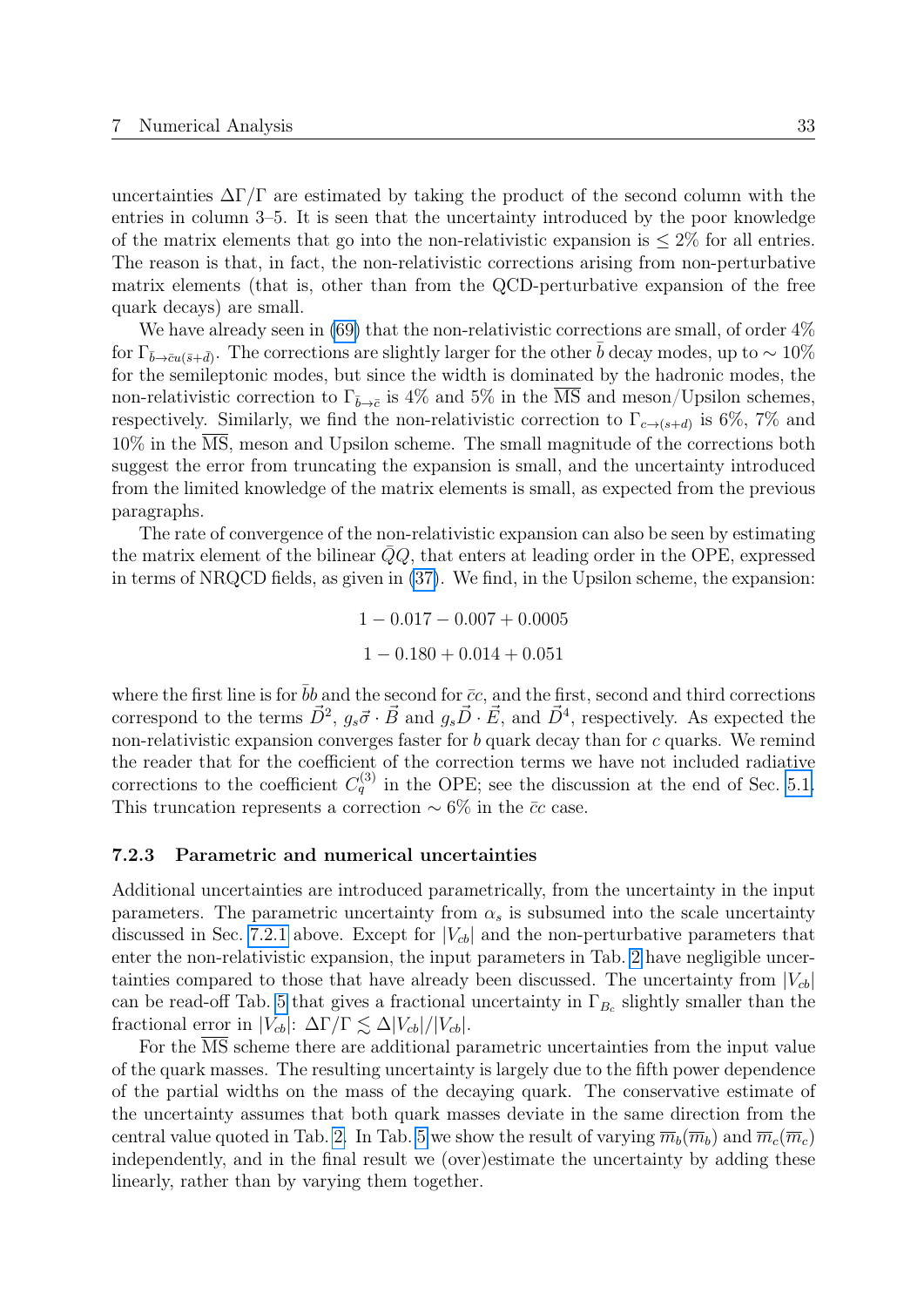Additional uncertainties are introduced in the numerical integration of various QCD corrections and the need to compute at non-zero but sufficiently small gluon mass. We have verified that the error introduce by the numerical integration and zero gluon mass extrapolation is much below a percent.

#### 7.2.4 Strange quark mass

The non-vanishing of the strange quark mass reduces the c quark decay rate, relative to the rate for  $m_s = 0$ , by 7%, 7% and 6% in the  $\overline{\text{MS}}$ , meson and Upsilon schemes. A naive estimate of the effect of the strange mass on the  $\bar{b}$ -quark decay is obtained as this fraction times  $(m_c/m_b)^2 \sim 0.1$  of the  $\bar{b}$ -quark width, or  $\Delta\Gamma_b \lesssim 0.003 \text{ ps}^{-1}$ . More dramatic is the uncertainty derived from the lesser well determined input,  $\overline{m}_s(2 \text{ GeV})$ , listed in Tab. [2.](#page-28-0) Estimating this as  $\pm 10\%$  of the 6-7% reduction in the rate for c-quark decay, this results in an uncertainty  $\Delta\Gamma_c \sim 0.01 \text{ ps}^{-1}$ .

## <span id="page-34-0"></span>8 Conclusions

The result for the decay rate of the  $B<sub>c</sub>$  meson, displaying the contributions by decay channel and for each of the three mass schemes introduced in Sec. [2,](#page-4-0) is presented in Tab. [3](#page-29-1) for  $m_s = 0$ , and in Tab. [4](#page-30-0) for  $m_s \neq 0$  in decay channels involving c-quark decay. In Sec. [7.2](#page-29-0) we gave a detailed accounting of uncertainties in those calculated partial widths. We summarize our results: neglecting light quark masses, including that of the strange quark, our final result for the total width of the  $B_c$  meson in the  $\overline{\text{MS}}$ -, mesonand Upsilon-schemes is:

$$
\Gamma_{B_c}^{\overline{\text{MS}}} = (1.58 \pm 0.40)^{\mu} \pm 0.08|^{\text{n.p.}} \pm 0.02|^{\overline{m}} \pm 0.01|^{V_{cb}}) \text{ ps}^{-1},
$$
\n
$$
\Gamma_{B_c}^{\text{meson}} = (1.77 \pm 0.25)^{\mu} \pm 0.20|^{\text{n.p.}} \pm 0.01|^{V_{cb}}) \text{ ps}^{-1},
$$
\n
$$
\Gamma_{B_c}^{\text{Upsilon}} = (2.51 \pm 0.19)^{\mu} \pm 0.21|^{\text{n.p.}} \pm 0.01|^{V_{cb}}) \text{ ps}^{-1},
$$
\n(70)

where we indicate the uncertainties due to scale dependence  $(\mu)$ , non-perturbative effects  $(n.p.),$  the value of  $|V_{cb}|$ , and for the  $\overline{\text{MS}}$  scheme the input values of the masses  $(\overline{m}).$  As discussed above, for  $m_s \neq 0$ , the central values of the c-decay widths get reduced by about 7%, leading to the following total decay rates:

$$
\Gamma_{B_c}^{\overline{\text{MS}}} = (1.51 \pm 0.38|^{\mu} \pm 0.08|^{\text{n.p.}} \pm 0.02|^{\overline{m}} \pm 0.01|^{m_s} \pm 0.01|^{V_{cb}}) \text{ ps}^{-1}, \quad (m_s \neq 0)
$$
  

$$
\Gamma_{B_c}^{\text{meson}} = (1.70 \pm 0.24|^{\mu} \pm 0.20|^{n.p.} \pm 0.01|^{m_s} \pm 0.01|^{V_{cb}}) \text{ ps}^{-1}, \quad (m_s \neq 0)
$$
  

$$
\Gamma_{B_c}^{\text{Upsilon}} = (2.40 \pm 0.19|^{\mu} \pm 0.21|^{n.p.} \pm 0.01|^{m_s} \pm 0.01|^{V_{cb}}) \text{ ps}^{-1}, \quad (m_s \neq 0)
$$
 (71)

For the scale uncertainty we have used Tab. [5](#page-31-0) with  $\Delta \mu / \mu = \ln(2)$ . The uncertainty due to non-perturbative effects captures the result of the non-relativistic truncation as well as the uncertainty in the matrix elements. We add linearly the absolute values of the errors from rows 4 – 9 (parameters T through  $f_{B_c}$ ) using for  $\Delta p/p$  the values indicated on the second column, and to this we add linearly the absolute value of the estimate of a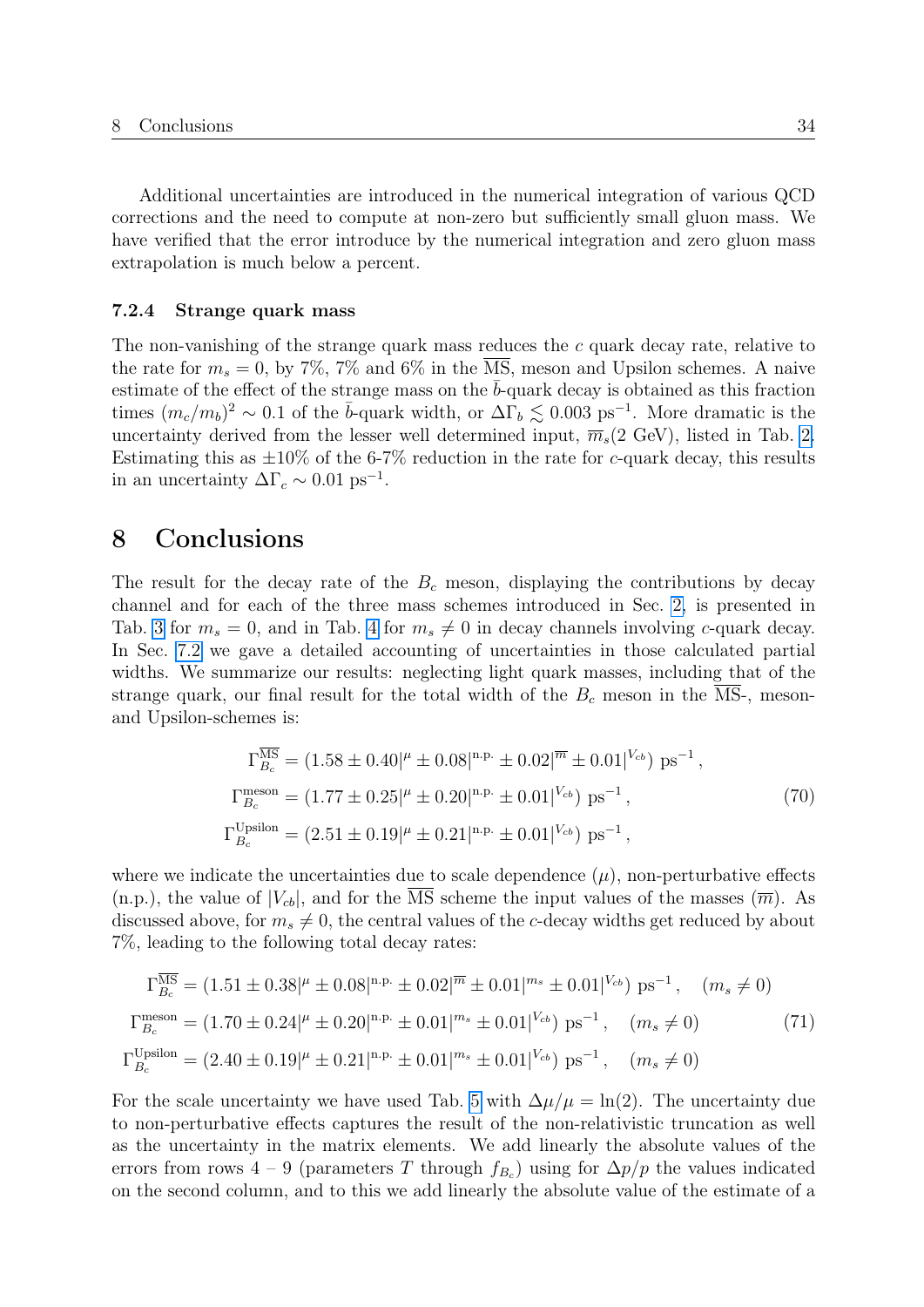<span id="page-35-0"></span>

| Br(process)                   | $\overline{\text{MS}}$ | meson | Upsilon |
|-------------------------------|------------------------|-------|---------|
| $b \rightarrow cu(d+s)$       | 13.6                   | 15.7  | 11.1    |
| $b \rightarrow cc(d+s)$       | 6.2                    | 7.2   | 5.1     |
| $b \rightarrow c e \nu$       | 3.5                    | 3.9   | 2.7     |
| $b \to c \tau \nu$            | 0.6                    | 0.9   | 0.6     |
| $b \rightarrow c$             | 27.3                   | 31.4  | 22.2    |
| $c \rightarrow sud$           | 41.8                   | 38.0  | 45.6    |
| $c \rightarrow su\bar{s}$     | 2.1                    | 1.9   | 2.4     |
| $c \rightarrow dud$           | 2.4                    | 2.2   | 2.6     |
| $c \rightarrow s e \bar{\nu}$ | 9.4                    | 8.4   | 9.2     |
| $c \rightarrow de\bar{\nu}$   | 0.5                    | 0.5   | 0.5     |
| $c \rightarrow s$             | 66.4                   | 60.1  | 70.2    |
| $bc \rightarrow cs$           | 3.7                    | 6.0   | 5.8     |
| $bc \rightarrow \tau \nu$     | 2.6                    | 2.5   | 1.8     |

Table 6: Branching fractions in per-cent for  $B<sub>c</sub>$  semi-inclusive decays in the MS, meson, and Upsilon schemes. The WA into cs and the PI have been combined into a single  $bc \rightarrow cs$  branching fraction.

non-relativistic truncation error. The latter is estimated as a fraction, equal to the quark velocity  $v_b \approx 0.19$  or  $v_c \approx 0.60$ , of the non-relativistic correction to the b and c decays, respectively, that has been included in the partial widths recorded on Tabs. [3](#page-29-1) and [4.](#page-30-0) Linearly adding these uncertainties is the most conservative way to proceed. Adding them instead in quadratures leads to the smaller uncertainties  $\pm 0.05 \text{ ps}^{-1}$ ,  $\pm 0.11 \text{ ps}^{-1}$ and  $\pm 0.12 \,\mathrm{ps}^{-1}$  for both massless and massive strange quarks in the  $\overline{\mathrm{MS}}$ , meson and Upsilon scheme, respectively.

For either massless or massive strange quarks the three different schemes are consistent with each other within their respective uncertainties. The difference between the values in the meson and Upsilon scheme can mainly be traced back to the different charm mass used in the charm decays. The wide range spanned by the widths calculated in the three schemes, i.e., the strong scheme dependence, however calls for an improvement of the SM prediction. The main uncertainty, from scale dependence, can be reduced by going one order higher in the perturbative expansion, *i.e.*, using NNLL Wilson coefficients, as well as computing the matrix elements up to two loops. While one should see convergence of the various schemes on a single value for the perturbative partial widths of the underlying b and c decays as the calculation is carried out to higher order in  $\alpha_s$ , we expect the Upsilon scheme to converge fastest. Evidence for this was presented in Sec. [2.6](#page-9-0) using the known 2-loop results for the semileptonic decays of b and c quarks. This is also substantiated by the milder scale dependence of the result in the Upsilon scheme compared to the other schemes. The non-perturbative uncertainty is dominated by our estimate of the order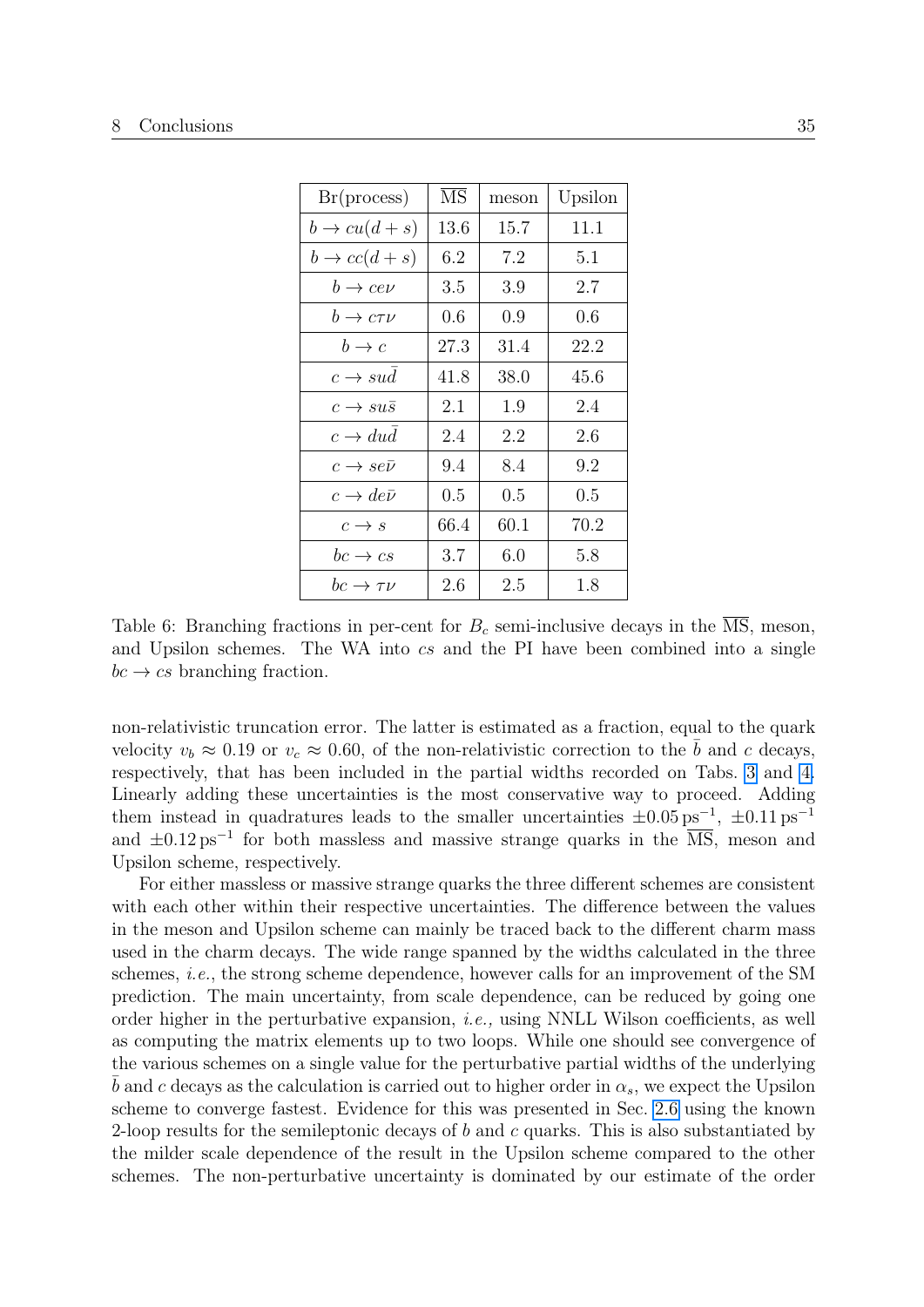$v<sup>3</sup>$  corrections. These arise solely from order  $\alpha_s$  corrections to the Wilson coefficients of order  $v^2$  operators. Additional perturbative corrections to Wilson coefficients will have a marginal effect on the overall precision. More precise determinations of the relevant nonperturbative parameters (for example from lattice QCD) might however become important in the future.

It is interesting to note that branching fractions predicted by the three schemes are in good agreement with each other, as shown in Tab. [6.](#page-35-0) This may be interpreted as evidence that the dominant factor in the differences between scheme predictions is from the sensitive dependence on masses of the  $b$  and  $c$  quarks, which differ vastly among the schemes. We have not attempted to estimate uncertainties in the branching fractions, which however are expected to be significantly smaller in the ratios than in the individual partial widths because of cancellation of correlated uncertainties.

Previous calculations of the lifetime of  $B<sub>c</sub>$  mesons yield results closer to the experimental measured value than we present here. However, the total width depends sensitively on the choice of masses for the b and c quarks. An arbitrary choice can be made to yield a result close to the experimental value. We have, instead, computed systematically, eliminating the pole mass in favour of well defined masses and truncating the perturbative expansion consistently. This guarantees cancellation of renormalon ambiguities, that remain present if calculating in terms of ad hoc values for the on-shell masses. We find it is interesting to note that the Upsilon scheme results have at once the smallest uncertainty and give partial widths that are seemingly too large. In particular the semileptonic partial width  $\Gamma_{c\to(s+d)e\nu}$  is much larger than in both the two other schemes and the result of BB. However, as we have remarked earlier, it is this higher value that gives excellent agreement with the decay width for inclusive semileptonic decays of D mesons. Similarly, the Upsilon and meson schemes give excellent agreement with the inclusive width for semileptonic B meson decay.

The calculations presented depend on the assumption that quark-hadron duality validates the OPE method. Similarly, for the Upsilon scheme, and to lesser extend for the meson scheme, the nonperturbative contribution to the pole masses have been neglected. These assumptions need to be validated through other means. Were the predictions to fail the conclusion could well be that one or both of these assumptions are not valid.

Finally, the initial motivation for this computation, namely to distinguish NP contributions in the  $B<sub>c</sub>$  life-time remains challenging, and further progress on the theory side has to be made before clear-cut conclusions concerning new-physics effects in  $\Gamma_{B_c}$  can be drawn.

Acknowledgments — We thank Christine Davies and Aneesh Manohar for useful discussions. J. A. acknowledges financial support from the Swiss National Science Foundation (Project No.P400P2\_183838). The work of B.G. is supported in part by the U.S. Department of Energy Grant No. DE-SC0009919.

# References

<span id="page-36-0"></span>[1] **LHCb** Collaboration, R. Aaij et al., *Measurement of the*  $B_c^+$  *meson lifetime using*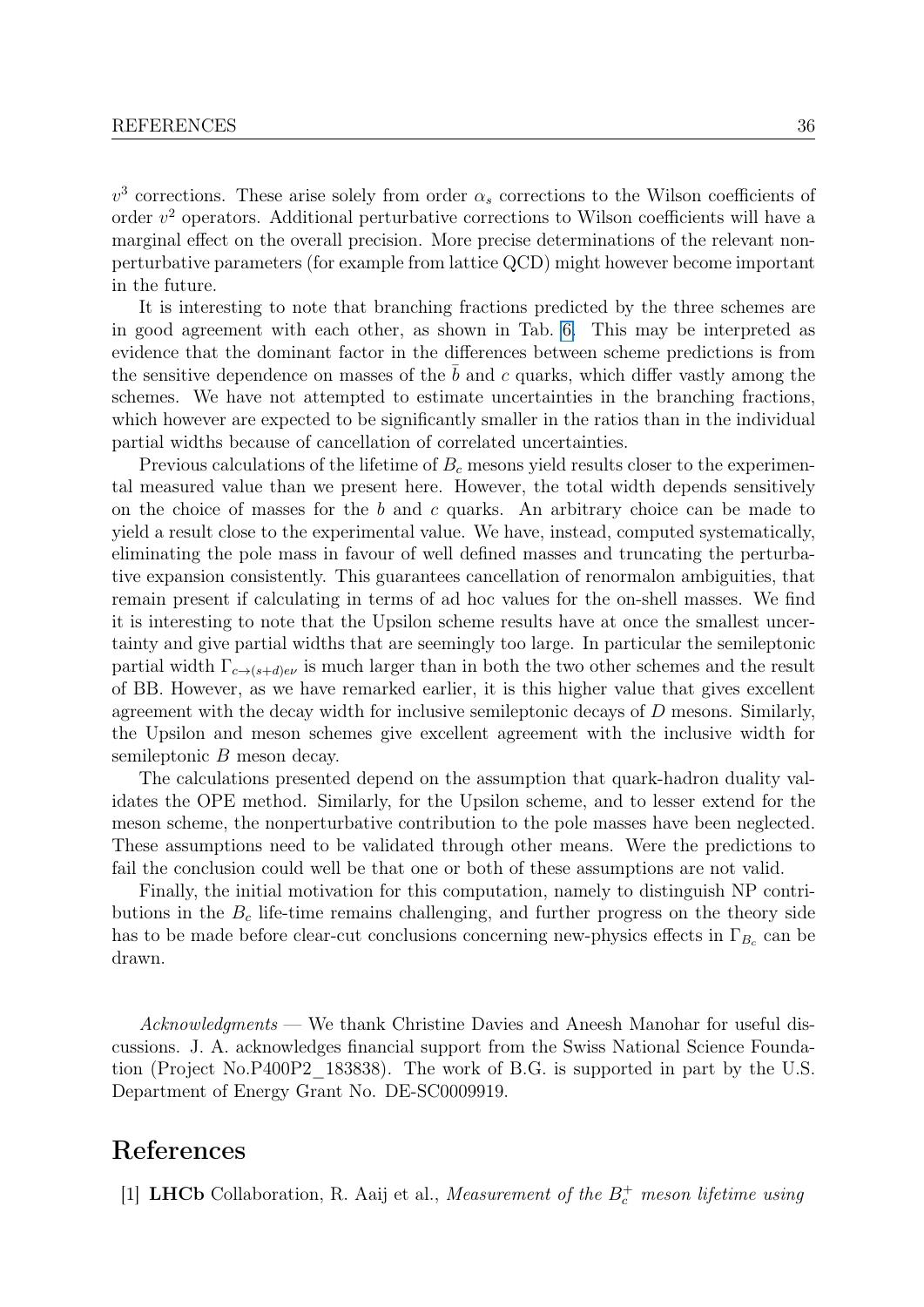$B_c^+ \to J/\psi \mu^+ \nu_\mu X$  decays, Eur. Phys. J. C 74 (2014), no. 5 2839, [[arXiv:1401.6932](http://arxiv.org/abs/1401.6932)].

- <span id="page-37-0"></span>[2] **LHCb** Collaboration, R. Aaij et al., *Measurement of the lifetime of the*  $B_c^+$  *meson* using the  $B_c^+ \rightarrow J/\psi \pi^+$  decay mode, Phys. Lett. B 742 (2015) 29-37, [[arXiv:1411.6899](http://arxiv.org/abs/1411.6899)].
- <span id="page-37-1"></span>[3] CMS Collaboration, A. M. Sirunyan et al., Measurement of b hadron lifetimes in **CIVIS** Conaboration, A. M. Shunyan et al., *Measurement of 0 nuar* pp collisions at  $\sqrt{s} = 8$  TeV, Eur. Phys. J. C 78 (2018), no. 6 457, [[arXiv:1710.08949](http://arxiv.org/abs/1710.08949)]. [Erratum: Eur.Phys.J.C 78, 561 (2018)].
- <span id="page-37-2"></span>[4] Particle Data Group Collaboration, K. Olive et al., Review of Particle Physics, Chin. Phys. C 38 (2014) 090001.
- <span id="page-37-3"></span>[5] I. I. Bigi, Inclusive  $B(c)$  decays as a QCD lab, Phys. Lett. B **371** (1996) 105–110, [[hep-ph/9510325](http://arxiv.org/abs/hep-ph/9510325)].
- <span id="page-37-5"></span>[6] M. Beneke and G. Buchalla, The  $B_c$  Meson Lifetime, Phys. Rev. D 53 (1996) 4991–5000, [[hep-ph/9601249](http://arxiv.org/abs/hep-ph/9601249)].
- <span id="page-37-4"></span>[7] C.-H. Chang, S.-L. Chen, T.-F. Feng, and X.-Q. Li, The Lifetime of  $B_c$  meson and some relevant problems, Phys. Rev. D  $64$  (2001) 014003, [[hep-ph/0007162](http://arxiv.org/abs/hep-ph/0007162)].
- <span id="page-37-6"></span>[8] V. Kiselev, A. Kovalsky, and A. Likhoded,  $B_c$  decays and lifetime in  $QCD$  sum rules, Nucl. Phys. B 585 (2000) 353–382, [[hep-ph/0002127](http://arxiv.org/abs/hep-ph/0002127)].
- <span id="page-37-7"></span>[9] S. Gershtein, V. Kiselev, A. Likhoded, and A. Tkabladze, Physics of B(c) mesons, Phys. Usp. 38 (1995) 1–37, [[hep-ph/9504319](http://arxiv.org/abs/hep-ph/9504319)].
- <span id="page-37-8"></span>[10] I. Gouz, V. Kiselev, A. Likhoded, V. Romanovsky, and O. Yushchenko, Prospects for the  $B_c$  studies at LHCb, Phys. Atom. Nucl. 67 (2004) 1559–1570, [[hep-ph/0211432](http://arxiv.org/abs/hep-ph/0211432)].
- <span id="page-37-9"></span>[11] **BaBar** Collaboration, J. Lees et al., *Evidence for an excess of*  $\bar{B} \to D^{(*)}\tau^{-} \bar{\nu}_{\tau}$ decays, Phys. Rev. Lett. 109 (2012) 101802, [[arXiv:1205.5442](http://arxiv.org/abs/1205.5442)].
- <span id="page-37-10"></span>[12] **BaBar** Collaboration, J. Lees et al., *Measurement of an Excess of*  $\bar{B} \to D^{(*)}\tau^{-} \bar{\nu}_{\tau}$ Decays and Implications for Charged Higgs Bosons, Phys. Rev. D 88 (2013), no. 7 072012, [[arXiv:1303.0571](http://arxiv.org/abs/1303.0571)].
- [13] Belle Collaboration, M. Huschle et al., Measurement of the branching ratio of  $\bar{B}\to D^{(*)}\tau^-\bar{\nu}_\tau$  relative to  $\bar{B}\to D^{(*)}\ell^-\bar{\nu}_\ell$  decays with hadronic tagging at Belle, Phys. Rev. D 92 (2015), no. 7 072014, [[arXiv:1507.03233](http://arxiv.org/abs/1507.03233)].
- <span id="page-37-11"></span>[14] Belle Collaboration, Y. Sato et al., Measurement of the branching ratio of  $\bar{B}^0 \to D^{*+}\tau^-\bar{\nu}_\tau$  relative to  $\bar{B}^0 \to D^{*+}\ell^-\bar{\nu}_\ell$  decays with a semileptonic tagging method, Phys. Rev. D 94 (2016), no. 7 072007, [[arXiv:1607.07923](http://arxiv.org/abs/1607.07923)].
- [15] LHCb Collaboration, R. Aaij et al., Measurement of the ratio of branching  $fractions \mathcal{B}(\bar{B}^0 \to D^{*+}\tau^-\bar{\nu}_\tau)/\mathcal{B}(\bar{B}^0 \to D^{*+}\mu^-\bar{\nu}_\mu),\ Phys.\ Rev.\ Lett.\ 115\ (2015),$ no. 11 111803, [[arXiv:1506.08614](http://arxiv.org/abs/1506.08614)]. [Erratum: Phys.Rev.Lett. 115, 159901 (2015)].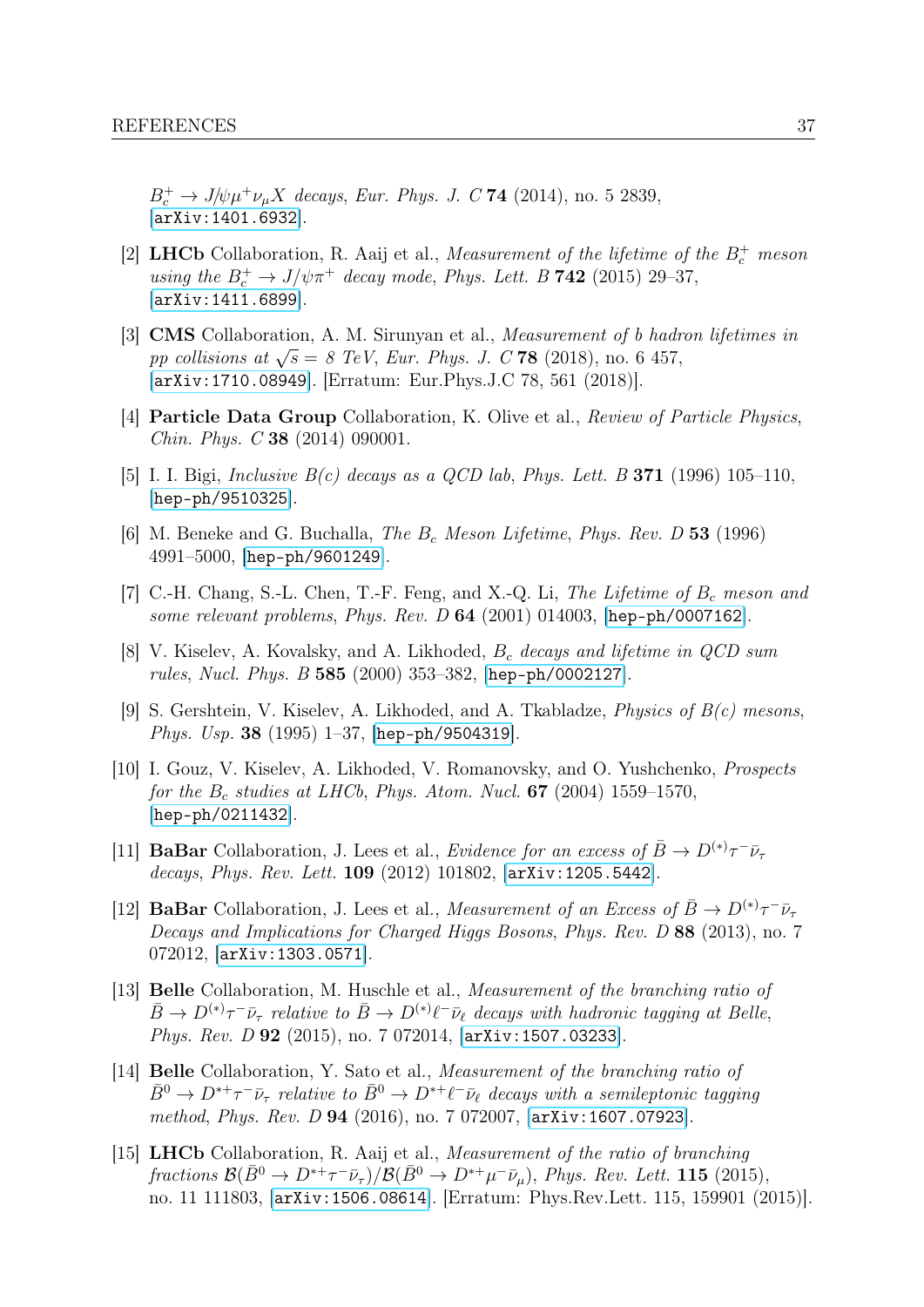- [16] Belle Collaboration, S. Hirose et al., Measurement of the  $\tau$  lepton polarization and  $R(D^*)$  in the decay  $\bar{B} \to D^* \tau^- \bar{\nu}_{\tau}$ , Phys. Rev. Lett. 118 (2017), no. 21 211801, [[arXiv:1612.00529](http://arxiv.org/abs/1612.00529)].
- <span id="page-38-0"></span>[17] LHCb Collaboration, R. Aaij et al., Measurement of the ratio of branching fractions  $\mathcal{B}(B_c^+\to J/\psi \tau^+\nu_\tau)/\mathcal{B}(B_c^+\to J/\psi \mu^+\nu_\mu)$ , Phys. Rev. Lett. 120 (2018), no. 12 121801, [[arXiv:1711.05623](http://arxiv.org/abs/1711.05623)].
- <span id="page-38-1"></span>[18] X.-Q. Li, Y.-D. Yang, and X. Zhang, Revisiting the one leptoquark solution to the  $R(D^{(*)})$ ) anomalies and its phenomenological implications, JHEP 08 (2016) 054, [[arXiv:1605.09308](http://arxiv.org/abs/1605.09308)].
- <span id="page-38-2"></span>[19] R. Alonso, B. Grinstein, and J. Martin Camalich, *Lifetime of B*<sub>c</sub> Constrains Explanations for Anomalies in  $B \to D^{(*)}\tau\nu$ , Phys. Rev. Lett. 118 (2017), no. 8 081802, [[arXiv:1611.06676](http://arxiv.org/abs/1611.06676)].
- <span id="page-38-3"></span>[20] G. Branco, P. Ferreira, L. Lavoura, M. Rebelo, M. Sher, and J. P. Silva, Theory and phenomenology of two-Higgs-doublet models, Phys. Rept.  $516$  (2012) 1–102, [[arXiv:1106.0034](http://arxiv.org/abs/1106.0034)].
- <span id="page-38-4"></span>[21] A. Crivellin, C. Greub, and A. Kokulu, Explaining  $B \to D\tau \nu$ ,  $B \to D^* \tau \nu$  and  $B \rightarrow \tau \nu$  in a 2HDM of type III, Phys. Rev. D 86 (2012) 054014, [[arXiv:1206.2634](http://arxiv.org/abs/1206.2634)].
- [22] A. Crivellin, A. Kokulu, and C. Greub, Flavor-phenomenology of two-Higgs-doublet models with generic Yukawa structure, Phys. Rev. D 87 (2013), no. 9 094031, [[arXiv:1303.5877](http://arxiv.org/abs/1303.5877)].
- [23] J. M. Cline, *Scalar doublet models confront*  $\tau$  and b anomalies, *Phys. Rev.* D 93 (2016), no. 7 075017, [[arXiv:1512.02210](http://arxiv.org/abs/1512.02210)].
- [24] C. Kim, Y. W. Yoon, and X.-B. Yuan, Exploring top quark FCNC within 2HDM type III in association with flavor physics, JHEP  $12$  (2015) 038, [[arXiv:1509.00491](http://arxiv.org/abs/1509.00491)].
- [25] A. Crivellin, J. Heeck, and P. Stoffer, A perturbed lepton-specific two-Higgs-doublet model facing experimental hints for physics beyond the Standard Model, Phys. Rev. Lett. 116 (2016), no. 8 081801, [[arXiv:1507.07567](http://arxiv.org/abs/1507.07567)].
- <span id="page-38-5"></span>[26] L. Wang, J. M. Yang, and Y. Zhang, Probing a pseudoscalar at the LHC in light of  $R(D^{(*)})$  and muon g-2 excesses, Nucl. Phys. B **924** (2017) 47–62, [[arXiv:1610.05681](http://arxiv.org/abs/1610.05681)].
- <span id="page-38-6"></span>[27] W.-S. Hou, Enhanced charged Higgs boson effects in  $B \to \tau \bar{\nu}, \mu \bar{\nu}$  and  $b \to \tau \bar{\nu} + X$ , Phys. Rev. D 48 (1993) 2342–2344.
- [28] M. Tanaka, Charged Higgs effects on exclusive semitauonic B decays, Z. Phys.  $C$  67 (1995) 321–326, [[hep-ph/9411405](http://arxiv.org/abs/hep-ph/9411405)].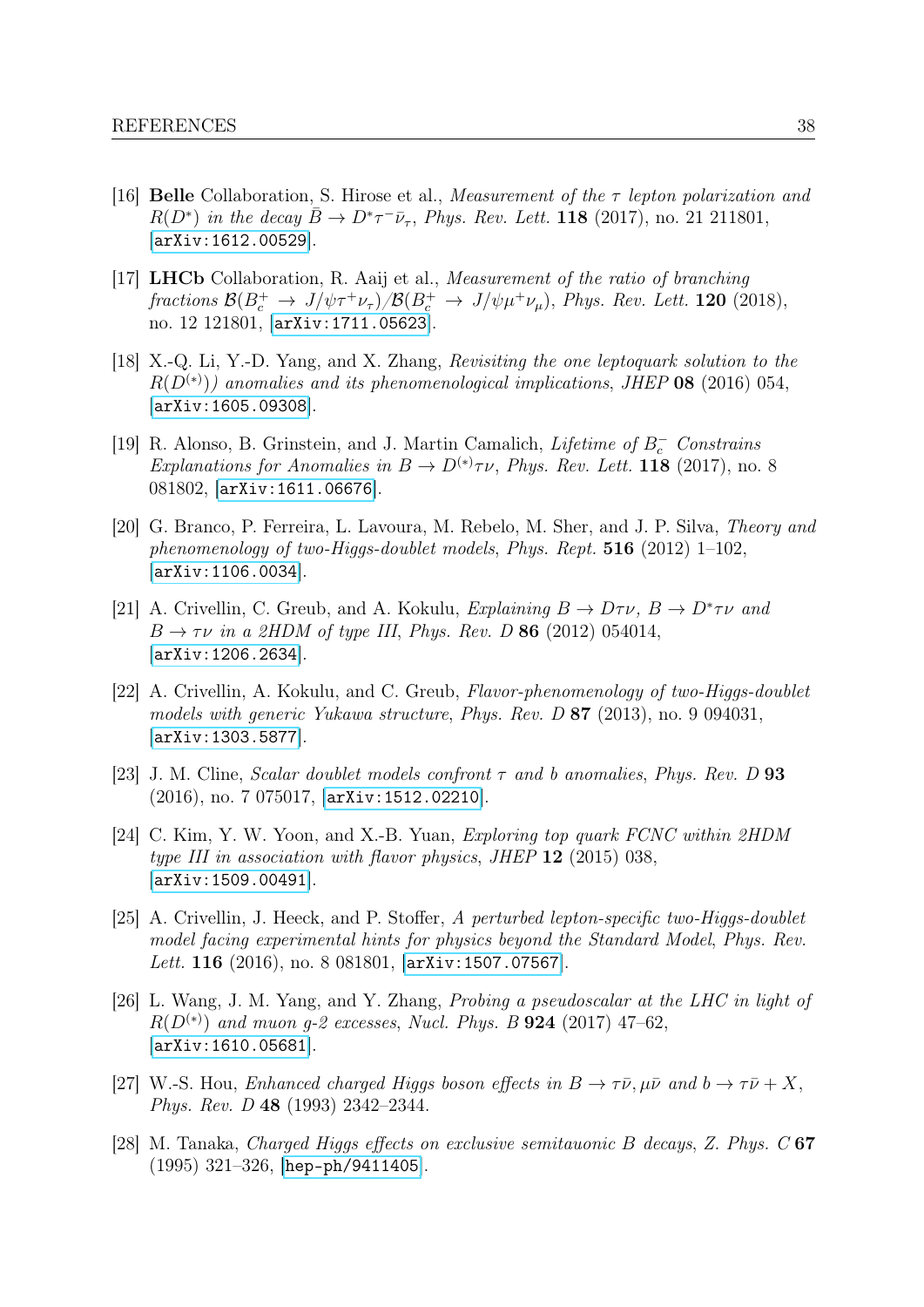- [29] K. Kiers and A. Soni, *Improving constraints on* tan  $\beta/m_H$  using  $B \to D\tau\bar{\nu}$ , *Phys.* Rev. D 56 (1997) 5786-5793, [[hep-ph/9706337](http://arxiv.org/abs/hep-ph/9706337)].
- <span id="page-39-0"></span>[30] C.-H. Chen and C.-Q. Geng, Charged Higgs on  $B \to \tau \bar{\nu}_{\tau}$  and  $\bar{B} \to P(V)\ell \bar{\ell}$ , JHEF 10 (2006) 053, [[hep-ph/0608166](http://arxiv.org/abs/hep-ph/0608166)].
- <span id="page-39-1"></span>[31] R. Alonso, B. Grinstein, and J. Martin Camalich, Lepton universality violation and lepton flavor conservation in B-meson decays, JHEP 10 (2015) 184, [[arXiv:1505.05164](http://arxiv.org/abs/1505.05164)].
- <span id="page-39-2"></span>[32] A. H. Hoang, Z. Ligeti, and A. V. Manohar, B decay and the Upsilon mass, Phys. Rev. Lett. 82 (1999) 277–280, [[hep-ph/9809423](http://arxiv.org/abs/hep-ph/9809423)].
- <span id="page-39-3"></span>[33] A. H. Hoang, Z. Ligeti, and A. V. Manohar, B decays in the upsilon expansion, Phys. Rev. D 59 (1999) 074017, [[hep-ph/9811239](http://arxiv.org/abs/hep-ph/9811239)].
- <span id="page-39-4"></span>[34] E. Bagan, P. Ball, V. M. Braun, and P. Gosdzinsky, Charm quark mass dependence of QCD corrections to nonleptonic inclusive B decays, Nucl. Phys. B 432 (1994) 3–38, [[hep-ph/9408306](http://arxiv.org/abs/hep-ph/9408306)].
- <span id="page-39-5"></span>[35] E. Bagan, P. Ball, V. M. Braun, and P. Gosdzinsky, Theoretical update of the semileptonic branching ratio of B mesons, Phys. Lett. B  $342$  (1995) 362–368, [[hep-ph/9409440](http://arxiv.org/abs/hep-ph/9409440)]. [Erratum: Phys.Lett.B 374, 363–364 (1996)].
- <span id="page-39-6"></span>[36] F. Krinner, A. Lenz, and T. Rauh, *The inclusive decay b*  $\rightarrow c\bar{c}s$  *revisited, Nucl.* Phys. B 876 (2013) 31–54, [[arXiv:1305.5390](http://arxiv.org/abs/1305.5390)].
- <span id="page-39-7"></span>[37] C. McNeile, C. Davies, E. Follana, K. Hornbostel, and G. Lepage, High-Precision c and b Masses, and QCD Coupling from Current-Current Correlators in Lattice and Continuum QCD, Phys. Rev. D 82 (2010) 034512, [[arXiv:1004.4285](http://arxiv.org/abs/1004.4285)].
- <span id="page-39-8"></span>[38] M. Beneke, V. M. Braun, and V. I. Zakharov, Bloch-Nordsieck cancellations beyond logarithms in heavy particle decays, Phys. Rev. Lett. 73 (1994) 3058–3061, [[hep-ph/9405304](http://arxiv.org/abs/hep-ph/9405304)].
- [39] M. E. Luke, A. V. Manohar, and M. J. Savage, Renormalons in effective field *theories, Phys. Rev. D* 51 (1995) 4924–4933, [[hep-ph/9407407](http://arxiv.org/abs/hep-ph/9407407)].
- [40] M. Neubert and C. T. Sachrajda, Cancellation of renormalon ambiguities in the heavy quark effective theory, Nucl. Phys. B 438 (1995) 235–260, [[hep-ph/9407394](http://arxiv.org/abs/hep-ph/9407394)].
- <span id="page-39-9"></span>[41] A. Sinkovics, R. Akhoury, and V. I. Zakharov, Cancellation of  $1/m<sub>O</sub>$  corrections to the inclusive decay width of a heavy quark, Phys. Rev.  $D$  58 (1998) 114025, [[hep-ph/9804401](http://arxiv.org/abs/hep-ph/9804401)].
- <span id="page-39-10"></span>[42] N. Gray, D. J. Broadhurst, W. Grafe, and K. Schilcher, Three Loop Relation of Quark (Modified) Ms and Pole Masses, Z. Phys. C 48 (1990) 673–680.
- <span id="page-39-11"></span>[43] P. Marquard, L. Mihaila, J. Piclum, and M. Steinhauser, Relation between the pole and the minimally subtracted mass in dimensional regularization and dimensional reduction to three-loop order, Nucl. Phys. B  $773$  (2007) 1–18, [[hep-ph/0702185](http://arxiv.org/abs/hep-ph/0702185)].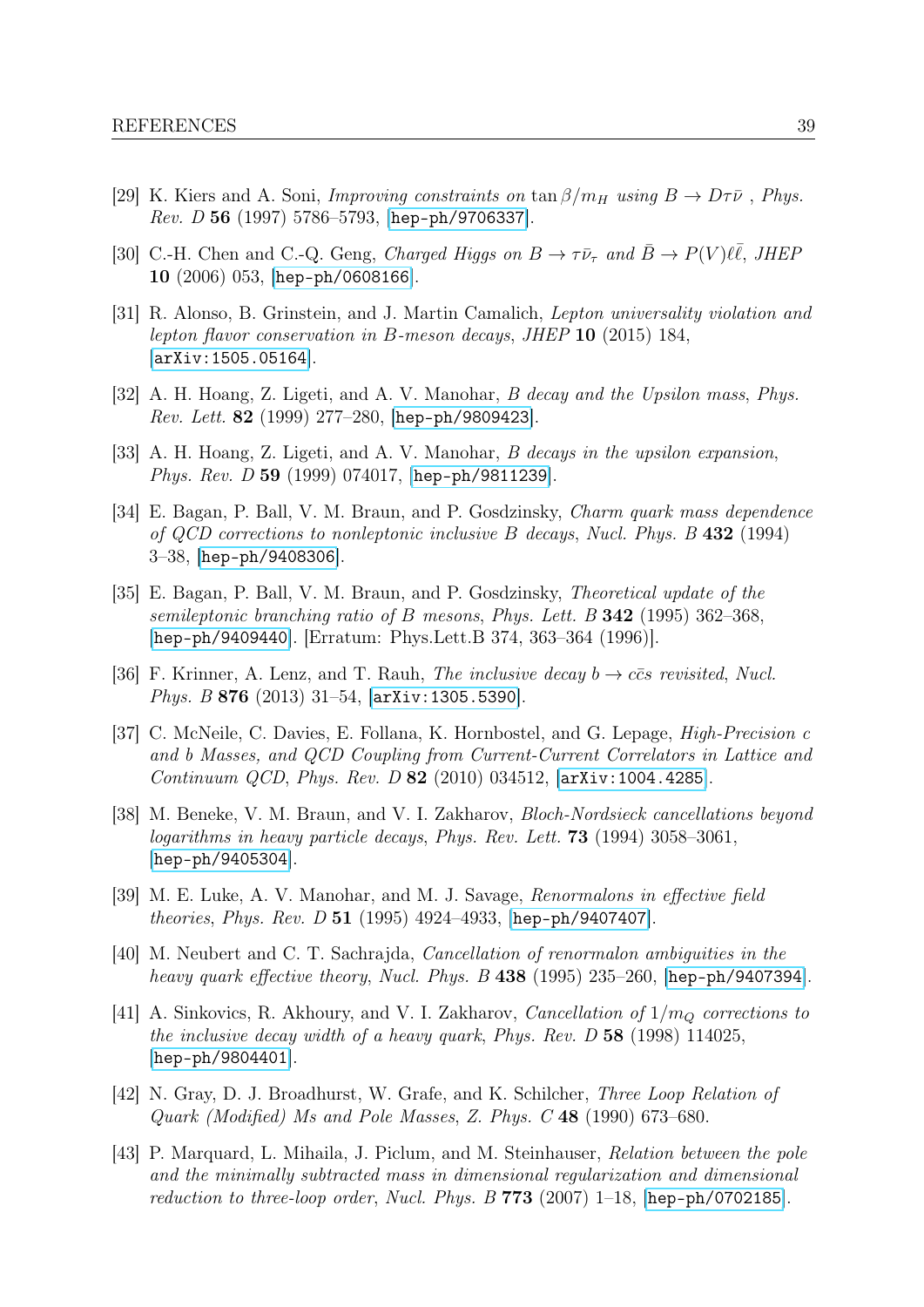- <span id="page-40-0"></span>[44] J. Chay, H. Georgi, and B. Grinstein, Lepton energy distributions in heavy meson decays from QCD, Phys. Lett.  $B$  247 (1990) 399-405.
- <span id="page-40-1"></span>[45] A. Pineda and F. Yndurain, *Calculation of quarkonium spectrum and*  $m_b$ ,  $m_c$  to order  $\alpha_s^4$ , Phys. Rev. D 58 (1998) 094022, [[hep-ph/9711287](http://arxiv.org/abs/hep-ph/9711287)].
- <span id="page-40-2"></span>[46] K. Melnikov and A. Yelkhovsky, The b quark low scale running mass from Upsilon sum rules, Phys. Rev. D 59 (1999) 114009, [[hep-ph/9805270](http://arxiv.org/abs/hep-ph/9805270)].
- <span id="page-40-3"></span>[47] A. Hoang, M. Smith, T. Stelzer, and S. Willenbrock, Quarkonia and the pole mass, Phys. Rev. D 59 (1999) 114014, [[hep-ph/9804227](http://arxiv.org/abs/hep-ph/9804227)].
- <span id="page-40-4"></span>[48] M. Beneke, A Quark mass definition adequate for threshold problems, Phys. Lett. B 434 (1998) 115–125, [[hep-ph/9804241](http://arxiv.org/abs/hep-ph/9804241)].
- <span id="page-40-5"></span>[49] A. V. Manohar and M. B. Wise, Heavy quark physics. Cambridge University Press, 2000.
- <span id="page-40-6"></span>[50] K. G. Chetyrkin, J. H. Kuhn, and M. Steinhauser, RunDec: A Mathematica package for running and decoupling of the strong coupling and quark masses, Comput. Phys. Commun. 133 (2000) 43–65, [[hep-ph/0004189](http://arxiv.org/abs/hep-ph/0004189)].
- <span id="page-40-7"></span>[51] H. Leutwyler, How to Use Heavy Quarks to Probe the QCD Vacuum, Phys. Lett. B 98 (1981) 447–450.
- <span id="page-40-8"></span>[52] M. Voloshin, Precoulombic Asymptotics for Energy Levels of Heavy Quarkonium, Sov. J. Nucl. Phys. 36 (1982) 143.
- <span id="page-40-9"></span>[53] A. Pak and A. Czarnecki, Heavy-to-heavy quark decays at NNLO, Phys. Rev. D 78 (2008) 114015, [[arXiv:0808.3509](http://arxiv.org/abs/0808.3509)].
- <span id="page-40-10"></span>[54] K. Melnikov,  $O(\alpha_s^2)$  corrections to semileptonic decay  $b \to c\ell\bar{\nu}_{\ell}$ , Phys. Lett. B 666 (2008) 336–339, [[arXiv:0803.0951](http://arxiv.org/abs/0803.0951)].
- <span id="page-40-11"></span>[55] A. J. Buras, Weak Hamiltonian, CP violation and rare decays, in Les Houches Summer School in Theoretical Physics, Session 68: Probing the Standard Model of Particle Interactions, pp. 281–539, 6, 1998. [hep-ph/9806471](http://arxiv.org/abs/hep-ph/9806471).
- <span id="page-40-12"></span>[56] A. Buras, Gauge Theories of Weak Decays. Cambridge University Press, 6, 2020.
- <span id="page-40-13"></span>[57] J. Aebischer, M. Fael, C. Greub, and J. Virto, B physics Beyond the Standard Model at One Loop: Complete Renormalization Group Evolution below the Electroweak Scale, JHEP 09 (2017) 158, [[arXiv:1704.06639](http://arxiv.org/abs/1704.06639)].
- <span id="page-40-14"></span>[58] G. Lepage, L. Magnea, C. Nakhleh, U. Magnea, and K. Hornbostel, Improved nonrelativistic QCD for heavy quark physics, Phys. Rev. D  $46$  (1992) 4052–4067, [[hep-lat/9205007](http://arxiv.org/abs/hep-lat/9205007)].
- <span id="page-40-15"></span>[59] B. Grinstein and I. Z. Rothstein, Effective field theory and matching in nonrelativistic gauge theories, Phys. Rev. D 57 (1998) 78–82, [[hep-ph/9703298](http://arxiv.org/abs/hep-ph/9703298)].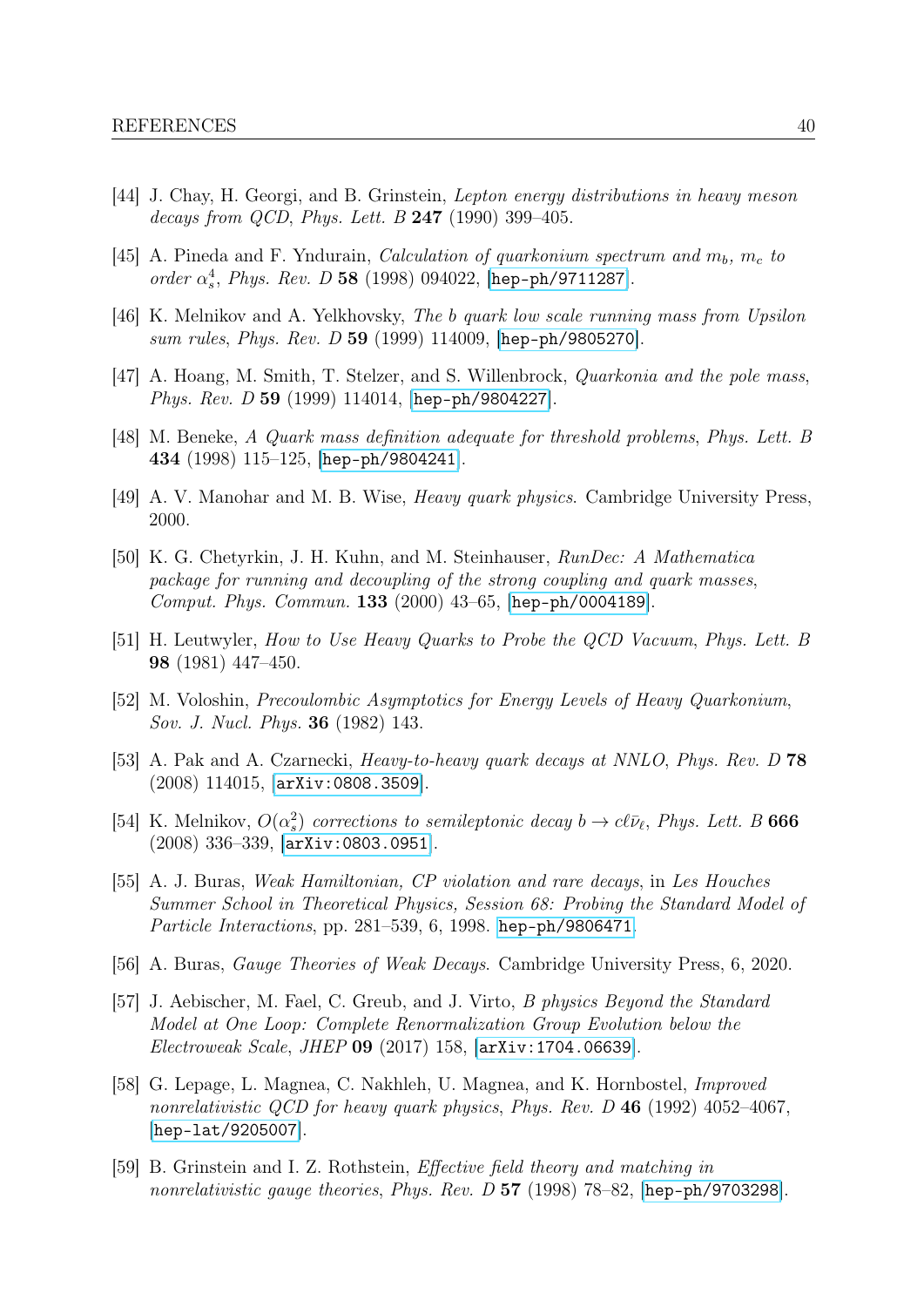- <span id="page-41-0"></span>[60] A. V. Manohar, Heavy quark effective theory and nonrelativistic QCD Lagrangian to order  $\alpha/m^3$ , Phys. Rev. D 56 (1997) 230-237, [[hep-ph/9701294](http://arxiv.org/abs/hep-ph/9701294)].
- <span id="page-41-1"></span>[61] H. Dahmen, B. Scholz, and F. Steiner, Infrared Dynamics of Quantum Electrodynamics and the Asymptotic Behavior of the Electron Form-factor, Nucl. Phys. B 202 (1982) 365–381.
- <span id="page-41-2"></span>[62] B. Guberina, R. Peccei, and R. Ruckl, Weak Decays of Heavy Quarks, Phys. Lett. B 91 (1980) 116–120.
- <span id="page-41-3"></span>[63] G. Altarelli, G. Curci, G. Martinelli, and S. Petrarca, QCD Nonleading Corrections to Weak Decays as an Application of Regularization by Dimensional Reduction, Nucl. Phys. B 187 (1981) 461–513.
- <span id="page-41-4"></span>[64] G. Altarelli and S. Petrarca, Inclusive beauty decays and the spectator model, Phys. Lett. B 261 (1991) 303-310.
- <span id="page-41-5"></span>[65] G. Buchalla,  $O(\alpha_s)$  QCD corrections to charm quark decay in dimensional regularization with non-anticommuting  $\gamma_5$ , Nucl. Phys. B 391 (1993) 501–514.
- <span id="page-41-6"></span> $[66]$  Q. Hokim and X.-Y. Pham, *Exact one-gluon corrections for inclusive weak* processes, Annals of Physics 155 (1984), no.  $1\ 202 - 227$ .
- <span id="page-41-7"></span>[67] N. Cabibbo and L. Maiani, The Lifetime of Charmed Particles, Phys. Lett. B 79 (1978) 109–111.
- <span id="page-41-8"></span>[68] Y. Nir, The Mass Ratio  $m_c/m_b$  in Semileptonic B Decays, Phys. Lett. B 221 (1989) 184–190.
- <span id="page-41-9"></span>[69] M. E. Luke and A. V. Manohar, Reparametrization invariance constraints on heavy particle effective field theories, Phys. Lett. B 286 (1992) 348–354, [[hep-ph/9205228](http://arxiv.org/abs/hep-ph/9205228)].
- <span id="page-41-10"></span>[70] E. Bagan, P. Ball, B. Fiol, and P. Gosdzinsky, Next-to-leading order radiative corrections to the decay  $b \rightarrow c\bar{c}s$ , Phys. Lett. B 351 (1995) 546–554, [[hep-ph/9502338](http://arxiv.org/abs/hep-ph/9502338)].
- <span id="page-41-11"></span>[71] M. Neubert and C. T. Sachrajda, Spectator effects in inclusive decays of beauty hadrons, Nucl. Phys. B 483 (1997) 339–370, [[hep-ph/9603202](http://arxiv.org/abs/hep-ph/9603202)].
- <span id="page-41-12"></span>[72] S. Gershtein, V. Kiselev, A. Likhoded, and A. Tkabladze,  $B_c$  spectroscopy, Phys. Rev. D 51 (1995) 3613–3627, [[hep-ph/9406339](http://arxiv.org/abs/hep-ph/9406339)].
- <span id="page-41-13"></span>[73] Fermilab Lattice, MILC, TUMQCD Collaboration, A. Bazavov et al., Up-, down-, strange-, charm-, and bottom-quark masses from four-flavor lattice QCD, Phys. Rev. D 98 (2018), no. 5 054517, [[arXiv:1802.04248](http://arxiv.org/abs/1802.04248)].
- <span id="page-41-14"></span>[74] B. Colquhoun, R. J. Dowdall, C. T. H. Davies, K. Hornbostel, and G. P. Lepage,  $\Upsilon$ and  $\Upsilon'$  Leptonic Widths,  $a^b_\mu$  and  $m_b$  from full lattice QCD, Phys. Rev. D 91 (2015), no. 7 074514, [[arXiv:1408.5768](http://arxiv.org/abs/1408.5768)].